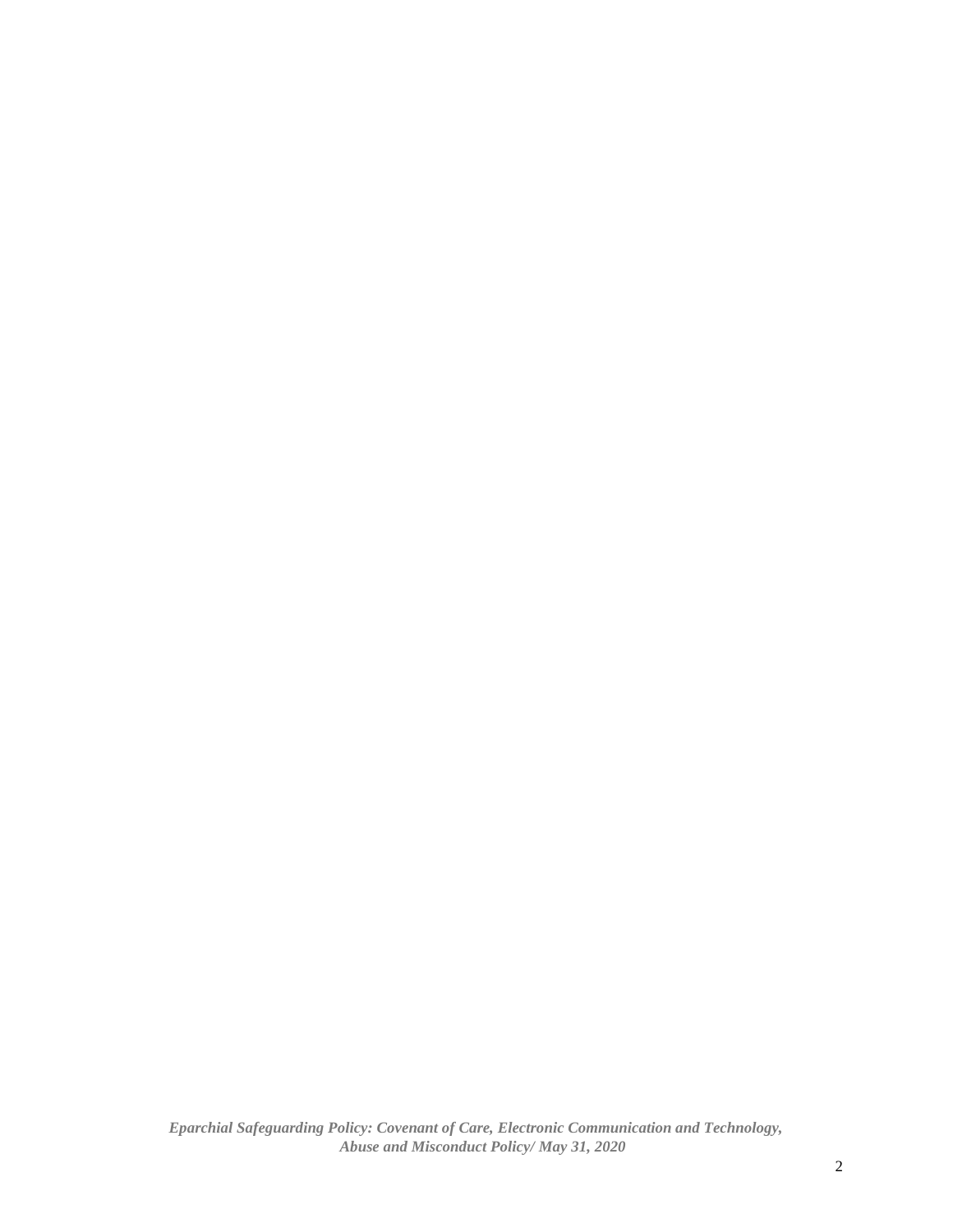# **TABLE OF CONTENTS**

| 4. PART II: ELECTRONIC COMMUNICATION AND TECHNOLOGY POLICY  13 |  |
|----------------------------------------------------------------|--|
|                                                                |  |
|                                                                |  |
|                                                                |  |
|                                                                |  |
|                                                                |  |
|                                                                |  |
|                                                                |  |
|                                                                |  |
|                                                                |  |
|                                                                |  |
|                                                                |  |
|                                                                |  |
|                                                                |  |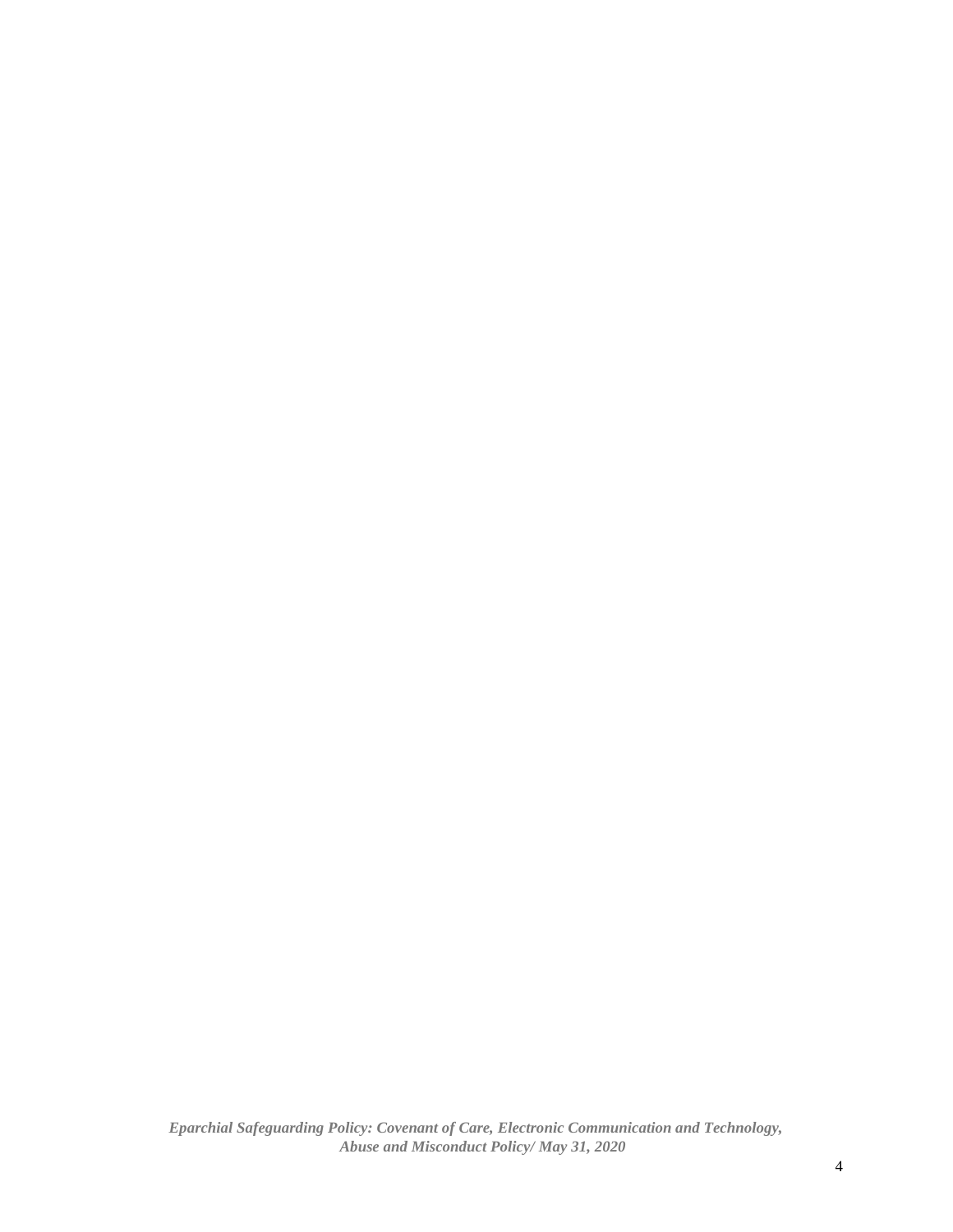# **LETTER FROM THE BISHOP**

Ref YYZ 200531:1 (Kindly reference the above number if you reply to this letter)

May 31, 2020

Слава Ісусу Христу! Glory to Jesus Christ!

Dear Clergy, Religious, and Faithful of the Ukrainian Catholic Eparchy of Toronto and Eastern Canada,

As Christians, we know the value of being made in the image and likeness of God. We recognize the inherent dignity of every human person, made in God's image and likeness. We are aware that each person we encounter is an encounter with Jesus Christ (cf. Matthew 25:35-40).

In our parishes and organizations, each person has a responsibility *to* each other and *to* the group as a whole. Shared responsibility is understood when we accept a responsibility *for* each other and *for* the group as a whole for together, we make up the Body of Christ. The Gospel values of compassion, mercy and justice must guide us when we consider victims. Perpetrators must be brought to justice to deal with the truth of their actions, even if they themselves are victims of abuse earlier in life. Our parishes must be places of encounter with Christ, transformation and healing.

This is especially true for those who are most vulnerable to various kinds of abuse. We have a responsibility for protecting each person we meet, for protecting them from exploitation, mistreatment, and abuse. As "Church," we have a responsibility to create environments in our parishes and the Eparchy as a whole that makes it difficult for perpetrators of abuse to act. We have a responsibility to ensure that perpetrators are brought to justice. We have a responsibility to care for and listen to victims of misconduct and abuse and their families. We have a responsibility to bring the healing of Jesus Christ wherever it is needed, to shine the Light of Christ wherever there is darkness, however long that may take.

With greater awareness of various forms of abuse perpetrated against the most vulnerable and ways to prevent such evil, our safeguarding policy includes an *Electronic Communication and Technology Policy*  and special attention to conformity with the CCCB document *Protecting Minors from Sexual Abuse*.

We placed our Eparchy under the Protection of the Mother of God at the beginning of May 2020. May She intercede before God for all of us, helping each of us individually and collectively commit to conversion, to protect the vulnerable from abuse and to keep those in positions of authority from unhealthy pride or fear. May they be filled with courage to act fairly, justly, and mercifully in upholding the dignity of every human person.

This *Eparchial Safeguarding Policy* for the Ukrainian Catholic Eparchy of Toronto and Eastern Canada is a living document that will be reviewed often. On May 31, 2020, it will be ratified and promulgated to the Eparchy as the First Edition through all the clergy and shared with their parishes and related organizations so the faithful can become familiar with it. It will be posted on our websites and we invite all members of the Eparchy to give their feedback so that by July 1, 2020 an updated Second Edition is ready for ratification. Subsequent editions will be posted as needed.

In Christ,

*Eparchial Safeguarding Policy: Covenant of Care, Electronic Communication and Technology, Abuse and Misconduct Policy/ May 31, 2020* Bishop Bryan Bayda, CSsR Rev. Zenon Walnyckyj Administrator of the Eparchy of Toronto and Eastern Canada Chancellor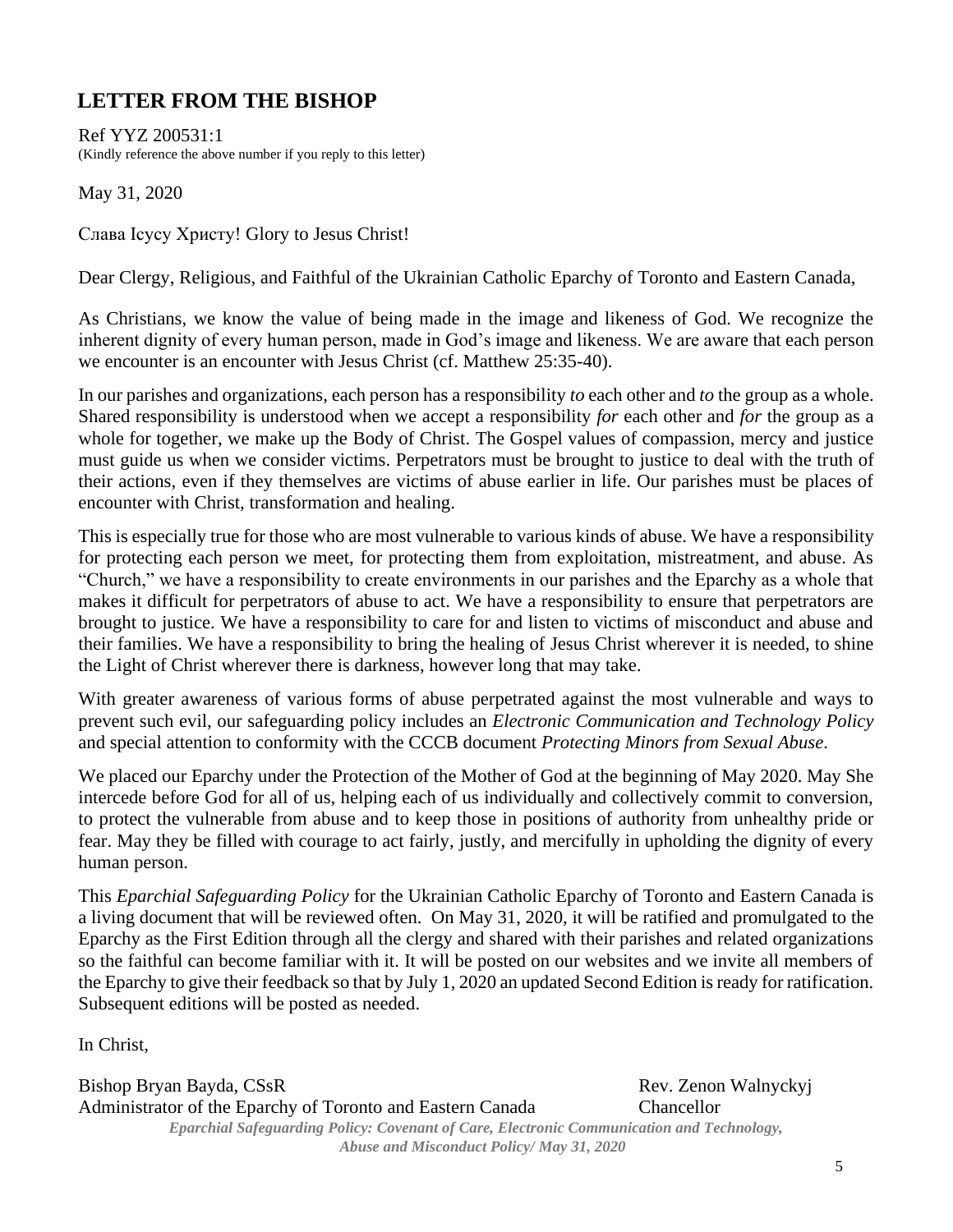## **1. INTRODUCTION**

In our society and indeed in the church itself, experience has shown the need for vigilance and awareness to ensure that all, especially the most vulnerable, may feel and be at peace in a safe environment.

In the Pastoral Letter of the Synod of Bishops of the UGCC on "Safeguarding from Various Incidents of Violence towards Children, Handicapped, and Vulnerable People" (Oct 14, 2019), Patriarch Sviatoslav Shevchuk writes:

With this synodal message, we affirm the desire of the Ukrainian Greek Catholic Church throughout the world to progress to the next stage of understanding, healing, and preventing all forms of violence against human dignity in the church environment and in the community at large, 'working not for the sake of appearances, to please men, but as Christ's servants, who fulfil the will of God from the heart.' (Eph. 6:6) […] Let us make our parishes, monasteries, and seminaries places of shared responsibility and brotherhood, where bishops, priests, monastics, and lay people all grow together in faith, love, mercy, and service to one another. Let us follow the model of Jesus Christ, who 'did not come to be served but to serve and give his life for the redemption for many.' (Matthew 20:28) […] Dear brothers and sisters! Remember that any form of violence directed against human dignity disrespects the image of God and His likeness that are present in every person (Genesis 1:27; Psalm 8). But worse in the eyes of God is the sin of His servants, who violate their oaths and scandalize the hearts of those who trusted them. These evil deeds require lasting and patient healing that is not possible without God's grace, effective love, and mercy. Safeguarding from violence against children, minors and vulnerable persons, is the responsibility of every member of the Church – bishop, priest, consecrated person, layman and laywoman […] Let our church communities be places where everyone, especially the most vulnerable, can fully feel their human dignity and feel protected.

In an effort to build and maintain church communities where every person feels safe and knows their full human dignity, we affirm the need for the people of God at every level of the Church to make it their responsibility to build these communities.

## **Part I:**

The *Covenant of Care* is a code of conduct which is designed to create safe and respectful church communities and responsible, healthy ministerial relationships, and to protect people from abuse and the trauma that results. In implementing this *Covenant of Care* the Eparchy strives to provide proactive protection for:

- minors and vulnerable adults, and
- those who minister, including clergy, employees and church volunteers.

#### **Part II:**

The *Electronic Communication and Technology Policy* is a guide to the safer utilization of technology and the communication opportunities it affords to bring the message of the gospel. Technology does not replace the need for person to person interaction but assists us in our ability to communicate. It is not without challenges. It is hoped this Policy will help to mitigate those challenges to make our online environment safer. In this regard the Policy and Code of Conduct contained therein, must be adhered to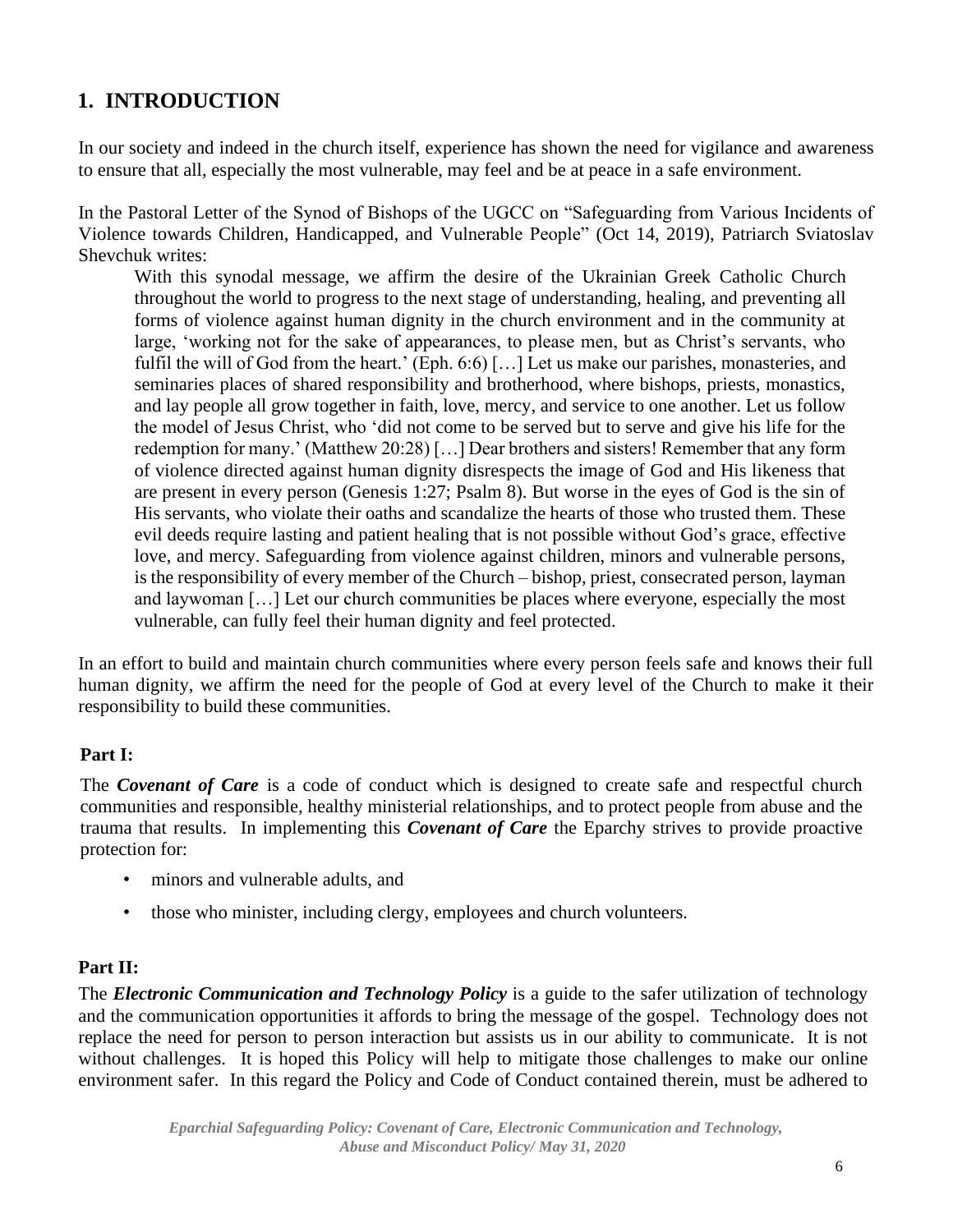by all who utilize this form of communication in ministry in positions of trust as defined in the **Eparchial Safeguarding Policy** Implementation Procedure.

## **Part III:**

The *Abuse and Misconduct Policy* is designed to ensure that allegations of physical and sexual abuse and other misconduct are handled responsibly, transparently and with all due care and attention.

Together these three parts form the *Eparchial Safeguarding Policy*, the present version of which is dated May 31, 2020, provide authoritative directives for all who minister within and on behalf of the Eparchy. This current document revokes and supersedes any previous policies and procedures regarding these matters.

The Eparchy expects that those who minister in the name of the church or under church auspices will exhibit a profound respect for all. By first respecting the law of the Gospel, this Eparchy also respects and abides by the laws of both the Universal Church and our civil society. Our goal is the prevention of actual abuse, misconduct, compromising and scandalous circumstances, and false accusations.

While trusting in the good will of all, this Policy shall apply to all persons involved in service to minors and vulnerable adults. Our commitment to safer environments and responsible ministry is part of our commitment to collaborative ministry wherein the clergy and lay faithful work together to form missionary disciples and spread the new evangelization. While leaders, clerical and lay, in the Eparchy have particular duties under these Policies we all share in responsibility for safeguarding, accountability and increased transparency.

In many situations, misunderstandings result from poor communication. Both potential victims and potential offenders have an obligation to discuss, even with a third party, **any perceived inappropriate behavior.** People need to express themselves. It is our continued hope that this *Eparchial Safeguarding*  **Policy** will not only protect the vulnerable but also promote healthy communication so that with increased awareness we will accomplish our goals of prevention and protection.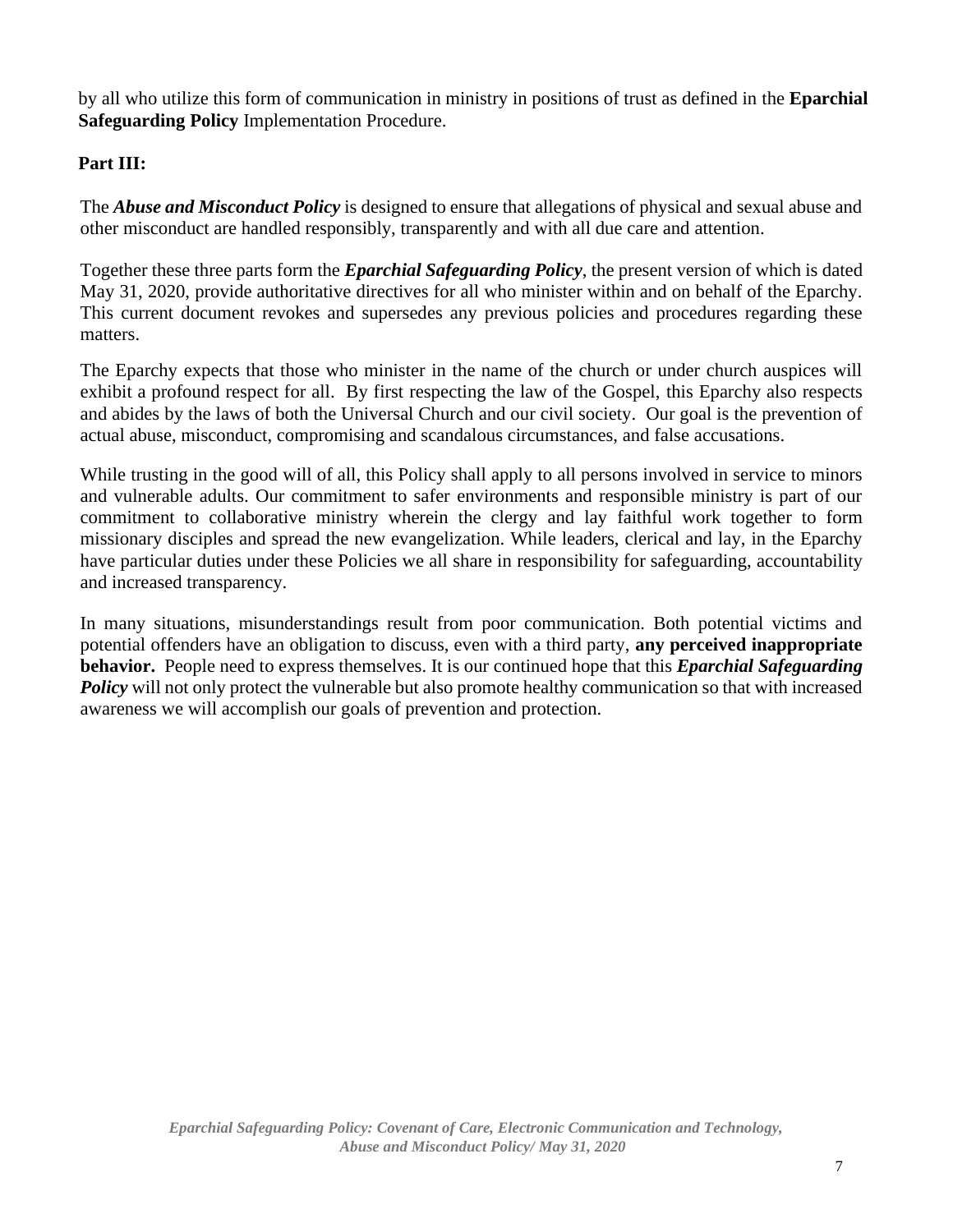## **2. IMPLEMENTATION PROCEDURES**

- 1. The Bishop will appoint an Eparchial Coordinator of Care (ECC), who will oversee all training, reporting, and investigation procedures.
- 2. All employees (of the Eparchy and parishes) will participate in an initial training session and in annual Eparchial training sessions on the *Eparchial Safeguarding Policy,* as directed by the ECC.
- 3. All employees will submit a police record check (*Vulnerable Sector Check)* at the beginning of their employment (at the expense of the employee) and submit to an additional police record check every five years following (at the expense of the employer). These are to be sent to and securely stored by the Eparchial Coordinator of Care (ECC).
- 4. Having read all pertinent aspects of the *Safeguarding Policy,* all employees will sign a **Covenant of Care Form** (Appendix C), which is to be kept on file at the parish for the duration of their employment with a copy to be sent to the Eparchial archives. Completed files are to be sent to the Eparchy for secure storage if, and when employment ceases.
- 5. The Pastor, in cooperation with the Pastoral Council (if none, Parish Council) will appoint a lay person as Parish Coordinator of Care (PCC), and publicize this appointment within the parish using all available means, including but not limited to a visible poster in the Church foyer and regular bulletin announcements. The PCC receives reports and/or allegations of breaches of the *Covenant of Care,* in the event that someone is unable or unwilling to make their report to the Pastor. The PCC may also assist in the implementation and maintenance of the *Eparchial Safeguarding Policy.*
- 6. All volunteer ministry will be categorized as either being a position of '**trust'** or a **'service'** position (acknowledging that all volunteer ministry is an act of service to the Church we differentiate the two types of ministry based on the types of responsibilities each entails).

#### A **'***service***' position will include those positions which**:

- do not require close contact with minors or vulnerable adults, and
- are supervised directly or indirectly at all times, or perform their duties in a strictly public setting.

Service positions for example, could include welcoming ministry, adult servers (who do not serve alongside minors), cantors, and readers.

#### A **'***trust'* **position will include those**:

- working in an unsupervised setting where ministry, food, transportation or other necessities could be provided to minors and/or vulnerable adults,
- having access to confidential information, and/or
- being entrusted with control of keys, church property and money.

Trust positions also include, but are not limited to, Priestly Ministry, employed Lay Ministry, Children's or Youth Ministry (including all camps, volunteer driving, Altar Server or Children of Mary Program, Children's/Youth Choirs, Catechism and Sacramental Prep), and Eucharistic/Pastoral Care Ministry to the sick and shut ins.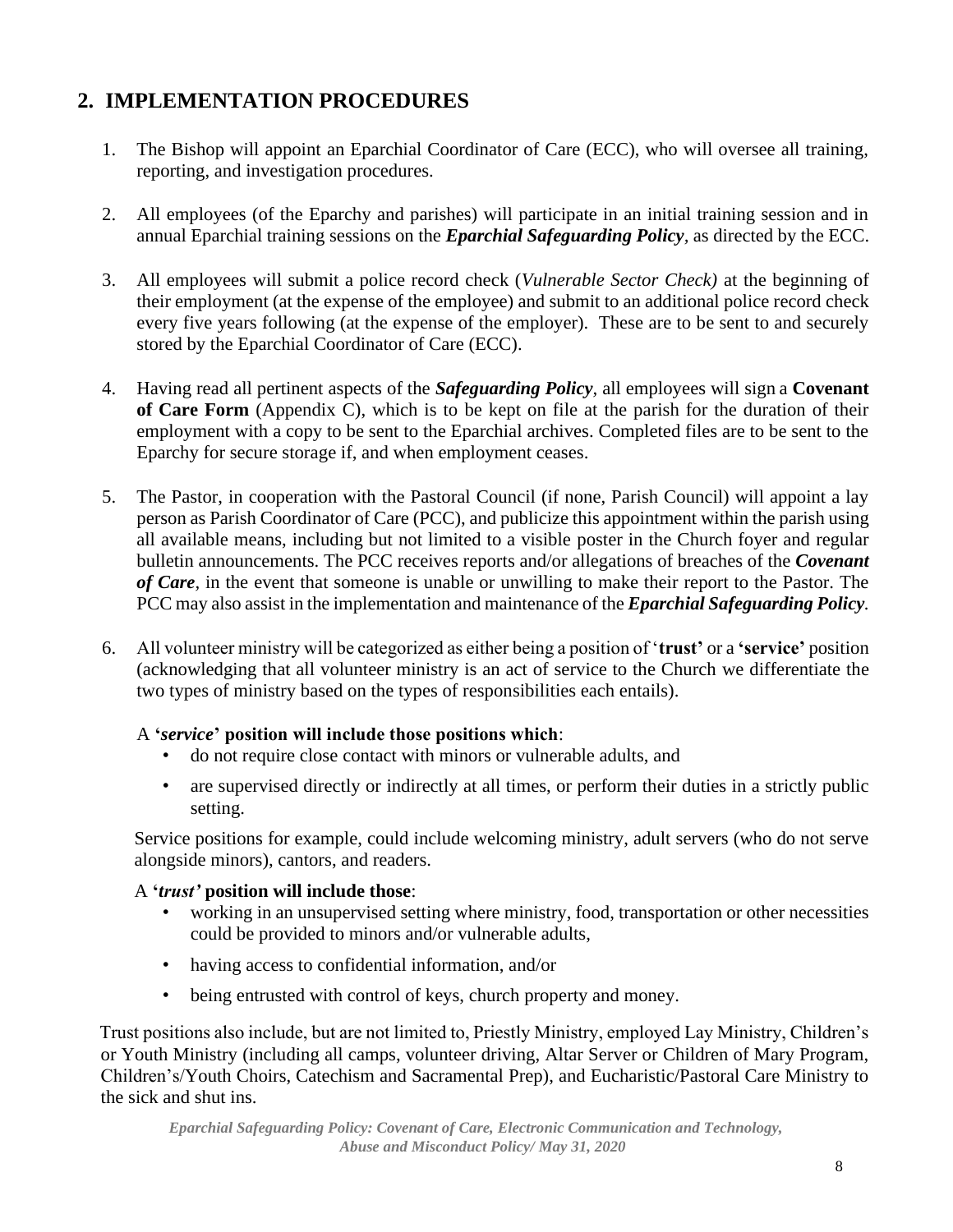- 7. Activities that cannot be carried out in accordance with the *Covenant of Care* are not permitted under any circumstances.
- 8. All volunteers working in trust positions will:
	- participate in training on the *Covenant of Care* before they begin ministry in trust positions or as soon as possible after the promulgation of this *Eparchial Safeguarding Policy,*
	- submit a police record check (*Vulnerable Sector Check)* at the beginning of their volunteer ministry and an additional police record check every five years following; Parishes can send the volunteer for their check with a **Vulnerable Sector Check Letter** (Appendix A) or as required by the directives of local police services; Police record checks are to be opened and screened by the Pastor and/or Parish ministry coordinator/supervisor, and the Eparchial Coordinator of Care (ECC), is available for consultation regarding conversations that flow from the checks, if needed; Where jurisdictions require a form distributed and reviewed by a centralized agency for Vulnerable Sector Checks, such as with Toronto Police Services, rules of the local police will be followed,
	- submit annually a signed **Annual Affirmation of Status Form** (Appendix N); volunteers and staff will submit to their immediate supervisor or PCC or Pastor, and Eparchial Volunteers, Staff and Clergy will submit to the ECC,
	- complete a **Covenant of Care Form** (Appendix C),
	- complete a **Volunteer Screening Form** (Appendix B) and discuss their Volunteer Screening Form and suitability for a ministry with the Pastor or supervisor of that ministry,
	- if a volunteer is under 18, have parent and minor complete **Minor Volunteer Authorization Form (**Appendix H), and
	- if needed, complete an **Eparchial Volunteer Screening Form** (Appendix I); this form is to be completed for any current volunteer who has been screened for a trust position by his/her home parish and is also volunteering his/her time, talents, or gifts to another parish or ministry within the Eparchy also in a trust position.
- 9. A **Volunteer Driver Form** (Appendix D) must be completed and kept on file any time that volunteer drivers are needed in programs supporting vulnerable persons.
- 10. All documents mentioned above, re: volunteers, are to be stored securely at the parish for the duration of the volunteer ministry, and then sent to the Eparchial Archives when the volunteer is no longer serving. All ministries that the volunteer participates in, are to be clearly endorsed on the person's file, along with a record of the dates of their service.
- 11. Any time that a child or youth is participating in an off-site or overnight event or activity, a **Parental Consent Form** (Appendix E) is required (or a general registration form, approved by the ECC which incorporates all the elements of the Parental Consent Form). These signed consent forms must also be kept in secure storage. Parents must also be provided with the **Covenant of Care Reference Sheet** (Appendix F), for their information.
- 12. *Covenant of Care & the Abuse and Misconduct Policy* information and contact numbers are to be made public on the Eparchial website. In each parish, the name and contact information of the PCC and the ECC is to be permanently posted in a prominent visible location.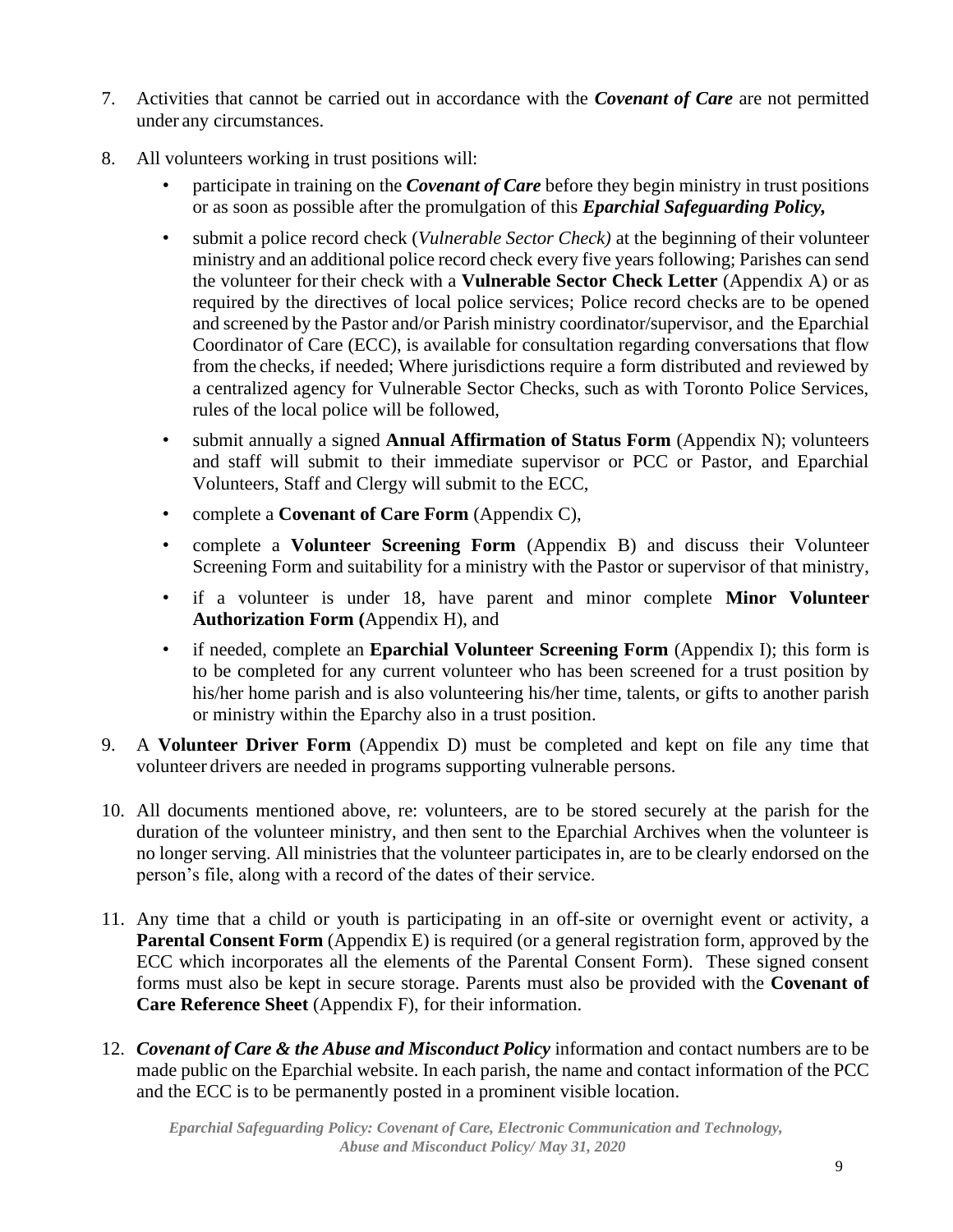## **3. PART I: COVENANT OF CARE**

The Eparchy is responsible to provide a safe, respectful and secure environment for ministry. The *Covenant of Care* outlines the standards of conduct for all employees and volunteers, including clergy, religious and lay people. In providing ministry, employees and volunteers are placed in situations where they may have access to highly sensitive and confidential information. The specialized nature of church work in many cases can place providers and recipients of pastoral services in a vulnerable situation; individuals are dependent upon the honesty and integrity of all employees and volunteers associated with the Church. This calls for responsibility and places the burden of adhering to the *Covenant of Care* on each employee and volunteer.

- 1. Employees and volunteers assume full responsibility for establishing and maintaining clear, appropriate boundaries in all ministerial situations, especially those involving minors and vulnerable adults. Employees and volunteers are expected to provide ministry that is free of verbal, sexual and physical misconduct and abuse, harassment, grooming or exploitative behaviours as defined in the *Abuse and Misconduct Policy*.
- 2. All employees and volunteers in positions of trust or who are involved in ministerial relationships where ministry is conducted via any form of electronic communication will also govern themselves in compliance with the *Eparchial Electronic Communication and Technology Policy* and the *Code of Conduct* contained therein.
- 3. All interaction between employees or volunteers and minors or vulnerable adults must be appropriate to the ministerial relationship and absent of inappropriate, exploitative, harassing conduct and/or abusive physical or sexual contact. In situations where physical contact is necessary and proper, such as in sacramental preparation, use sound discretion and moderation. In a public setting, with at least one other adult present as per #5, if a minor initiates innocent physical contact out of acceptable affection, an appropriate response is proper if not prolonged. Not to limit the generality of the above some examples of appropriate physical affirmations includes handshakes, side hugs, high fives. Inappropriate physical contact includes prolonged front-to-front hugging, massages, wrestling or other sorts of physical contact (unless they are in the course of legitimate, public and organized sporting events or as mentioned above, they are public and initiated by the child or the child's parents).
- 4. In compliance with both Federal and Provincial Laws employees and volunteers who learn of information indicating clear and imminent danger to a child, youth or vulnerable adult must act to protect the safety, health and well-being of the vulnerable parties by disclosing necessary information and communicating such disclosures to their immediate superior and/or other appropriate person(s), including the local police, as outlined in the *Abuse and Misconduct Policy.*
- 5. At least two adults are to be present for all recreational activities, catechetical programs, transport and pastoral care outreach involving minors or vulnerable adults. Situations where a minister is alone with a vulnerable person are particularly sensitive and conducive to abuse or allegations of abuse; every effort should be made to prevent both. When one-to-one meeting is necessary, or only one catechist is teaching a class they must be in rooms and locations that are open to public view. For example, windows in doors should never be covered, or doors should be left open, with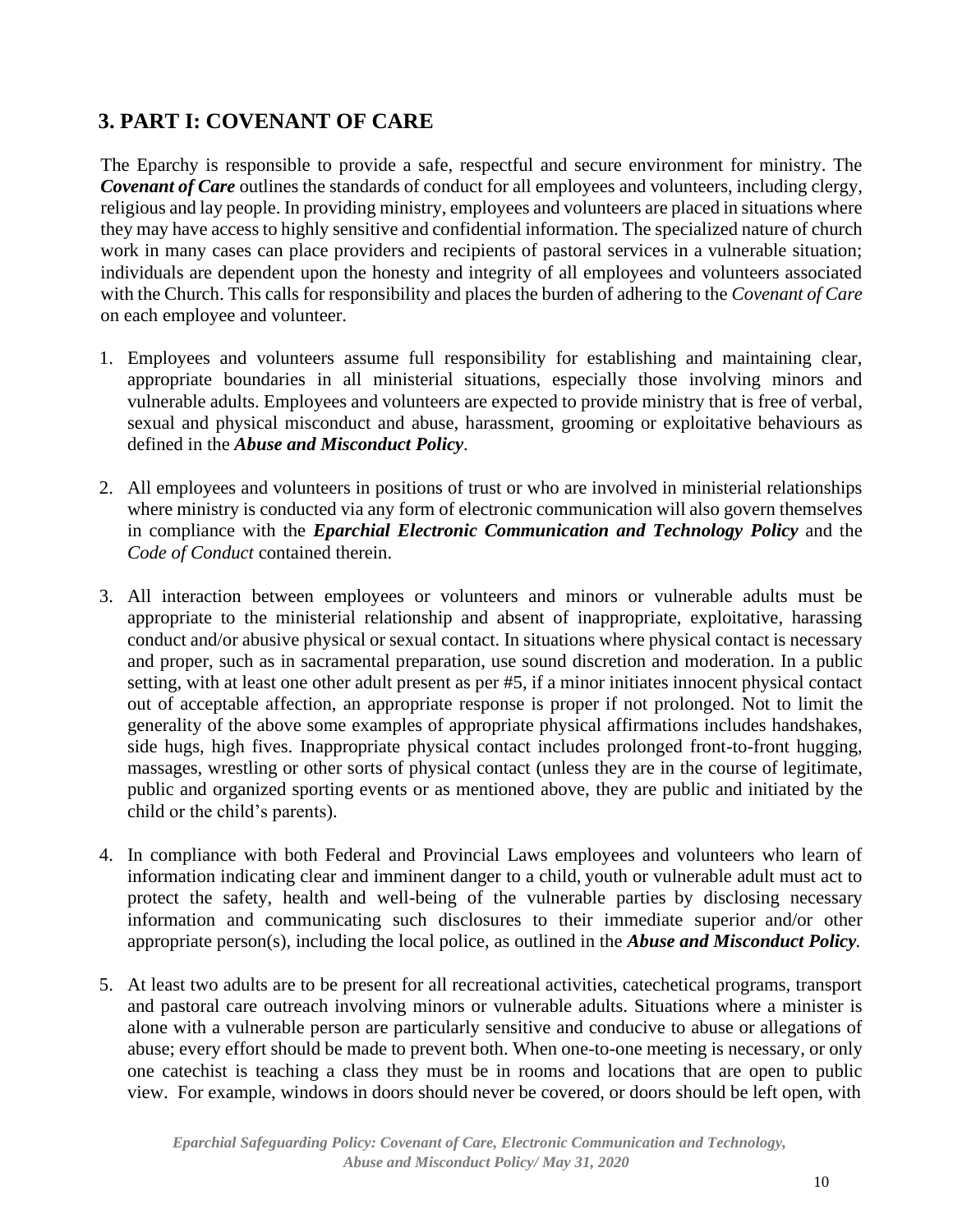at least one other adult present in the area. Whenever possible two adults (in addition to the person receiving ministry) should be present when providing ministry to those at home. The "two-adult rule" articulated above must be strictly adhered to regarding ministry in private homes if the recipient of the ministry is a minor, subject to a legal guardian or power of attorney. In all cases the supervision must be reasonably adequate to ensure the safety and well-being of the vulnerable persons present.

- 6. Employees and volunteers shall not engage in corporal punishment of minors or vulnerable adults in their care. Discipline problems will be handled in coordination with the immediate supervisor and the parents/care providers.
- 7. Employees and volunteers will not dispense medications without written consent from a parent or legal guardian.
- 8. Employees and volunteers should avoid being alone with a minor or vulnerable adult in a residence sleeping facility, locker room, rest room, dressing facility, or other closed room or area that is inappropriate to a ministerial relationship. Overnight trips, special events, and care due to illness, disability or emergency require the utmost attention and planning of leadership. Any off-site or overnight events with minors require a **Parental Consent Form** (Appendix E) or approved general registration form which incorporates those provisions.
- 9. For greater clarity, but not to limit the generality of the preceding statements: (a) Volunteers should not, except in exceptional circumstances, help children with toileting/diapering. For younger children who cannot manage to use the toilet alone, the volunteer should escort the child to their parent/guardian for needed assistance. In the case of illness, parents should be contacted as soon as reasonably possible. (b) When events such as overnight camps or day trips to a swimming pool require adults to be with minors, every effort must be made to protect their privacy. Girls and boys must not change together, and adults must change separately from the minors. (c) On overnight trips, at camps or retreats, whenever possible, adults should sleep in a separate room from minors. In cases where adults share dormitories with minors, strict adherence to the "two-adult" rule (#4) is required. Every effort shall be made to respect privacy and provide adequate supervision for the safety of all minors and vulnerable persons.
- 10. No employee or volunteer is permitted to be alone in his or her living quarters or motor vehicle with a minor or vulnerable adult whose relationship has been established through a ministerial relationship. Likewise, no employee or volunteer is permitted to take personal trips or vacations with a child, youth or vulnerable adult whose relationship has been established through a ministerial relationship.
- 11. Employees and volunteers are responsible to maintain their own personal, spiritual, physical, and psychological health. Employees and volunteers are responsible to recognize and act on any warning signs that indicate problems affecting their spiritual, physical, or psychological health. Abuse of alcohol and illegal, prescription or non-prescription drugs is prohibited. Social use of alcohol, or non-prescription drugs of any sort or use of prescription medications which impair one's faculties are strictly prohibited while engaged in ministry activities. Exception, to this rule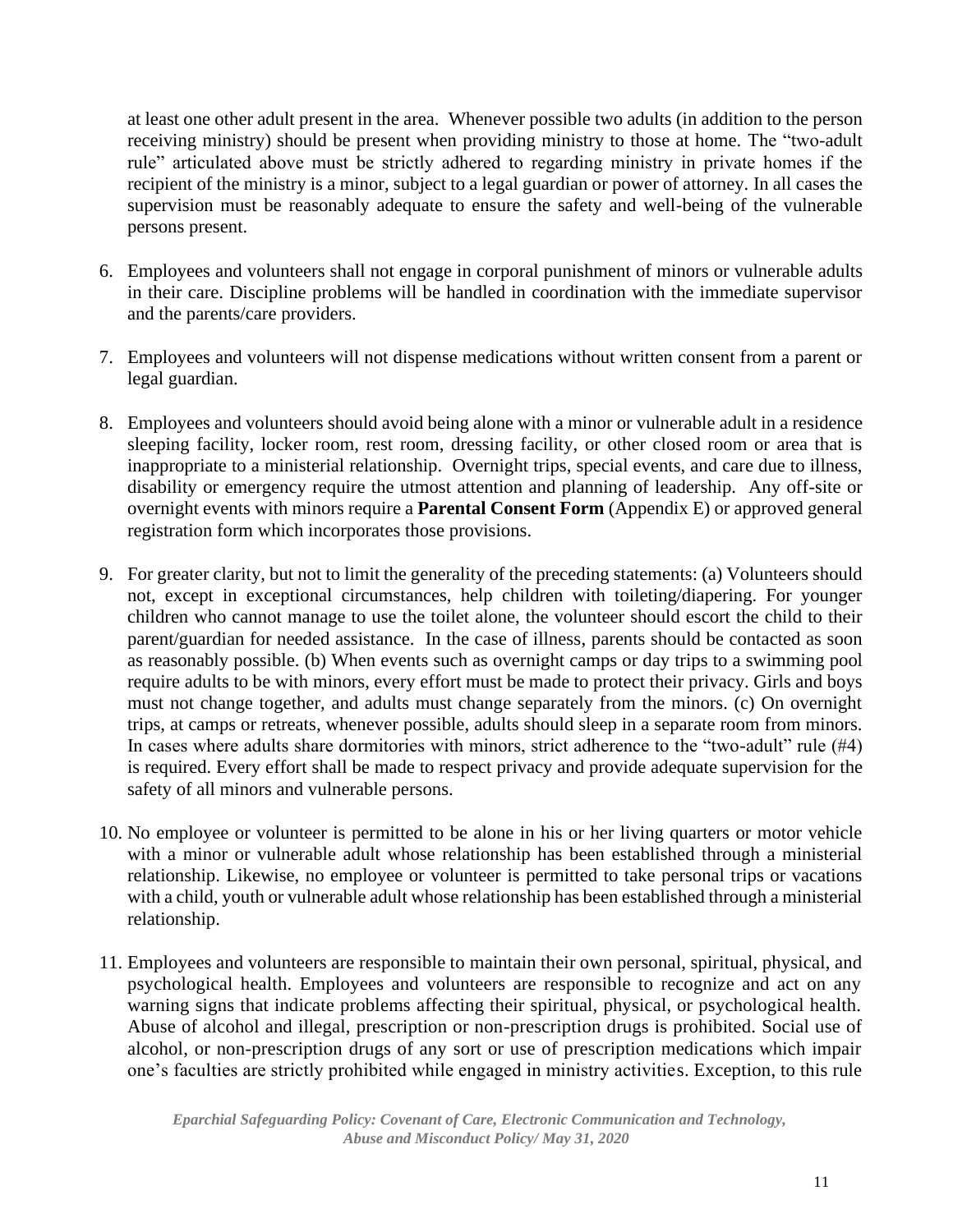is found in public ministry in social situations where while there may be minors and vulnerable persons present but the ministerial role is not specific to them (for example at weddings or other celebrations) and even in those situations the employee or volunteer who is acting in a ministerial role should only consume alcohol to a degree that is moderate and appropriate. Employees and volunteers are expected to maintain good hygiene, proper appearance and clean, modest and appropriate clothing.

12. All employees and volunteers working with minors or vulnerable persons will confirm in writing (Appendix C) that they have read and will adhere to this *Covenant of Care* and will follow Eparchial requirements concerning requisite screening processes, criminal record checks, status affirmations, training and ongoing education.

Recognizing the intrinsic value and dignity of each human person created in the image of God, the Eparchy respects and complies with all applicable provincial human rights laws.

It is the policy of the Eparchy of Toronto and Eastern Canada and all its parishes not to discriminate against any employee, volunteer, or prospective employee or volunteer pursuant to the provisions of applicable provincial laws, including in its hiring, compensation, discipline, and termination practices.

Within ministerial relationships, the Eparchy will not tolerate physical, verbal or sexual harassment or abuse among its employees and volunteers. In a spirit of common mission, all who work together on behalf of Christ's Church must be alert to even the beginnings of abuse or misconduct and work to prevent and eliminate both.

It is expected that anyone who exercises ministry in the name of the Eparchy will always adhere to the highest moral, ethical and religious principles in caring for themselves and others. Investigations which result in the confirmation of allegations of misconduct or abuse will result in disciplinary measures against the perpetrator of abuse or harassment which may include suspension, dismissal and/or the reporting of the incident to secular authorities.

Violations of the *Covenant of Care and the Electronic Communication and Technology Policy* are to be dealt with according to the *Abuse and Misconduct Policy.*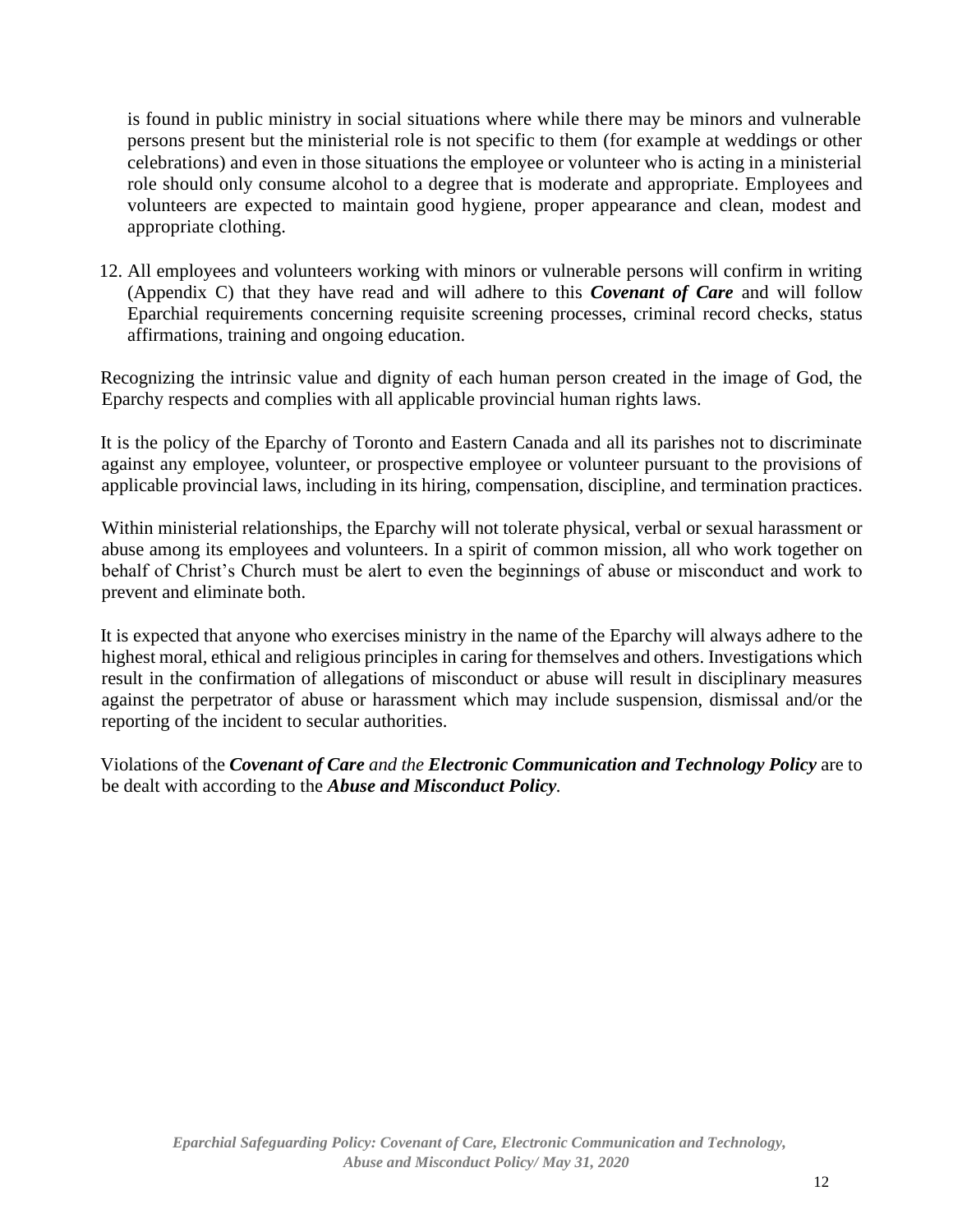## **4. PART II: ELECTRONIC COMMUNICATION AND TECHNOLOGY POLICY**

## **A. INTRODUCTION**

"The image of the body and the members reminds us that the use of the social web is complementary to an encounter in the flesh that comes alive through the body, heart, eyes, gaze, breath of the other. If the Net is used as an extension or expectation of such an encounter, then the network concept is not betrayed and remains a resource for communion. If a family uses the Net to be more connected, to then meet at table and look into each other's eyes, then it is a resource. If a Church community coordinates its activity through the network, and then celebrates the Eucharist together, then it is a resource. If the Net becomes an opportunity to share stories and experiences of beauty or suffering that are physically distant from us, in order to pray together and together seek out the good to rediscover what unites us, then it is a resource.

We can, in this way, move from diagnosis to treatment: opening the way for dialogue, for encounter, for 'smiles' and expressions of tenderness... . This is the network we want, a network created not to entrap, but to liberate, to protect a communion of people who are free. The Church herself is a network woven together by Eucharistic communion, where unity is based not on 'likes', but on the truth, on the 'Amen', by which each one clings to the Body of Christ and welcomes others." - His Holiness Pope Francis, 24 January 2019, 53rd [World Communications Day Message.](http://www.vatican.va/content/francesco/en/messages/communications/documents/papa-francesco_20190124_messaggio-comunicazioni-sociali.html)

#### **Purpose**

In today's world, electronic communication and technology are intimately intertwined in the dealings of our everyday lives, whether in work, relationships, or leisure, so prevalent that they are indistinguishable from the realm of our daily lives. The internet is an important tool of communication for the dissemination of information and the building of relationships in a way that was once unthinkable. The Eparchy encourages the use of the internet in the building of disciples; we expect employees and volunteers will use the online world as a tool to conduct work, communicate, and build relationships in their professional and personal spheres of life.

While electronic communication has great potential for good with its speed of transmission, opportunity for collaboration, ability to reach multitudes, low cost, and ease of use, there is also potential for great harm to individuals, particularly the vulnerable, as well as to institutions, even the Church itself, if misused. Therefore, the following policy is intended to provide a framework, promoting the use of electronic communication and technology for good, while discouraging the risks which may harm, for the proper use of the internet as a tool for discipleship. It fits within the larger framework of the *Eparchial Safeguarding Policy* to protect the Eparchy and each of its members. In light of our overall responsibilities, all employees and volunteers, including clergy, religious and lay people, are required to adhere to the *Covenant of Care* and both policies in the realm of electronic communication: including, but not limited to, organizational websites and blogs, email, text messages, accounts, pages, and groups on social media platforms such as Facebook and Twitter, and the posting or sharing of still or video images.

#### **Scope**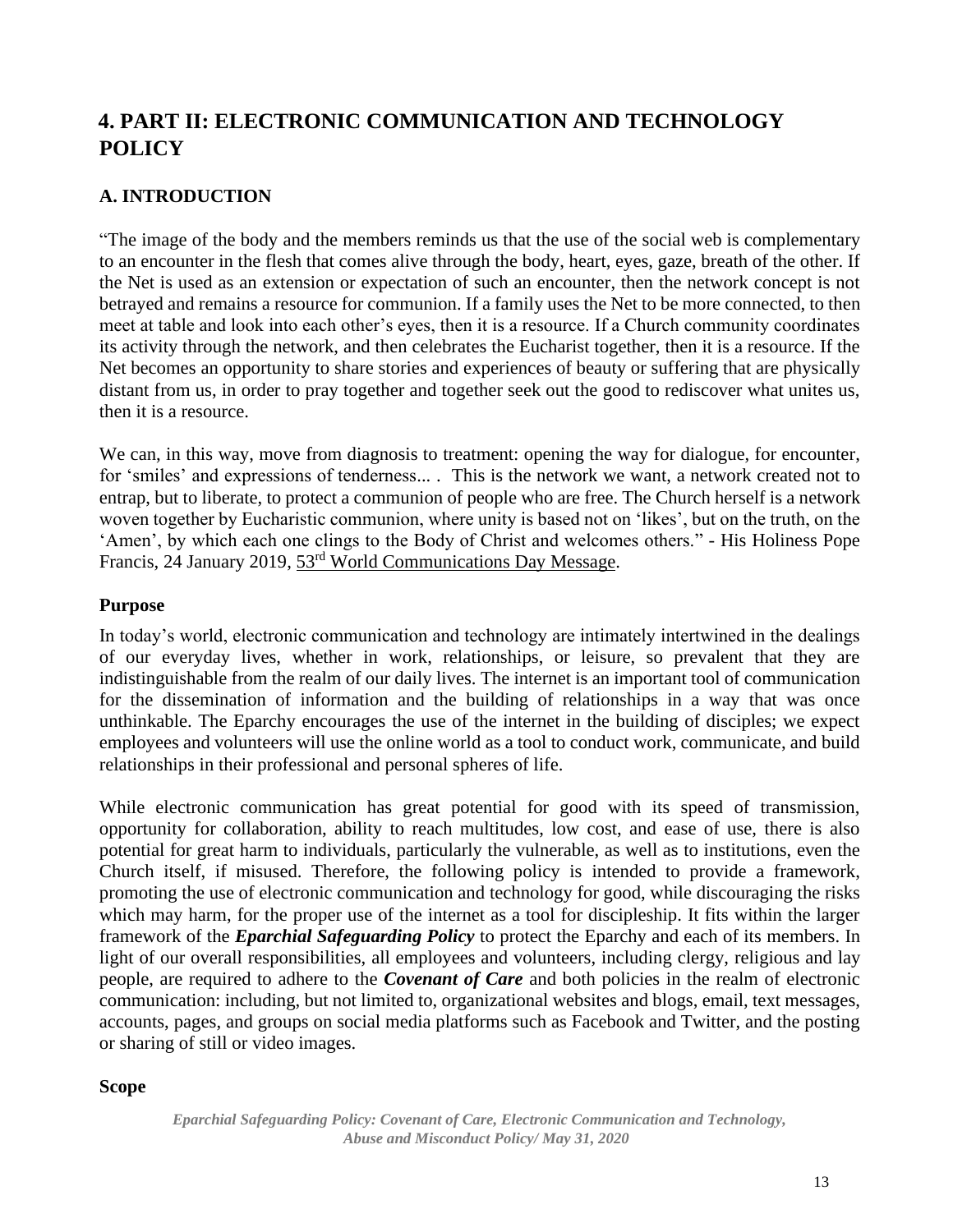This policy relies on each employee and volunteer to show good judgement and appropriate conduct consistent with the values of our Ukrainian Catholic faith. In an ever-changing virtual world, this policy can by no means be exhaustive, and users should be vigilant that messages placed on any technological medium be done responsibly. This current document revokes and supersedes any previous policies or practices.

#### **Policy Statement**

The Eparchy and its entities may supply computers, software, internet access, and/or other electronic communication devices to its employees and volunteers to complete their duties in their assigned positions. All users must apply these tools for their intended purposes. The Eparchy and its entities may monitor electronic communication or any other related use of its computers, devices, and networks at any time, with or without notice to users.

## **B. ELECTRONIC COMMUNICATION**

Electronic communication is a tool in relationship-building and is never a substitute for meaningful and engaging dialogue which is best encountered by meeting another person face-to-face. It should be utilized as part of an overall communications plan. There are many forms of electronic communication available, thus it must be considered which type would best serve each ministry and the intended recipients (e.g. a closed group may be best for maintaining the privacy of minors and a public page best for reaching a wide adult audience). In order to maintain transparency, any type of technology which is designed to be secretive (applications in which sent or received messages are automatically deleted after a short period of time, e.g. Snapchat,) or deceptive (applications designed to give an appearance or impression different from what they are) are not to be used.

#### **Examples of electronic communication platforms**

**Web-based collaboration platforms** – applications for web-based screen-sharing and online meetings (e.g. Zoom, Join Me, etc.).

**Information management systems** – systems used for decision-making and reporting, including the coordination, control, and analysis of information in an organization (e.g. PowerChurch, PDS Church Office, Plexcan, etc.).

**Social media platforms** – platforms for communication, sharing information, finding persons with similar interests (e.g. Facebook, Twitter, Instagram, LinkedIn, etc.).

**Texting, email, and marketing platforms** – means of sending short messages (texts or email) via devices or using an online application (e.g. MailChimp, GroupMe, etc.).

## **Websites/blogs/social networking accounts**

The Eparchy encourages individual parishes and ministries to utilize websites, blogs, and social networking accounts as educational, informational, evangelization, and discipleship tools. All of these websites, blogs, and social media accounts must first and foremost be representative of the values of our Ukrainian Catholic faith and reflect the teachings of the Ukrainian Catholic Church to be used exclusively for promoting the Church, our faith, and the parish.

## **Email**

While employees and volunteers may use their personal email accounts in ministry, the parish may consider creating and providing a parish domain and email accounts to control access to and retention of messages.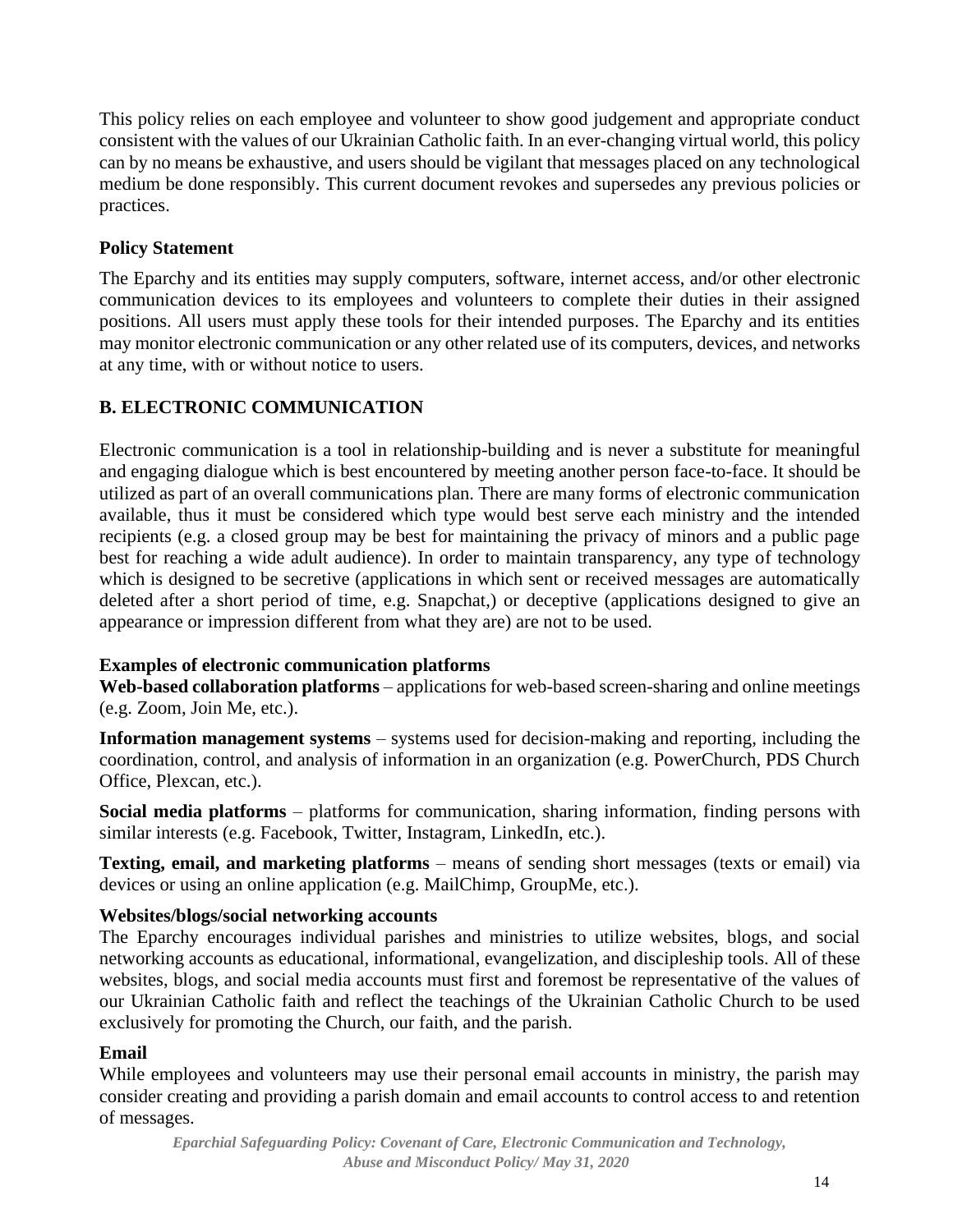#### **Cell phones/other devices**

Since the Eparchy and its entities do not provide cell phones to most of its employees and volunteers, they may use their personal devices for electronic communication. When doing so within their roles serving the Eparchy, they must follow this policy. In cases where the Eparchy or its entities do provide a device that is owned or paid for by the same, the Eparchy retains all rights to monitor, track, and analyze usage of the device.

#### **Confidential and proprietary information**

Employees and volunteers are prohibited from disclosing information that is understood to be held in confidence by the Eparchy and all relevant provincial and federal laws. Employees and volunteers are prohibited from disclosing any information that is proprietary to the Eparchy, except by explicit permission of the appropriate authority.

#### **Names, trademarks, and logos**

The website of the Eparchy of Toronto and Eastern Canada is www.ucet.ca, and no other website may claim to represent the Eparchy or its Bishop(s). The Eparchy does not allow use of its name, Eparchial crest, names of any parish or entity of the Eparchy, or parish logos, on personal websites or in any way that could reasonably suggest Eparchial or affiliate sponsorship or agreement with any view expressed on personal accounts. These may be used on websites, blogs, and social media tools that have an official affiliation with the Eparchy and have been approved by the proper supervisor and are being supervised. The crests of the Bishops belong to them and shall not be used in any unofficial capacity.

#### **Right to review**

The Eparchy reserves the right to review electronic communications of employees and volunteers which have been generated by Eparchial accounts or using equipment of the Eparchy or its entities.

#### **Personal communication**

Those who serve in the Eparchy may also communicate electronically in their own lives. If so, they must do so with care due to the public nature of communication and the association of content to the creator. The permanence and visibility of electronic communication should always be kept in mind.

Many individuals choose to indicate their place of employment and profession on their personal websites and social networking profiles. Though one may be acting in his/her personal capacity, to the public, that person is a representative of the Eparchy. Likewise, employees and volunteers must understand that their response to posted comments, articles, or images viewed in social media (e.g. emoticons, "likes," memes, or GIFs) may be interpreted as a reflection of opinions held by the one commenting and, by extension, the Eparchy. Where a personal opinion is being expressed, the following notice should be placed in a reasonably prominent place on any personal websites, blogs, etc.:

"The views expressed here are mine alone and do not necessarily represent the views of my employer."

In a similar way, employees and volunteers should be vigilant that still and/or video images posted of them online are appropriate and reflect well upon their ministry. Care should be taken that these images reflect adherence to the perennial teaching of the Church as well as ecclesiastical and civil laws.

## **C. CODE OF CONDUCT**

Employees and volunteers must abide by the following rules and procedures in all electronic communication within their roles serving the Eparchy.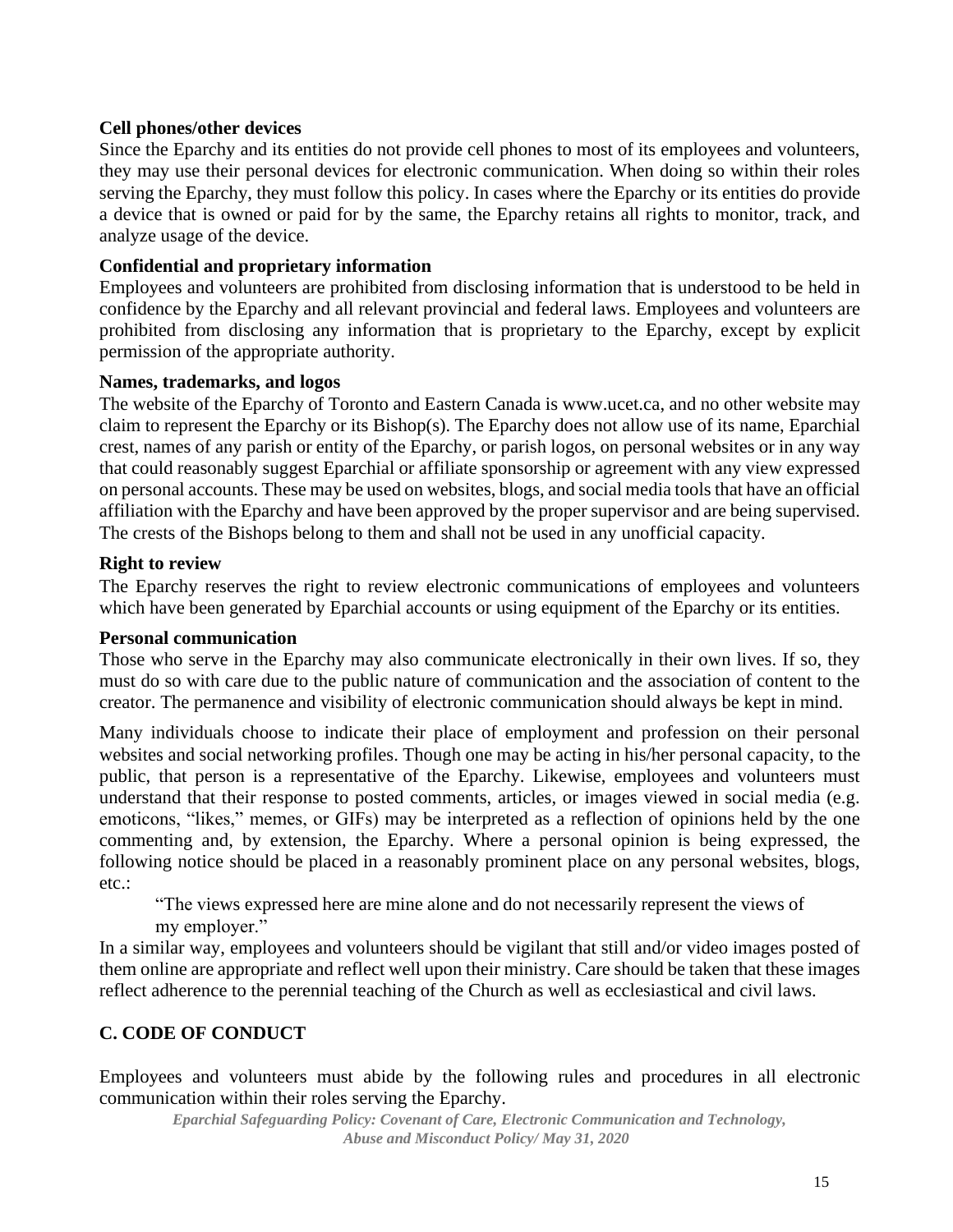- 1. All parish and ministry websites, blogs, and social networking accounts are to be protected by a password, known by at least two adults and held in confidence. The webmasters/administrators must be adults (i.e. at least 18 years of age). Passwords for all parish websites, blogs, or social networking accounts must be known to the Pastor/Administrator and the person(s) appointed to be the webmaster/administrator.
- 2. All material placed on parish websites, blogs, and social networking accounts shall be supervised by the Pastor/Administrator, who is responsible for monitoring, accessing, updating, and editing that specific account's activity and content when necessary. For websites, blogs, and social networking accounts for other ministries, an Eparchial employee or member of the clergy must be one of the administrators on the account to carry out the aforementioned responsibilities. Initiation of such sites, pages, and accounts must have the prior approval of the proper supervisor and be registered with the Eparchy or parish.
- 3. Lists of parishioners and their donations is not to be posted online. If the parish bulletin contains such information, the information is to be deleted or blacked out before the bulletin is uploaded.
- 4. Material of a political nature such as supporting or opposing a candidate or political party in Canada or abroad is not to be found on a website, blog, or social media account of the Eparchy, a parish, or any ministry.
- 5. Where comments are enabled, the following must be included in an immediately visible place: "All posts and comments should be marked by Christian charity and respect for the truth. They should be on topic and presume the good will of other posters. Discussion should take place primarily from a faith perspective. No ads please. Persons who do not abide by this code of conduct will be blocked." Trust your instincts in blocking anyone who does not abide by this code of conduct, particularly repeat offenders.

In particular situations, it might be best to ask a member to take a conversation "offline." These offline conversations can be conducted in person, over the telephone, or through private email. The poster can be referred to appropriate resources, such as the Pastor/Administrator, a program director, the Eparchial Communication Office, etc.

- 6. When commenting, write in first person. Do not claim to represent the official position of the organization or the teachings of the Church, unless authorized to do so.
- 7. When commenting, identify yourself. Do not use pseudonyms or the name of the parish, ministry, etc., as your identity, unless authorized to do so.
- 8. Webmasters/administrators are not expected to respond to defamatory, libelous, or slanderous comments. The Eparchial Communications Office will provide a response to major news breaks when events require.
- 9. Electronic communication shall not contain obscene, harassing, threatening, abusive, crude, sexually suggestive, derogatory, defamatory, illegal, or otherwise potentially scandalous comments, links, and/or images which reflect negatively on, discredit, or cause embarrassment to the Eparchy and/or the faithful.
- 10. Maintain appropriate relational and ministerial boundaries in all forms of interaction and communication, especially with minors and vulnerable adults. See: *Eparchial Covenant of Care*.
- 11. Never access, post, or send pornography (adult or minor) of any kind to any person. (The definition of pornography as per the *Abuse and Misconduct Policy* is applicable.)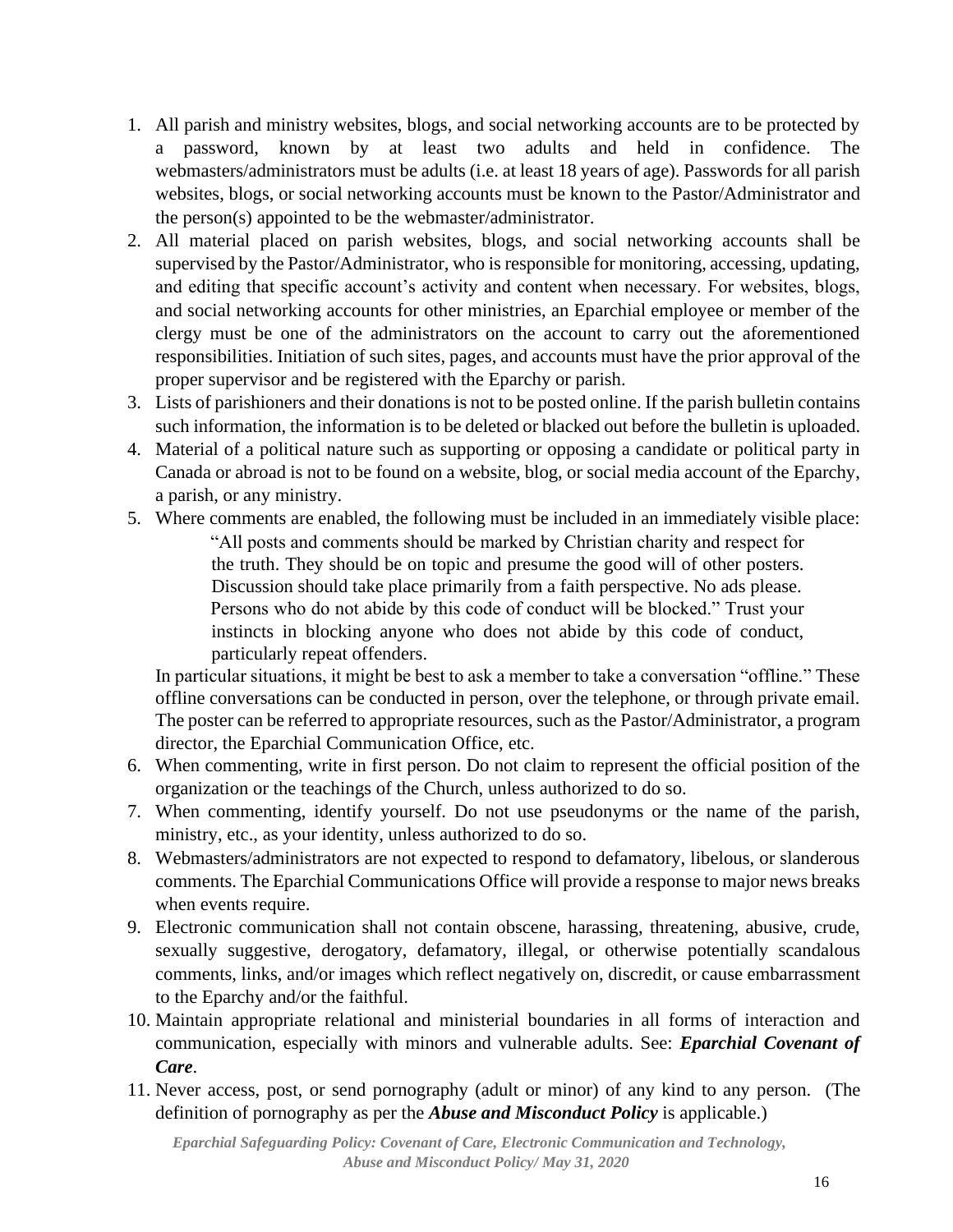- 12. Accounts, groups, and/or pages for a parish, office, or ministry should clearly be named and operated as such; they should be separate from personal accounts. This includes social media accounts, groups, and pages.
- 13. Treat all communication as if it were public. Communication through these forms of technology do not always remain private.
- 14. Set and maintain privacy settings in every social media platform. As these may change as the platform evolves, recheck them occasionally.
- 15. Eparchial, parish, or ministry web pages, blogs, or social networking accounts shall not be used for conducting outside/personal business.
- 16. Eparchial, parish, or ministry web pages, blogs, or social networking accounts shall not be used for disclosing any confidential information related to the Eparchy.
- 17. All electronic communication must comply with Canada's anti-spam legislation and all other applicable federal and provincial laws.
- 18. Email addresses should not be released without permission, and thus the bcc (Blind Carbon Copy) function should be utilized when possible. This means that senders' email to their own address with other emails sent in the *bcc* box provided in all email software.
- 19. Common courtesy demands that one does not forward emails without permission of the sender and when forwarding emails, persons so doing must delete the address of the sender before forwarding, unless specific permission to share address information has also been granted by the sender.
- 20. If, at any time, an employee or volunteer receives an inappropriate personal communication from anyone participating in or affiliated with the Eparchy, parish, or ministry, the individual should maintain an electronic copy, print a hard copy, and notify a supervisor immediately.

#### **Communication with minors and vulnerable adults:**

- 1. Written permission to communicate with minors through electronic means is to be granted by parents/legal guardians. (All subsequent references to parents apply equally to legal guardians.) Parental permission must identify the type of communication (e.g. email), the minor's contact information (e.g. email address), and contact information for parents/guardians. Parents should also be made aware that they can opt out of allowing their children to be contacted through these means. Parents must have access to all communication provided to their children (e.g. by being added to emails or a social media group). Information provided to children through any electronic means must also be made available to parents through some means of communication, electronic or otherwise. **Social Networking Consent Form** (Appendix K).
- 2. For official ministry communication, there must be at least two adults with administrative rights for each social media account, page, or group. Only designated social media accounts, groups, or pages are to be used for ministry communication with minors.
- 3. To protect minors, at least two adults with appropriate authority are to be present for any interaction with a minor. Appropriate authority means approved by the Eparchy for ministry with minors or the minor's parent/guardian. That is, every correspondence between an adult and a minor will have a second adult present and/or electronically copied. If a minor individually contacts a particular adult engaged in ministry (other than a "friend" request), the ministry account should be used to reply by sending a group message (e.g. when the reply is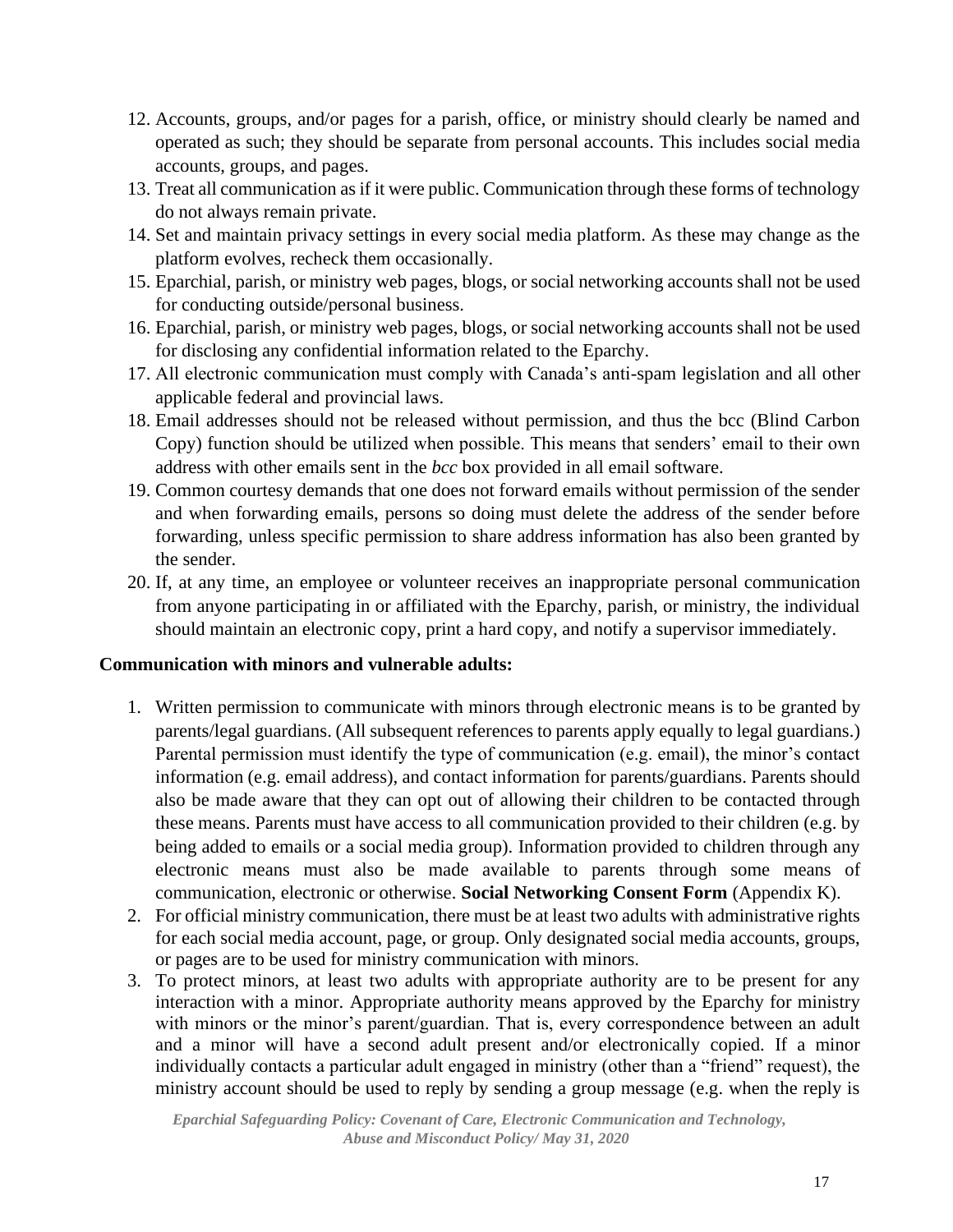relevant to all in the group). When a group response is not appropriate, the adult is to avoid using a social media account to respond. In exceptional cases when social media is used to respond, adults should maintain copies of all such messages.

- 4. The purpose of this electronic communication is to provide information related to ministry, an educational activity, or an event, not for socialization or other personal interaction. Counseling minors or vulnerable persons through electronic communication is not permitted. Prolonged conversations or interactions of a personal nature with minors through such communication methods are prohibited. Family members and godchildren are exempt.
- 5. Employees and volunteers will not share personal cell phone numbers with minors unless approved by parents and supervisors.
- 6. Communication with minors must utilize the *bcc* function (see number 18 above).
- 7. Except in an emergency, electronic communication between employees and volunteers and any minor participant(s) should take place between the hours of 6:00 a.m. and 10:00 p.m. including posting to websites and social networking sites. Employees and volunteers are reminded that many applications have ways to delay communication being sent.
- 8. On public ministry accounts or pages that include minors, the "no tagging" (or similar feature that avoids a direct link with a minor's personal social networking profile) should be set wherever possible.
- 9. Live chat or video conferencing without a second adult present is prohibited, as there will be no permanent record of what was transmitted unless it was recorded in real time. Family members and godchildren are exempt.
- 10. When using a ministry social media account, adults must not initiate "friend" requests with minors as they may feel unable to decline this request given the adult's position of authority. For this reason, clergy should likewise not initiate "friend" requests with minors, even on their personal accounts. Adults may accept "friend" requests from children who are involved in the particular ministry.
- 11. When minors form their own social media groups, adults are not to join.
- 12. When minors serve in a position of trust, for the duration of their employment or volunteering, they are not to engage in electronic communication with those with whom they have a ministerial relationship unless that electronic communication is copied with two adults with appropriate authority as specified in page 15, number 3. Additionally, these minors in a position of trust are not to post still or video images of other minors with whom they have a ministerial relationship on personal websites, blogs, social media accounts, or in other forms of personal electronic communication.
- 13. The above provisions apply to the use of social media and electronic communication with vulnerable adults when those persons have a legal guardian. If there is no form of legal guardianship but there are still indications of vulnerability (as per the definition of "vulnerable adult" in the *Abuse and Misconduct Policy*) those in ministry must either have another adult be party to all communications and/or maintain copies of these communications (electronically or otherwise).

#### **Photography and videos:**

1. It is commonly accepted that attendance at a public event such as a Divine Liturgy or a parish celebration may result in photographs or video recordings that may be used in social media, websites, or other public communication. Wherever possible, employees and volunteers should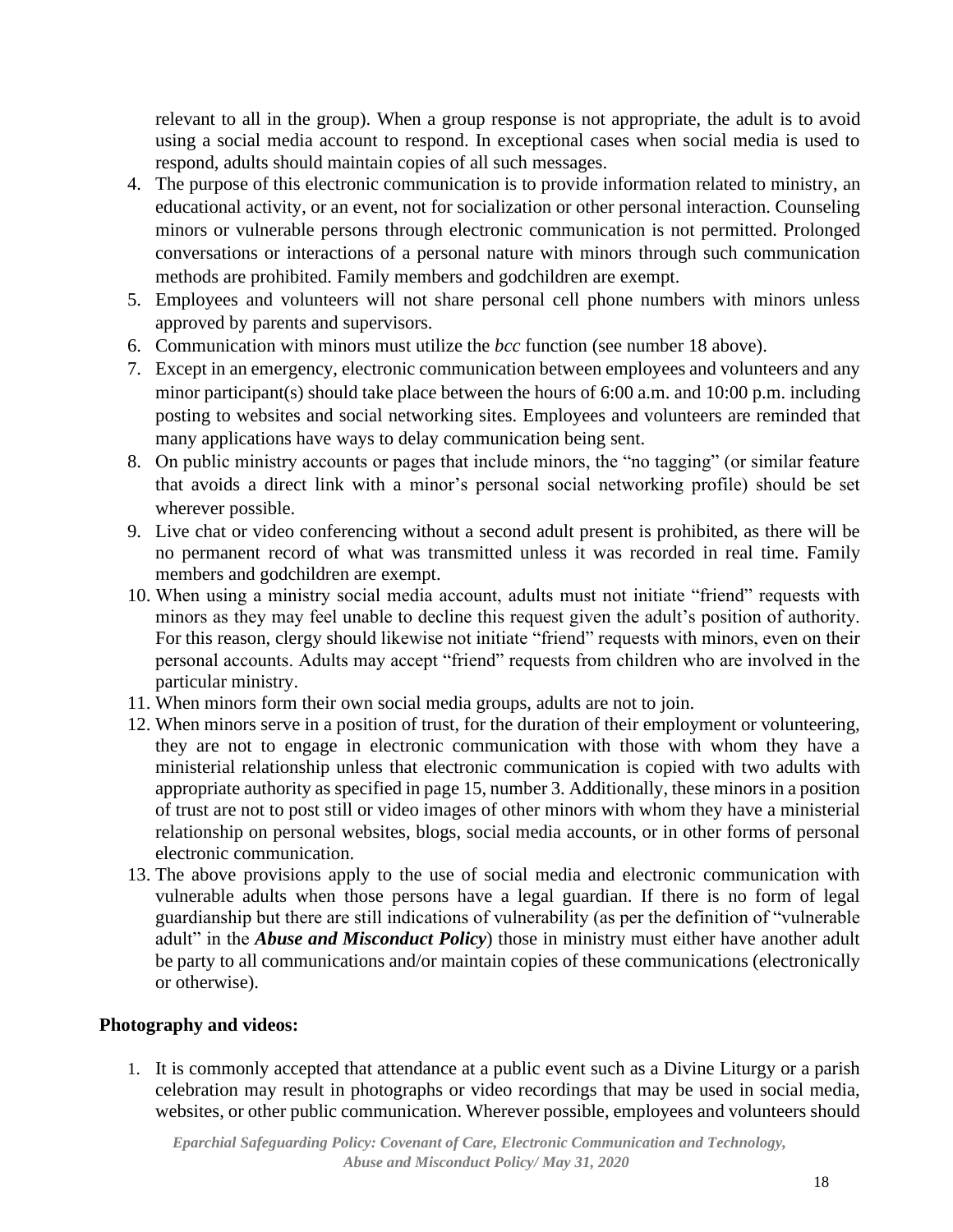make every attempt to obtain consent from participants. In the case of an individual or small group (e.g. a family) during a sacrament (e.g. baptism), photography and videos should only be for a specific purpose and with advance permission.

- 2. The posting or utilisation of any personal information, including photos and/or videos of minors, without obtaining the meaningful consent of a parent/guardian is prohibited. Personal information includes full name, home address, telephone number, email address, images, recordings and/or any detail that would allow someone to identify or contact a minor. Consent can be obtained through a release/waiver form, an email from a parent or guardian, or spoken permission by a parent or guardian with another adult present. For our purposes, the following individuals should provide consent: parents or guardians are to consent for minors and adults should consent for themselves.
- 3. It is recommended that for any ministry or event requiring a registration or permission form, a clause seeking permission to post photos and videos from such activities on an Eparchial, parish, or ministry website or social media channels be included. A statement with a simple check box should suffice.
- 4. If Church services are to be recorded by any means and/or if there is to be any public access, either online or by other means, to these recordings there must be signs clearly posting this fact at each public entryway in a manner that the ordinary person would not miss. It must be on a sign that is easy to read, placed in the middle of each entry aisle. Signs above or on doors or on a bulletin board off to the side will not be considered adequate notice. Church spaces that livestream either events or continuous feed to any public internet platform must likewise maintain adequate signage, as per the above requirements, at all times the feed is live. Those who opt for continuous feed or recordings must also be sensitive to the desires of parishioners and clergy who may not wish to have particular events streamed or recorded. While our Churches are public spaces there may be times when this sort of sharing is inappropriate, especially if it involves safety concerns.

#### **Movies/Films:**

- 1. Provincial ratings are to be adhered to as part of any catechetical program for children and youth as well as, if applicable, camp policy. All viewers must be older than the group for which the film is classified.
- 2. The persons selecting the films will also avoid movies with content advisories of severe violence, nudity, and a great deal of crude language or behaviour that is in any way demeaning to human dignity, especially when being shown to minors.
- 3. If the supervisors/catechists decide to show clips as part of a lesson or catechetical teaching from movies that are above the designated rating or with objectionable content, they may, if the objectionable parts are removed.
- 4. All movies must be "pre-screened" by the ministry directors or supervising adults. Additionally, further research should be done as to objectionable content on trusted sites.
- 5. Ensure that movie viewing is always in compliance with appropriate copyright and licensing laws.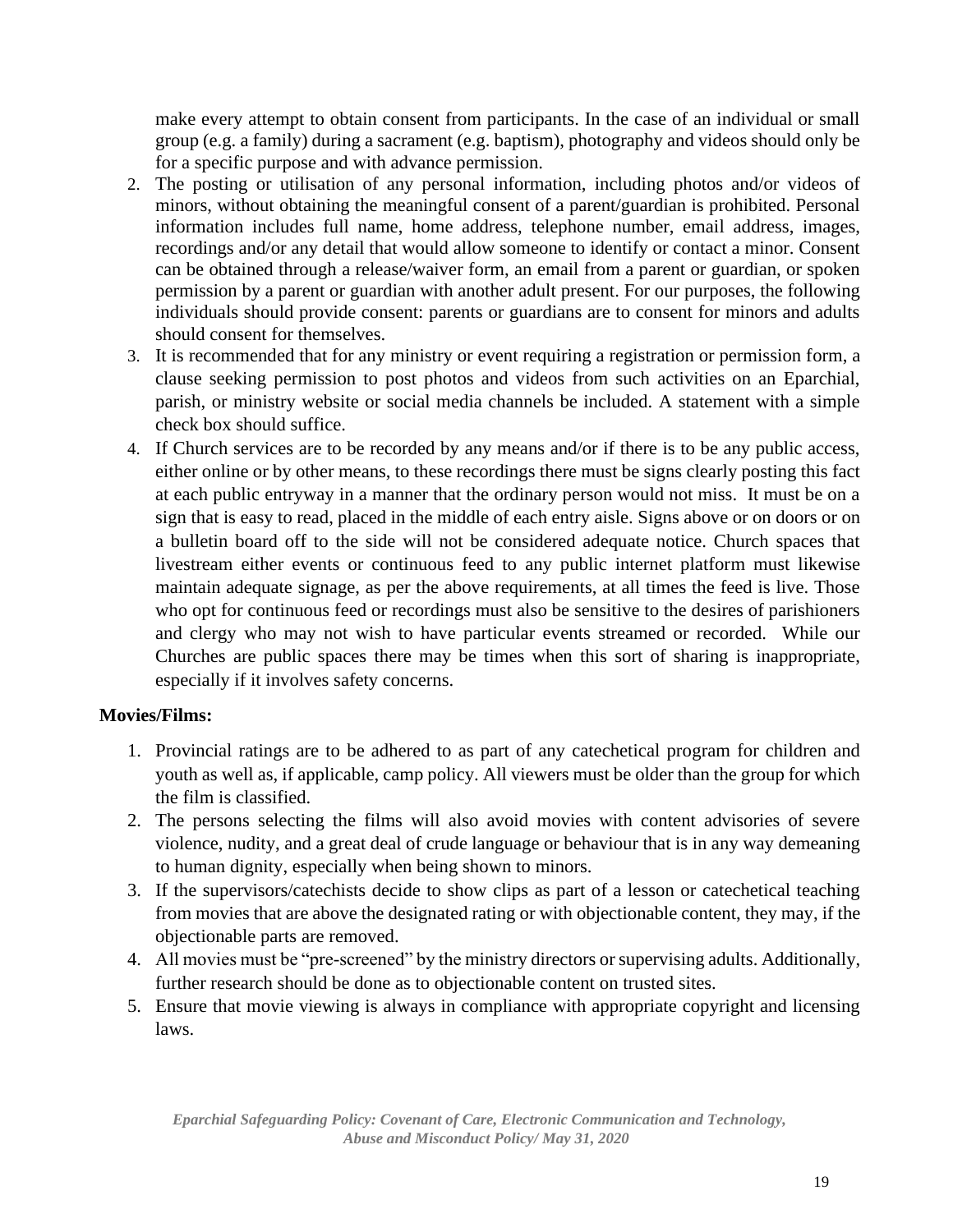#### **Computers and Internet:**

In using a computer, the internet, or any electronic device provided by the Eparchy or any of its entities, employees and volunteers must:

- 1. Respect other's privacy.
- 2. Password protect all computers and devices used for ministry purposes.
- 3. Safeguard user IDs and passwords.
- 4. Honour copyright and licence agreements.
- 5. Protect confidential information from unauthorized use or disclosure.
- 6. Never use these electronic devices or the internet for illegal purposes in violation of any international, federal, provincial, or local laws.
- 7. Never attempt to bypass, block, or remove filtering software.
- 8. Not conceal activities that are otherwise in violation of acceptable use of technology according to the Eparchial policy. Utilizing tools such as incognito or private mode to prevent any sort of monitoring or detection is forbidden.
- 9. Scan for viruses when downloading files from the internet.

## **D. ENFORCEMENT**

The Eparchy will enforce this policy and expects compliance by all employees and volunteers. Given the ever-changing and developing nature of technology, the Eparchy reserves the right to revise this policy at any time. It shall, at its sole discretion, interpret and administer the policy in consideration of changing circumstances and events.

If there are reasonable grounds to believe that the Eparchial policy may be in violation, the Eparchy reserves the right to review the organizational, personal, and social networking websites of any employees or volunteers. Suspicions of violations to this policy, may be reported to the Eparchial Coordinator of Care and the Coordinator of Communications.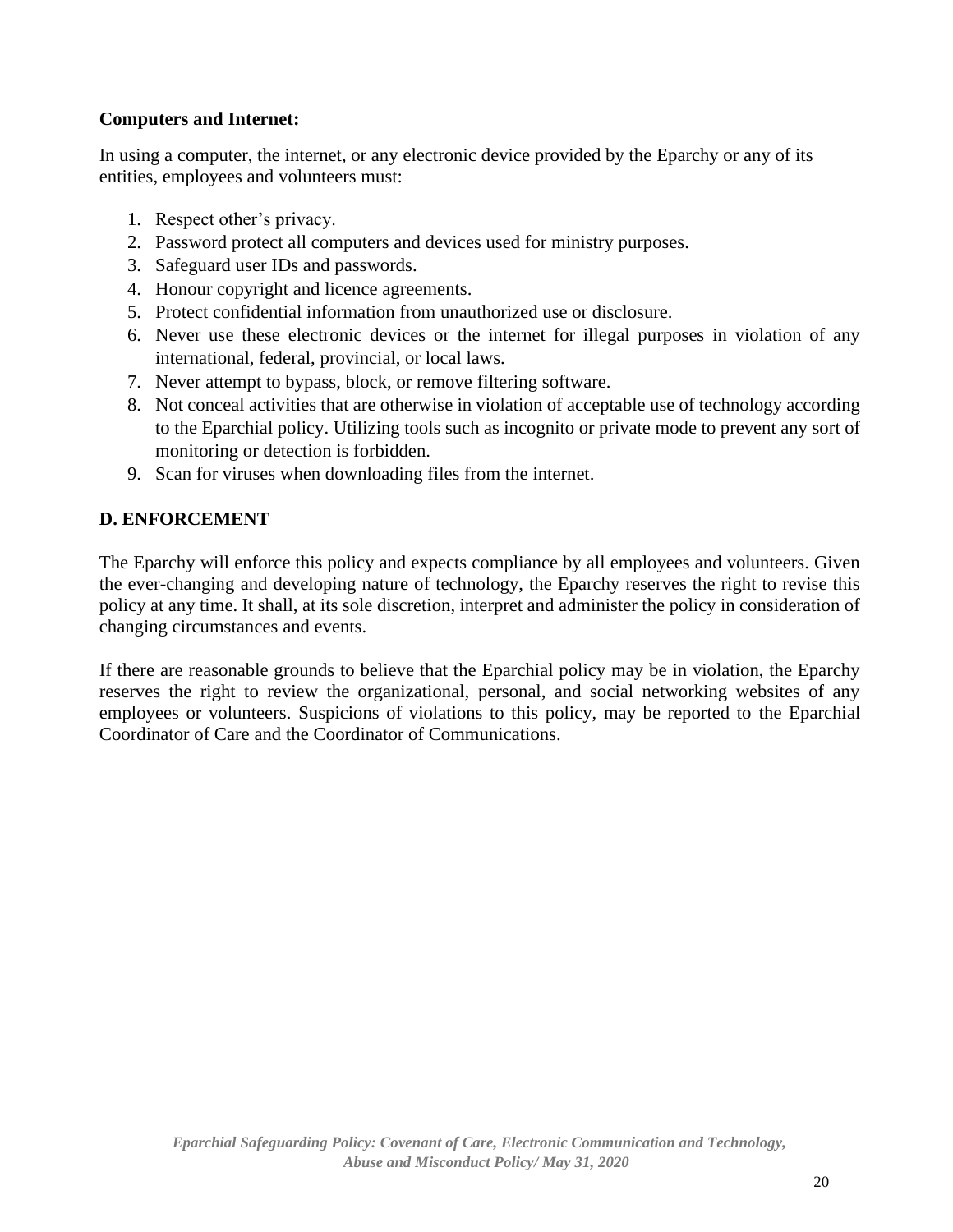## **5. PART III: ABUSE AND MISCONDUCT POLICY**

## **A. PERSONNEL RESPONSIBLE**

#### **Bishop**:

The Bishop of the Ukrainian Catholic Eparchy of Toronto and Eastern Canada will ensure the *Eparchial Safeguarding Policy* is implemented and adhered to across the Eparchy. The Bishop will appoint the Eparchial Coordinator of Care (ECC), the Eparchial Advisory Committee (EAC), and the Communications and Media Relations Coordinator (Spokesperson). He will ensure that the names and contact information of the ECC and the chairperson and vice-chairperson to the EAC are made public.

## **Eparchial Coordinator of Care (ECC):**

The ECC oversees all training, reporting and investigation procedures for the *Eparchial Safeguarding* **Policy**. When the ECC is away from the office, the Bishop will designate an alternate to fill the role. The ECC:

- Receive allegations and prepare preliminary report for the Eparchial Advisory Committee (EAC)
- Provides assistance with implementation, maintenance, reporting, and investigations.
- Maintains the long-term, confidential storage of all documentation at the Chancery office.
- Oversees training and education efforts at an Eparchial level and is available to support training at the Parish or Deanery level.

#### **Pastors and Parish Administration and Coordinators:**

Pastors (or Parish Administrators), in cooperation with their Parish Council, will ensure that the *Eparchial Safeguarding Policy* is implemented and adhered to within their assigned parishes. They will also appoint a layperson from their parish as Parish Coordinator of Care (PCC) and ensure this person's contact information along with the contact information of the ECC is made known to the parish community. They also must immediately inform the Eparchial Coordinator of Care of all new appointments to the position of PCC including name and contact information. Small parishes (under 50 parishioners) may name as PCC a person who is from a parish in their local district, and all the requirements and responsibilities will apply to that person as PCC.

## **Parish Coordinator of Care (PCC):**

The Parish Coordinator of Care receives reports and/or allegations of breaches of the *Covenant of Care* in the event that someone is unable or unwilling to make their report to the Pastor. The PCC may also assist in the implementation and maintenance of the *Safeguarding Policy.*

## **Eparchial Advisory Committee (EAC):**

The Eparchial Advisory Committee is appointed by the Bishop and will *ex officio* include the Eparchial Coordinator. From its membership a Chair and Vice Chair will also be named by the Bishop. Membership of the minimum 6 person committee will also include a member of the clergy, legal counsel (both canon law and secular law), a psychiatrist, psychologist or social worker who has experience with either victims or perpetrators of abuse, a representative from the insurance industry, and business, human resources or communications specialist. It will also include, if available a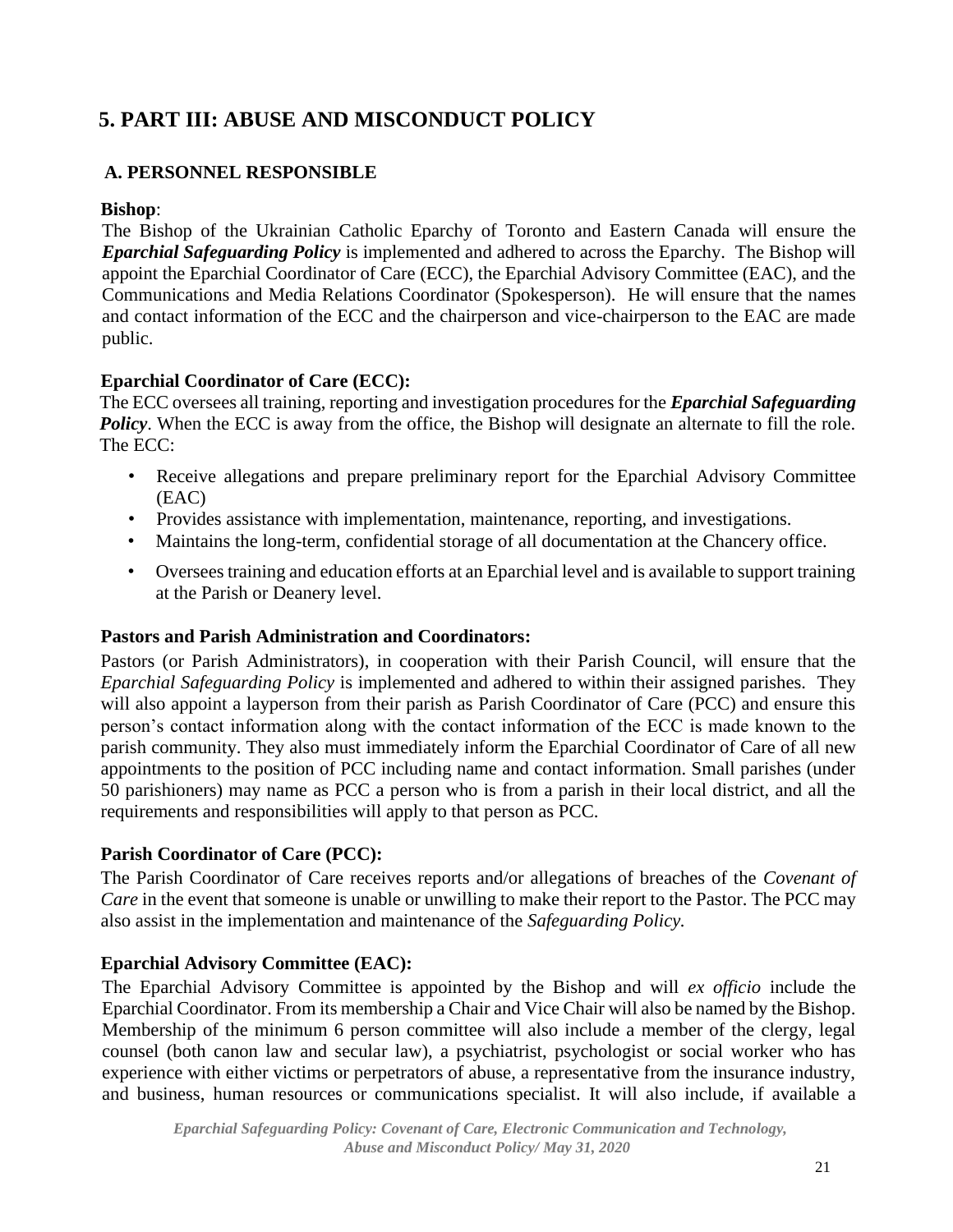representative from the military or law enforcement, education or health care and a survivor of abuse or a parent of a survivor, and, other person(s) who, in the opinion of the Bishop, can act as resource.

The EAC will meet annually with the Bishop and assess the *Eparchial Safeguarding Policy* and its implementation. Their names and a brief bio of committee members will be posted on the Eparchy website. The committee will be called together promptly by the ECC if an investigation is needed.

The EAC is responsible to meet with the investigators and make recommendations to the Bishop or appropriate person on actions to be taken before and after the completion of the investigation. Actions recommended might include the temporary or permanent suspension of the accused person from their duties or positions.

#### **Communications Coordinator/Media Relations Spokesperson:**

The Communications Coordinator/Media Relations Spokesperson is appointed by the Bishop. This person is responsible for all public communication surrounding investigations.

#### **B. DEFINITIONS**

**Child:** A person less than 16 years of age.

Youth: A person who is 16 or 17 years of age.

**Minor:** A person under the age of 18.

**Vulnerable Adult:** A person 18 years of age or older who might, because of circumstances, be easily exploited by another. This would include anyone who is subject to legal guardianship or power of attorney.

A vulnerable adult is at a disadvantage to fully protect himself or herself. An adult may be vulnerable, for example, as a result of being intellectually or physically challenged, being emotionally susceptible or socially isolated, being in a situation of social or material need, having difficulty understanding language or culture, or being fearful or blindly trusting of authority figures. It is noted that though refugees and immigrants might not have been considered vulnerable in their home countries, some may fall under this term as they transition into our community and culture. A state of vulnerability may be permanent, such as a person with an ongoing physical, emotional or intellectual challenge, or temporary, as in the case of a person who is grieving.

**Vulnerable Person:** A child, youth or vulnerable adult; "any person in a state of infirmity, physical or mental deficiency, or deprivation of personal liberty which, in fact, even occasionally, limits their ability to understand or to want or otherwise resist the offence" (*Vos estis lux mundi*).

**Misconduct:** Any breach of the *Covenant of Care* that is not physical or sexual in nature.

Allegation: A claim suggesting that abuse or misconduct may have occurred.

**Employee:** Any person who is paid to provide ministry within and/or on behalf of the Eparchy of Toronto and Eastern Canada or any of its parishes. Employees include priests, deacons, religious, and lay people.

**Volunteer:** Any person providing ministry within and/or on behalf of the Eparchy of Toronto and Eastern Canada who are not receiving monetary compensation for their ministry. Volunteers can include priests, deacons, religious and/or lay people.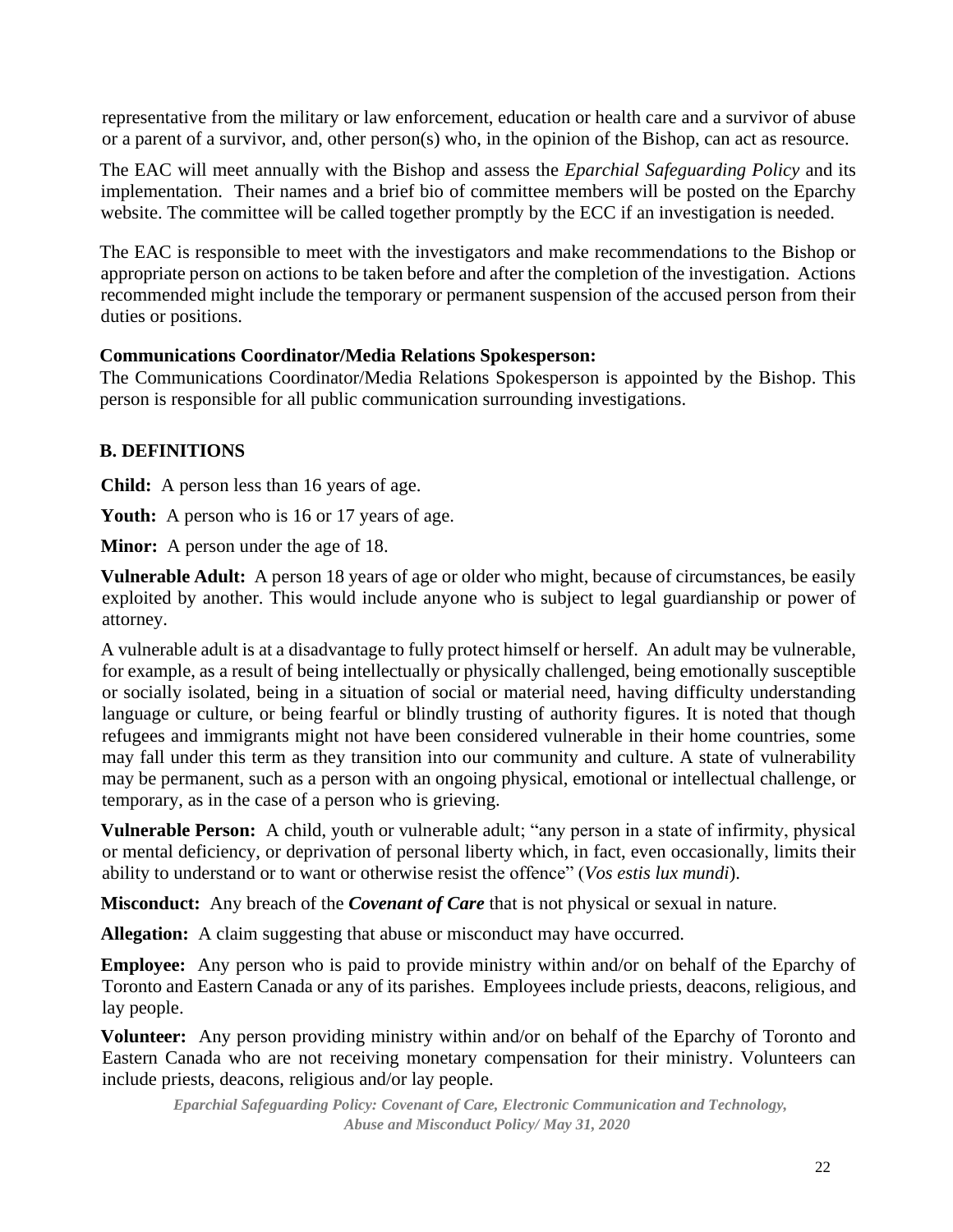**Ministerial Relationship:** A relationship between an employee or volunteer (clergy, religious or lay) and another person that is founded in the ministry provided on behalf of the Church. Examples of ministry include, but are not limited to, youth ministry, religious education, counselling, spiritual direction, the celebration of the sacraments, and pastoral care in prisons, hospitals, nursing homes and private residences.

#### **Abuse, Harassment, Exploitation and Grooming:**

All the following definitions of the various forms of abuse, harassment exploitation or grooming, are violations our *Covenant of Care,* and may take place in a relationship that is either 'in person' or in the use of some form of electronic communication as defined in the *Eparchial Electronic Communication and Technology Policy or* some combination of both*.* The offences of sexual abuse, harassment or exploitation also may include a pornographic offence either under the *Eparchial Electronic Communication and Technology Policy,* or a pornographic offence in any media, which includes any pornographic offence regarding a minor contrary to the Criminal Code of Canada and/or pursuant to canon law. (**Canon law** being defined as all applicable Universal or Particular Ecclesiastical Law, specifically, but not to limit the generality of that statement the *Code of Canons of the Eastern Churches, (CCEO*), all applicable enactments of the Holy See regarding safeguarding, and the Particular Law of the Ukrainian Greek Catholic Church.)

**Physical Abuse:** The use or threat of force or power to control, injure or abuse another person. Physical abuse also includes the intentional restriction of movement. Physical abuse does not have to leave a mark or a bruise.

**Verbal Abuse:** The use of language to manipulate, control, ridicule, insult, humiliate, belittle, vilify, or show disrespect or disdain to another. It may or may not use expletives. It may also be in written form, which includes electronic media. Such abuse includes but may not be limited to bullying, ridiculing, trivializing, harassing, accusing, blaming, denying, insulting, taunting, putting down, discounting, threatening, name-calling, yelling or raging.

**Sexual Abuse:** Any inappropriate, unwanted and/or non-consensual sexual interaction. For the purpose of this Policy, sexual abuse is comprised of contacts or interactions between an employee or volunteer and a vulnerable person, when the vulnerable person is being used as an object of sexual gratification. A vulnerable person can be abused whether or not this activity involves explicit force, whether or not it involves genital or physical contact, and whether or not there is discernible harmful outcome. In the context of this policy, any inappropriate sexual interaction between an employee or volunteer and vulnerable person with whom he or she has a ministerial relationship is considered sexual abuse.

**Sexual Exploitation:** The use of one's position of power or trust to have sexual contact or attempted sexual contact with another person. Sexual exploitation includes but is not limited to such activity as intercourse, kissing, touching of breasts or genitals, dating during the course of a ministerial relationship, any form of communication indicative of sexual involvement, or demeaning sexual comments. The apparent consent of a possible victim does not determine whether there has been sexual exploitation, because the imbalance of power between the pastoral care giver and the person in a pastoral relationship undermines the validity of an apparent consent.

**Sexual Harassment:** Any unwanted or inappropriate sexual conduct or communications with others. This conduct entails unwelcome sexual advances, request for sexual favours, other verbal or physical conduct of a sexual nature when submission to or rejection of this conduct explicitly or implicitly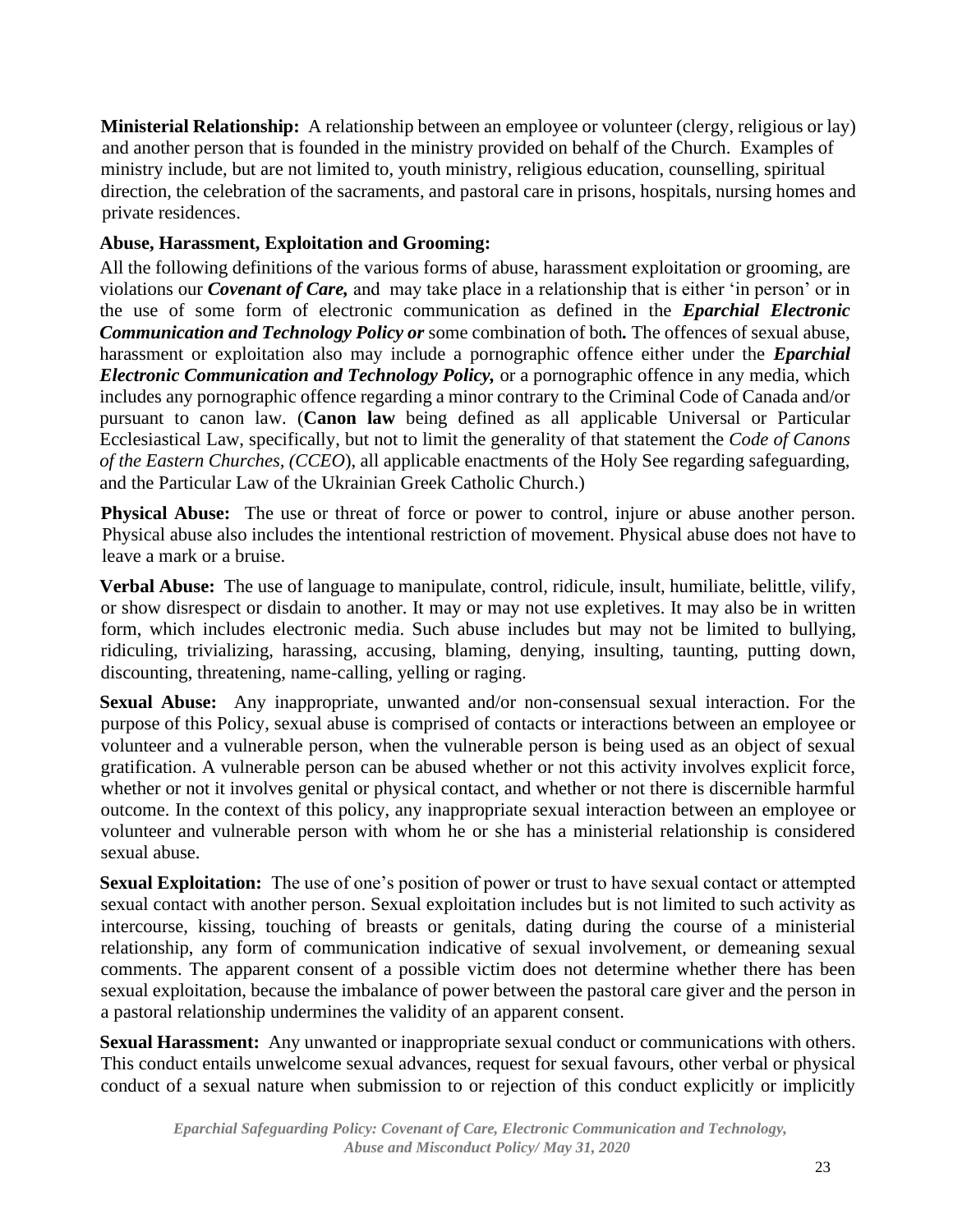affects an individual's status (such as employment), when it interferes with an individual's performance or when it creates intimidation and a hostile or offensive environment.

**Harassment:** Behaviour that is contrary to the basic respect due to all persons. It often, but does not necessarily, includes forms of abuse including **verbal abuse**. It may also include a deliberate refusal to communicate with the victim on matters essential to their carrying out assigned duties. Victims may be employees or others who feel obliged to continue in their present circumstance. Perpetrators are often the ones in power and may or may not be aware of their abuse of power and the discomfort it causes the victim. It is essential, due to power imbalances and the potential for harassment to go unreported, that all members of church ministry environments are attentive to the possibility of harassment and its elimination.

**Pornographic offense:** Is the possession, creation or distribution of any material that falls under the definition of pornography.

**Pornography:** Includes any photographic, film, video, or other visual representation or written material that depicts a person engaged in sexual activity; and any written material that advocates or suggests inappropriate sexual activity. It also includes any visual or written material that designed to arouse an erotic response rather than an aesthetic, spiritual or emotional response. It does not include material designed for legitimate educational or academic use.

**Child pornography:** "Any representation of a minor, regardless of the means used, involved in explicit sexual activities, whether real or simulated, and any representation of sexual organs of minors for primarily sexual purposes" (*Vos estis lux mundi*)

**Grooming:** Any behaviour designed to establish a special bond of trust and affectionate understanding between a person in a position of power and the person who is the object of his/her attention. Vulnerable persons may be particularly susceptible to grooming. Grooming can include a wide variety of behaviours, such as spending large amounts of time with a particular person, affording special privileges or providing gifts, trips and other expressions of special attention. The behaviours can also lead the person to feel indebted to the groomer for all these kindnesses. Once this bond of trust and indebtedness is established, the stage may be set for sexual advances.

The pattern of a groomer is made up of observable behaviours. These behaviours need to be challenged or reported. Grooming, whether unintentional or not, is by its very nature manipulative behaviour. As well as signaling possible future sexual activity or other abusive behaviour, grooming is in itself inappropriate. Everyone should be alert to signs of grooming, including church personnel and those who care for the vulnerable.

**Exploitation of a Ministerial Relationship:** Any abuse of power, betrayal of trust or exploitation of the power imbalance that is inherent in a relationship between an employee or volunteer of the Eparchy of Toronto and Eastern Canada and a person with whom she or he has a ministerial relationship. Due to the imbalance of power between the person offering ministry and the person to whom the ministry is offered, the apparent consent of a possible victim does not in itself determine whether or not there has been an abuse of power, a breach of trust or an act of exploitation.

Those who care for minors and vulnerable adults as well as ministry personnel should be alert to the methodologies of those who engage in this sort of manipulative and potentially abusive behavior and safeguard against it, in particular through adherence to and enforcement of the *Covenant of Care* noting the need for ongoing education and vigilance in this area.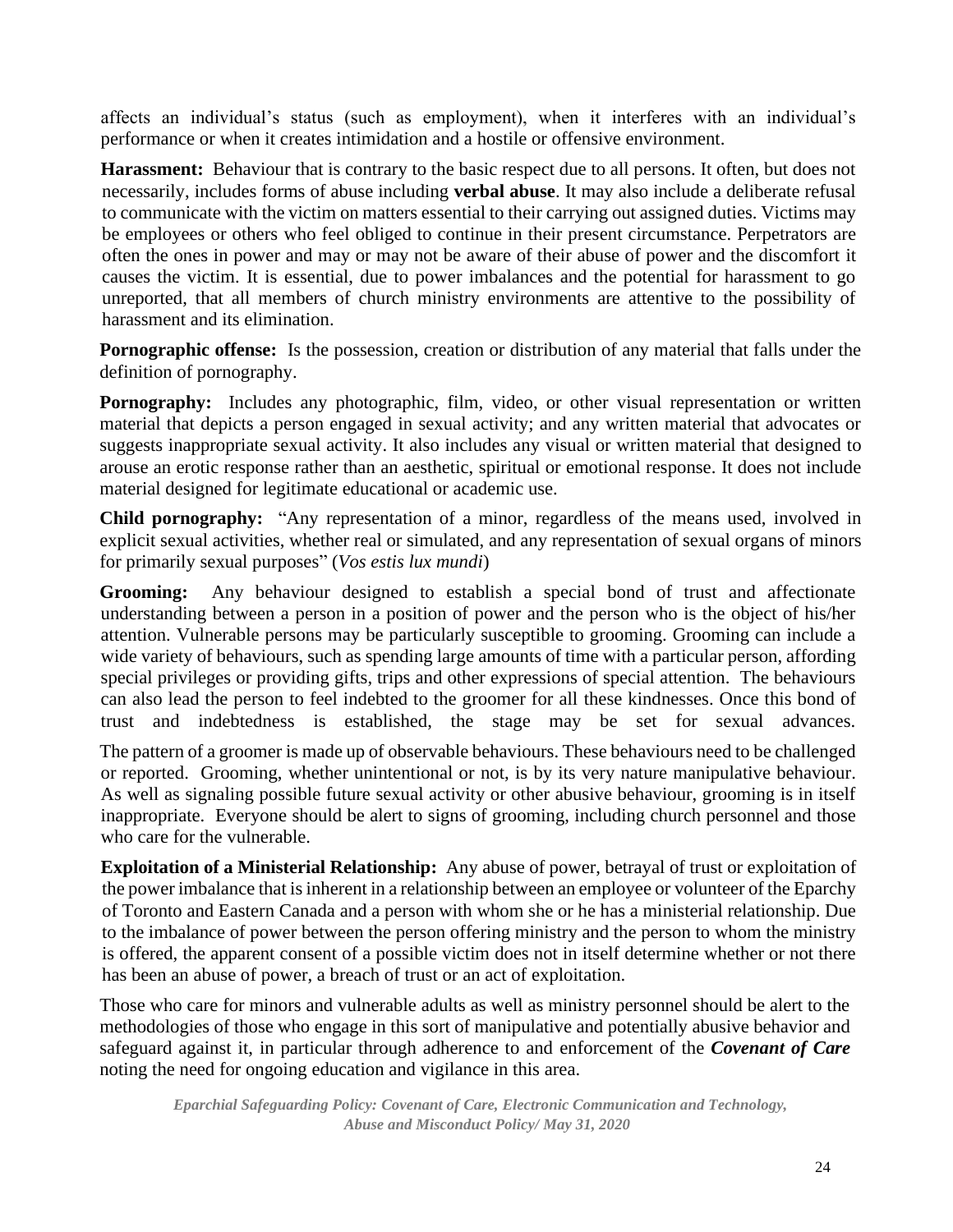## **C. REPORTING AND HANDLING MISCONDUCT**

Misconduct, as defined by this policy, includes a wide variety of potentially problematic behaviours, from unintentional behaviours which warrant apology and correction to serious, habitual harassment or verbal abuse. The Policy for reporting and investigating misconduct is designed to both evaluate the nature of the breach and ensure an appropriate response for all involved.

Recognizing the good will of the vast majority of employees and volunteers, the Eparchy of Toronto and Eastern Canada strives first to prevent abuse through education, and secondly through identifying and eliminating misconduct. Wherever possible, misconduct is to be addressed at the local level. Any time that alleged misconduct involves a Pastor, or Associate Pastor, the PCC will carry out the Pastor's role in the Policy, in conversation with the ECC. Assistance and support are available at any time from the ECC, and is required in some circumstances, as outlined below.

Any exploitation, harassment, or abuse that is physical or sexual in nature is considered serious and will be reported immediately to the ECC, as per section 3D of this Policy.

The aim of an investigation of misconduct is to stop potentially harmful or abusive behaviours before harm or abuse occurs. When an allegation of misconduct is reported, the Pastor or PCC will:

- 1. Contact the person making the report to gather details of the alleged misconduct.
- 2. Assess whether or not misconduct has occurred.
- 3. Communicate to the person who has made the report as to what action will be taken.
- 4. Follow up on misconduct according to the Policy below.

Misconduct falls under the following three categories, and the Policy for each immediately follows:

- **1. Unintentional misconduct where no harm has been perceived by another person or has actually occurred.**
	- a. The employee or volunteer is to be made aware of their misconduct. They are to have a discussion with their immediate supervisor and/or the pastor about the circumstances of the misconduct and identify an action plan to prevent any reoccurrence of misconduct.
	- b. If a second misconduct of the same type occurs, the incident is to be recorded in written formincluding a preventative action plan and filed with the signed **Covenant of Care Form** (Appendix C).
	- c. A third misconduct of this type will result in disciplinary action appropriate to the misconduct, which may include removal from the ministry. Action taken on a third misconduct of the same type must be written up by the pastor and submitted to the ECC.
- **2. Unintentional misconduct where harm has been perceived by another person and/or where harm has allegedly or actually occurred.**
	- a. The employee or volunteer is to be made aware of their misconduct. They are to have a discussion with their immediate supervisor and/or the pastor about the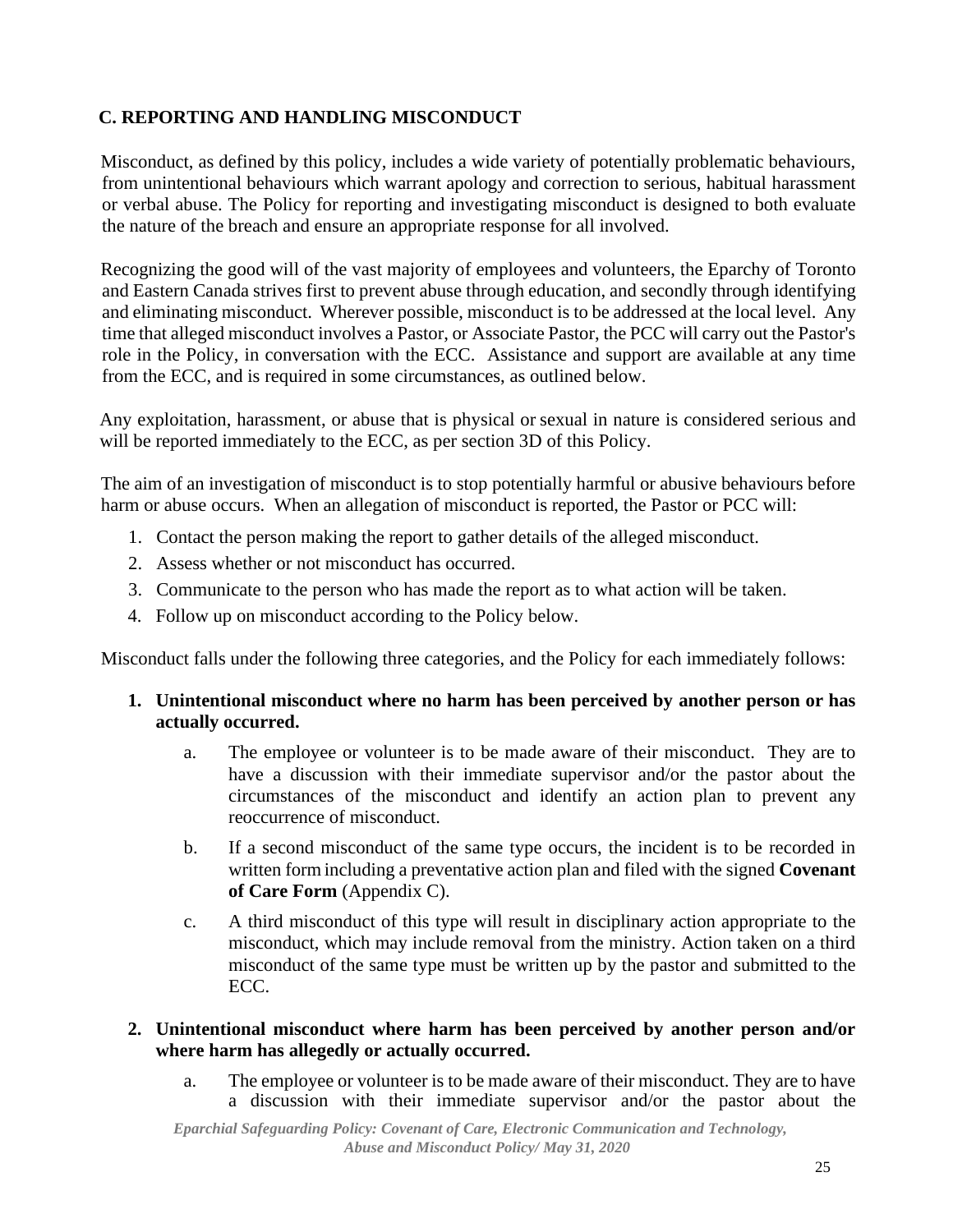circumstances of the misconduct and identify an action plan to prevent any reoccurrence of misconduct.

- b. Provided that the misconduct does not pose present or future risk to vulnerable persons, warranting the end of employment or volunteer ministry, the incident is to be recorded in written form, including a preventative action plan, and filed with the employee's or volunteer's completed **Covenant of Care Form** (Appendix C).
- c. If the misconduct and/or the harm it caused jeopardizes the employee's or volunteer's suitability for ministry, ministry may be terminated. The ECC and/or Eparchial Advisory Committee must be called upon in such circumstances.

#### **3. Intentional and/or illegal misconduct.**

- a. Intentional misconduct on the part of an employee or volunteer is a violation of the individual's agreement to abide by the *Covenant of Care.* Regardless of whether or not harm is perceived, or actual, intentional misconduct is to be reported to and dealt with in collaboration with the ECC.
- b. Illegal activity or allegations of illegal activity on the part of an employee or volunteer in the context of a ministerial relationship must be reported to the ECC. Reporting and investigation will follow the Policy outlined in sections 3D and 3E of this Policy.

In every category of misconduct, repeat misconduct is to be considered an adequate reason for questioning an employee or volunteer's suitability for ministry. In some cases, it may be necessary to suspend or modify the services or duties of the accused until such time as the Pastor, PCC and/or the ECC is assured of compliance with the *Covenant of Car***e**. In cases where there is not a willingness to comply with the expectations outlined within the *Covenant of Care*, the individual(s) may be asked to resign from their position, or their employment/volunteer ministry may be terminated.

## **D. ALLEGATIONS OF ABUSE**

The reporting requirements outlined in this section are intended to deal with **physical abuse** or **sexual abuse** and misconduct within the Eparchy. These reporting requirements apply to the actions of all clergy, religious, employees and volunteers within the Eparchy. Reporting should be done by any person in the Eparchy who has reasonable evidence or disclosure that physical or sexual abuse or misconduct has occurred. An employee or volunteer receiving an allegation of physical or sexual abuse is expected to report it to the ECC. All incident reports will be recorded with **Incident Report Form** (Appendix J).

These reporting requirements are intended to outline employee and volunteer responsibilities and legal obligations of individuals under the laws of each province. Clergy and religious members of the church will be subject to *Code of Canons of the Eastern Churches* and any other applicable Ecclesiastical Law including applicable Particular Law of the Eparchy in addition to applicable provincial laws and the laws of the Canada.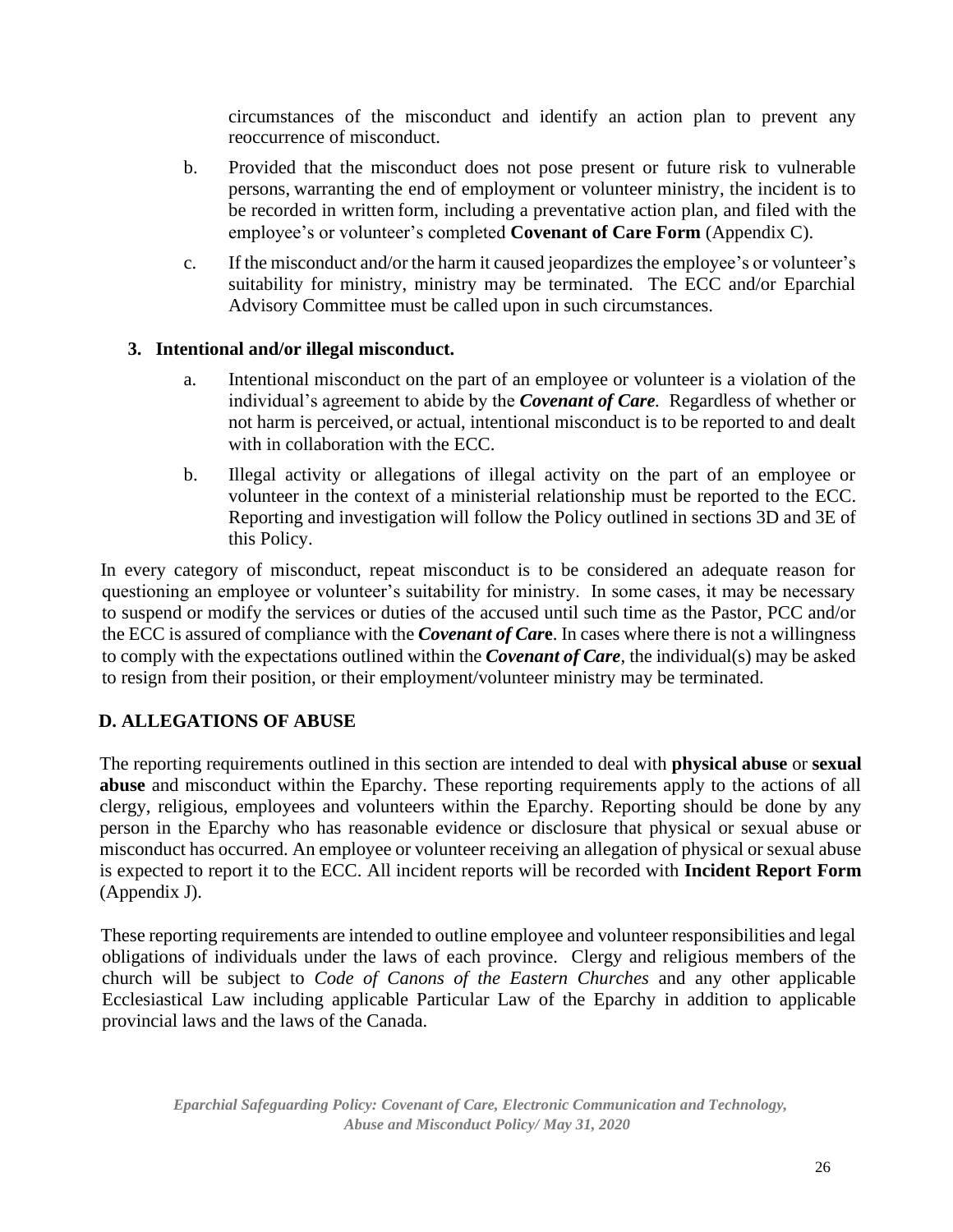The reporting processes exist to allow for due investigation of any and all allegations of abuse or misconduct. The requirements are to be followed to protect victims from further abuse and the accused from the damage of false accusation.

#### **1. Reporting a Child or Youth in Need of Protection**

- a. People suspecting that a child or youth may be in need of protection as defined under the provincial laws – are required to report this to civil authorities. Employees and volunteers of the Eparchy are expected to be familiar with and to comply with applicable child protection reporting requirements in the province in which they live and minister.
- b. In addition to following the legal duty to report as outlined in provincial law, employees or volunteers who are aware of abuse of a child or youth, including possession, distribution, production, or exhibition of child pornography or recruitment or inducement of a minor to participate in pornographic exhibitions, by a priest, deacon, religious, employee or volunteer of the Church are also expected to report the allegation of abuse to the ECC immediately.
- c. All Clergy and religious are mandated to report to their local ordinary, pursuant to the terms of *Vos estis lux mundi* Article 3 (1).

#### **2. Reporting Physical or Sexual Abuse of a Vulnerable Adult**

- a. Employees and volunteers of the Eparchy are expected to be familiar with and to comply with applicable adult protection reporting requirements in the province in which they live and minister. Legally, laws differ by province. In some provinces, adults must make their own report to police or other authorities. In other provinces, there is a duty to report adults in need of protection as defined by law. Even in places without a duty to report in law, local police may have the ability to check on a person's well-being.
- b. Pastorally, the Eparchy desires to know about and respond to any abuse allegedly perpetrated by an employee or volunteer ministering on behalf of the Eparchy.
- c. If an employee or volunteer receives a disclosure of the abuse of a vulnerable person, he or she will report it to the ECC and must communicate this requirement to the vulnerable person as early in the disclosure as possible, to respect the possibility that the vulnerable person does not want to report to the ECC.
- d. If an employee or volunteer is suspicious or becomes aware of the abuse of a vulnerable adult, he or she will report it promptly to the ECC.
- e. If the person reporting abuse is unable or unwilling to contact the PCC or ECC, they should contact a member of the EAC.

## **E. INVESTIGATING ALLEGATIONS OF ABUSE**

The Eparchy will comply with all obligations to report as outlined in the applicable legislation of the provinces regarding child protection (mentioned on p. 27 1. a.). Eparchial investigations do not begin or continue if or when a legal investigation is underway. Ecclesiastical legal process when applicable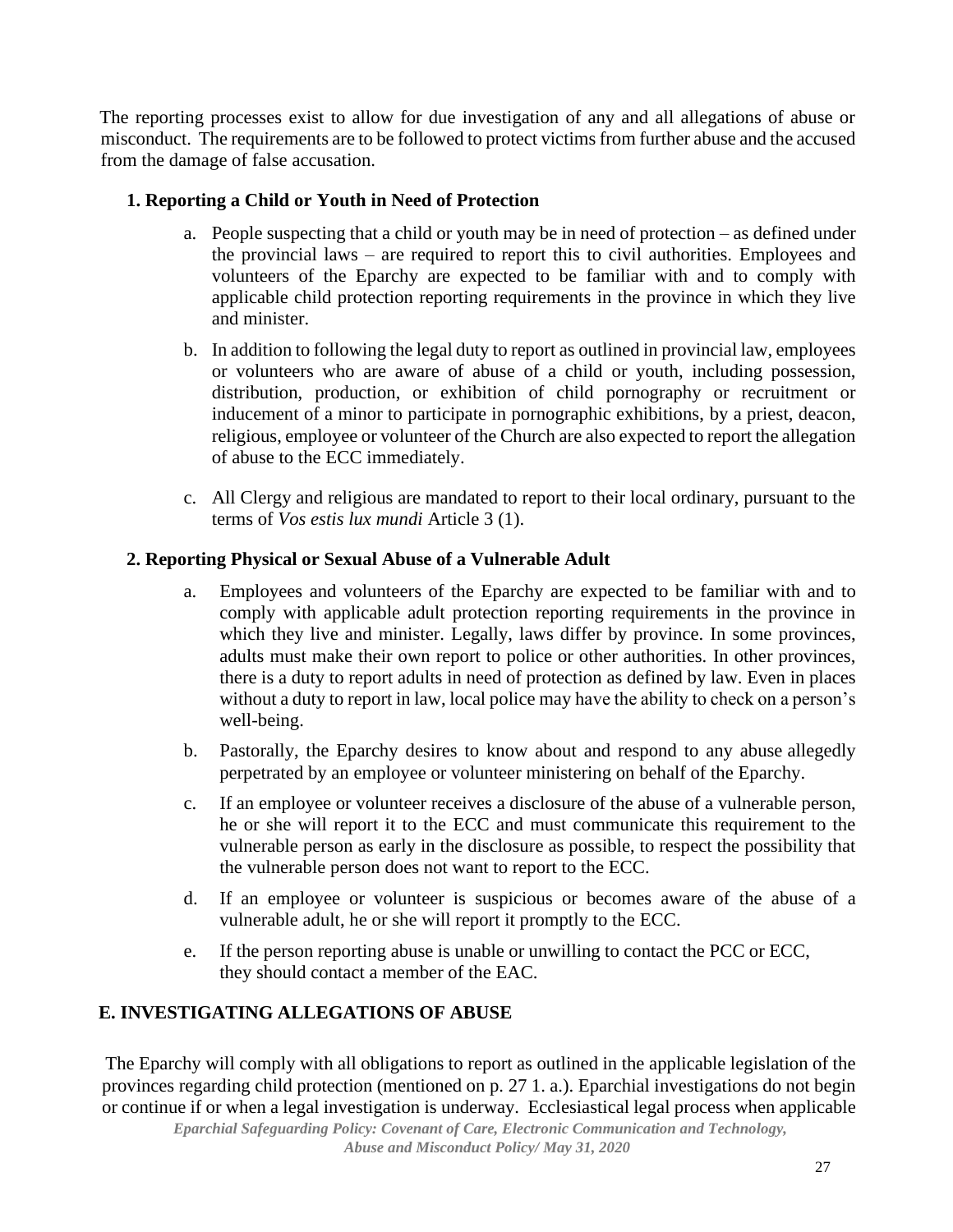to clergy and religious will proceed, regardless of the outcome of the civil investigation (See # 2 below).

When an allegation of abuse is reported to the ECC, and provided there is no legal investigation, an Eparchial investigation will begin promptly. At least two people (in addition to the alleged victim or accused) are to be in the room at all times during the investigation interviews. The following steps will be followed:

The ECC will prepare a preliminary written report of the allegation within 2-3 business days of the notification. If the situation involves the breaking of civic laws, the ECC will call on the Eparchial lawyer and inform the victim of any rights to report to secular authorities, such as the police and/or social services. No complainant will ever be discouraged or pressured to refrain from reporting the misconduct to law enforcement agencies or child welfare authorities, or from seeking legal advice or compensation through civil action.

- 1. After the allegation has been received, the ECC may assist the (alleged) victim to:
	- a. Withdraw from a situation of further abuse,
	- b. Locate support for the alleged victim and/or his or her family, if it is appropriate and desired, through a Catholic family services agency or another professional social agency, and/or
	- c. Locate any required professionals, including police, psychiatrists, psychologists or lawyers.
- 2. The ECC will submit the report to the Bishop, the Chair of the EAC, and two assigned investigators. There will be a minimum of two investigators. Under most circumstances the investigative team will consist of a senior Presbyter and a qualified lay person as appointed by the Bishop. (In the case of an allegation of a "*grave delict*" against clergy or religious the guidelines for the "*preliminary investigation*" will be followed pursuant to the document by the Canadian Conference of Catholic Bishops, *Protecting Minors from Sexual Abuse*, "Basic Elements for Applying the Canonical Provisions" 93-101. In the case of any conflict with Universal law, the original canonical documents and the procedures/ definitions contained therein will apply. They must be consulted and followed.)
- 3. The ECC (under the Bishop's authority) will endeavour to ensure that there will be no contact between the alleged victim and the accused during the course of the investigation.
- 4. The investigation process begins within 24 hours after the ECC's report. The investigators will meet with the person making the report and the accused separately. In some cases, an additional investigator may be named in order to respond to a potential conflict of interest or to provide/accommodate gender balance.
- 5. The investigators will report to the Bishop and the chair of the EAC that the process has begun. Ideally, this should occur before interviews are conducted.
- 6. The investigators will meet with the person or persons making the allegation, with the accused person and with any other person as may seem appropriate.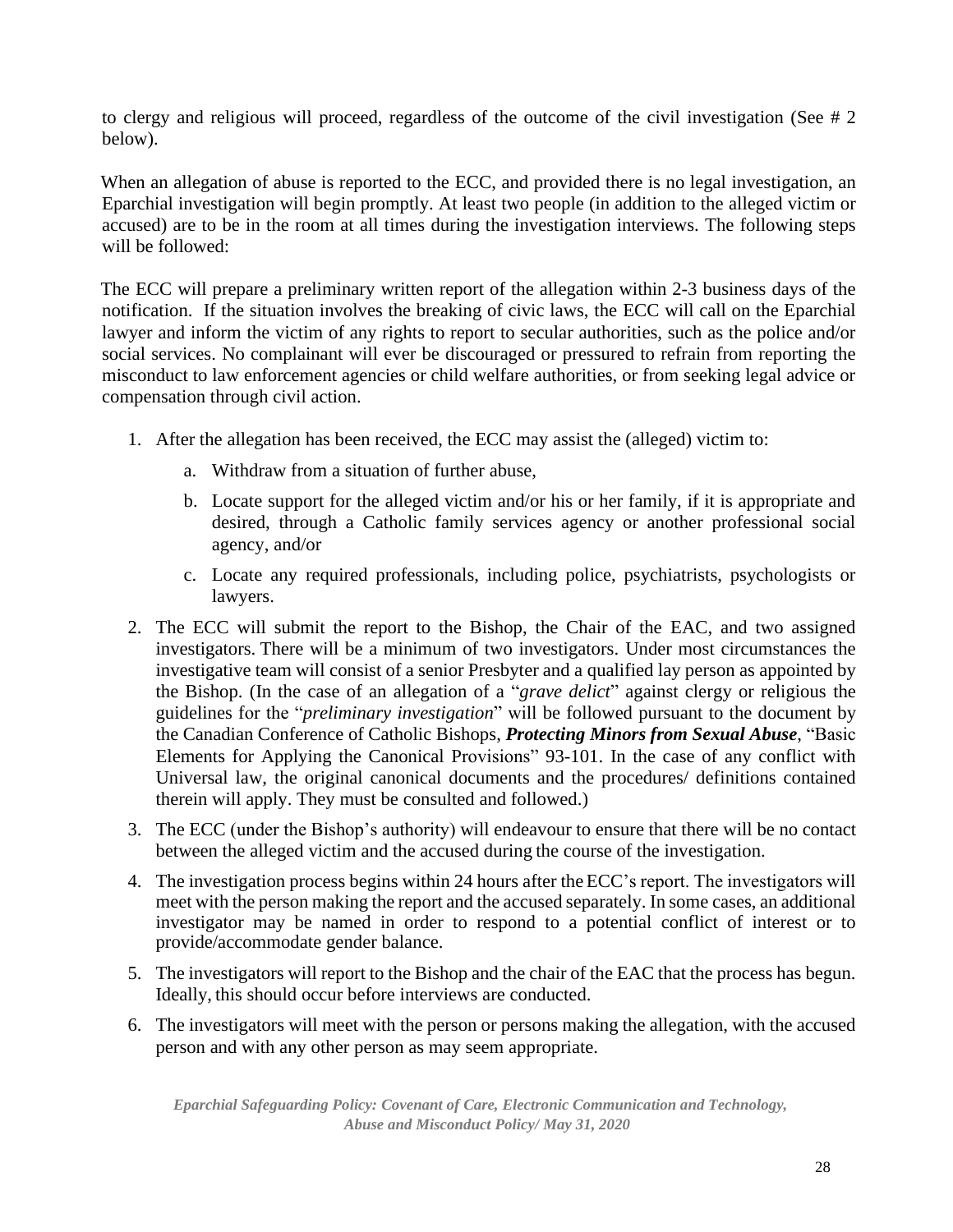- 7. The accused person has the right to be informed promptly by the ECC of the preliminary investigation and at least the general nature of the allegation. If not necessary to protect the minor or vulnerable adult, it will also include the name of the person making the allegation.
- 8. The team of investigators will investigate whether there may be substance to the allegation and will report the results of the investigation to the EAC as soon as possible. Where the EAC determines that the allegation is without substance, the chair will report this to the Bishop, and the concerned persons will be so advised.
- 9. The ECC, in consultation with the Bishop and EAC, will be responsible to report allegations or claims to the insurance company at the appropriate time.
- 10. The investigators will present their findings to the EAC in a timely fashion. It is preferred that all investigators be present to facilitate discussion with the EAC. The EAC will provide recommendationsto the Bishop in writing. The ECC and/or EAC chair (or their designate) will be responsible to communicate the report to the Bishop verbally in addition to the written submission.
- 11. If any member of the EAC for any reason, including conflict of interest, feels unable to act, they will advise the Committee immediately and not take part in any investigation or recommendations.
- 12. The ECC and the EAC chair shall keep a written record of the investigation from the time the matter is referred to them until a final report is written. These records shall be stored permanently within the Eparchial secure files.
- 13. The ECC and the assigned investigators shall meet with members of the Eparchial Advisory Committee from time to time to provide updates as to the progress of the investigation, action taken along the way and be informed of the final outcome. The EAC will provide input and advice throughout this time.
- 14. When it has been determined that a cleric who is not incardinated in the Eparchy has been guilty of misconduct, the ECC will inform the cleric's Bishop or Superior. Similarly, if an accusation of misconduct is made against a cleric of this Eparchy who is on loan for ministry outside the Eparchy, then the ECC will inform the Bishop where the cleric is serving and/or resides.
- 15. Misconduct may have ramifications within a particular parish(es), such as when the misconduct has taken place at a particular parish or during a parish activity or because the person accused of misconduct or the victim has a current or past association with the parish. Members of the parish may have questions and concerns with respect to the nature of the misconduct, how it is being addressed, the response to the victim, the status of the accused, the implementation of precautionary measures, and how such incidences may be prevented in the future. Where misconduct has been reported, the ECC will coordinate, with the Dean, a means of addressing the questions and concerns of parishioners when necessary. The nature of this response will depend upon the particulars of each case. It may not be possible to provide information because of the involvement of law enforcement officials or because of the alleged victim's reasonable request for confidentiality. The response may include information sessions, distribution of written information, and support for the family members of those who are directly affected. The assistance of the EAC may also be sought.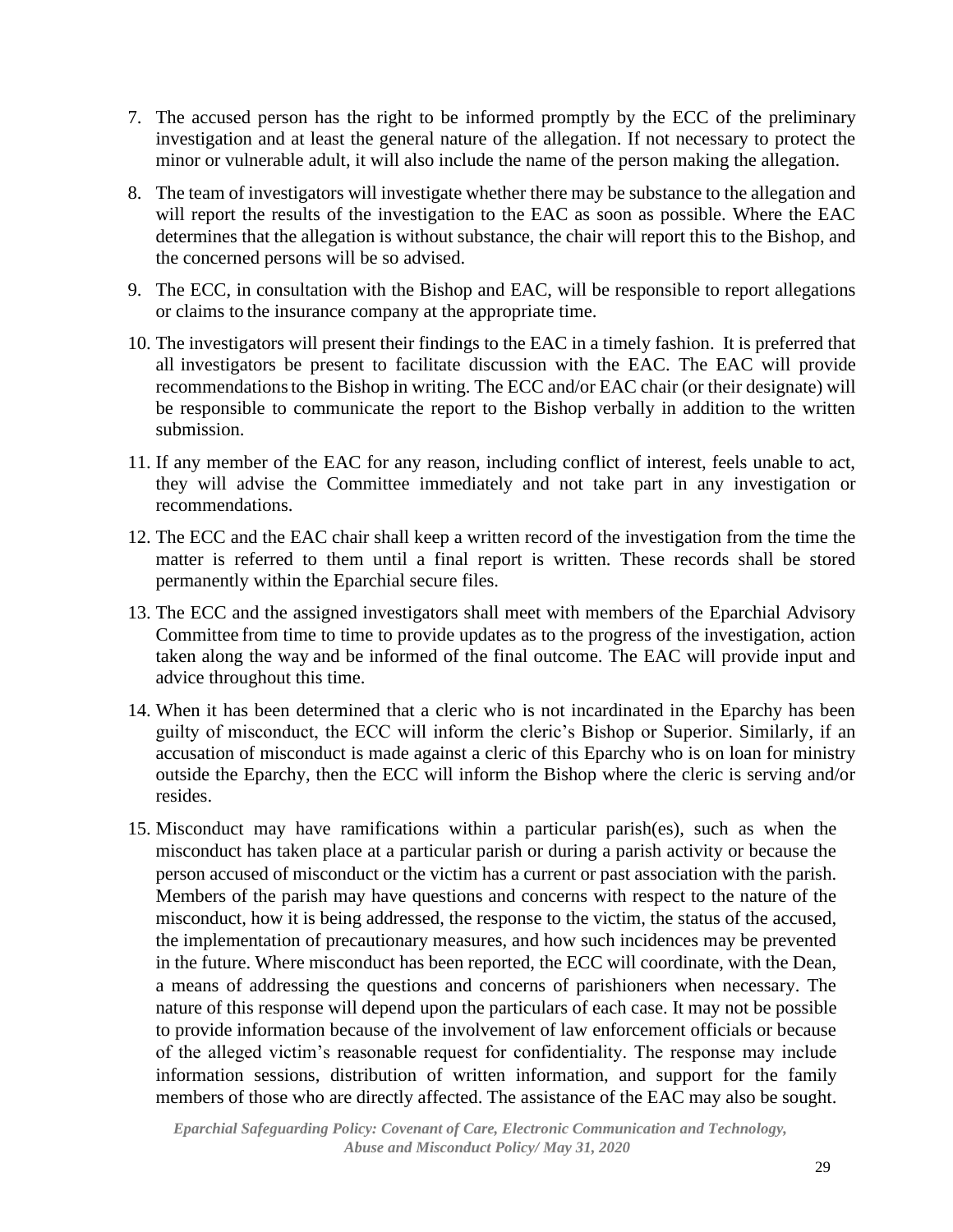- 16. After the allegation of abuse is received, the EAC may recommend to the Bishop one or more actions listed below:
	- a. After being advised of the allegation, the accused person be given an immediate leave of absence and suspension pending the completion of any legal actions (cf. *CCEO* canon 1473), whether in the secular forum or canonical, including reference of the matter to the Congregation for the Doctrine of the Faith. (See #2 above.)
	- b. In the case of a cleric or religious, an appropriate residence be assigned pending the outcome of the preliminary investigation and/or canonical or civil legal action.
	- c. Where authority is exercised under the above two subsections, pending the outcome of the preliminary investigation or legal action, the accused person, whether cleric or religious, not be returned to the ministry or employment where he or she was assigned.
	- d. In the case of a cleric, the faculty to preach be removed, and the faculty for priests to hear confessions also be removed. Clerics or religious may choose to resign from a particular ministry or retire from active ministry.
	- e. The ECC or investigators instruct the accused person to have no further contact, direct or indirect with a named individual.
	- f. The ECC or investigators instruct the accused person that any contact with the parish with which the complaint is associated must first be approved by the ECC.
	- g. The accused person seeks counselling, legal advice and canonical counsel, where applicable (See #2 and #16(a) above).
	- h. Counselling and pastoral services be made available to the victim, and where appropriate to his or her family.
	- i. Other recommendations are as deemed appropriate by the EAC.
- 17. Once the investigation into the alleged abuse or misconduct is concluded, the ECC will meet with the EAC. Together this team will provide recommendations to the Bishop as to an appropriate outcome.
- 18. The Eparchy of Toronto and Eastern Canada and the ECC will not use geographical boundaries to limit our commitment to care for the safety and protection of vulnerable persons. Both canon law and other ecclesiastical norms mandate restrictions and penalties placed on a cleric guilty of abuse of a child, youth or vulnerable adult.

Such restrictions and penalties are imposed by the local Bishop or other Church authorities primarily to ensure that a guilty cleric is not enabled to continue abusive behaviour by transferring to another Church jurisdiction.

## **F. ADDITIONAL INFORMATION**

1. In the case of physical and sexual abuse allegations, a written record will be kept of all steps taken from the moment the allegation is first received. The record may be required to prove that the rights of the accused person were fully respected in the event they have recourse to the Holy See against the action of the Bishop of the persons involved. Care is to be taken to protect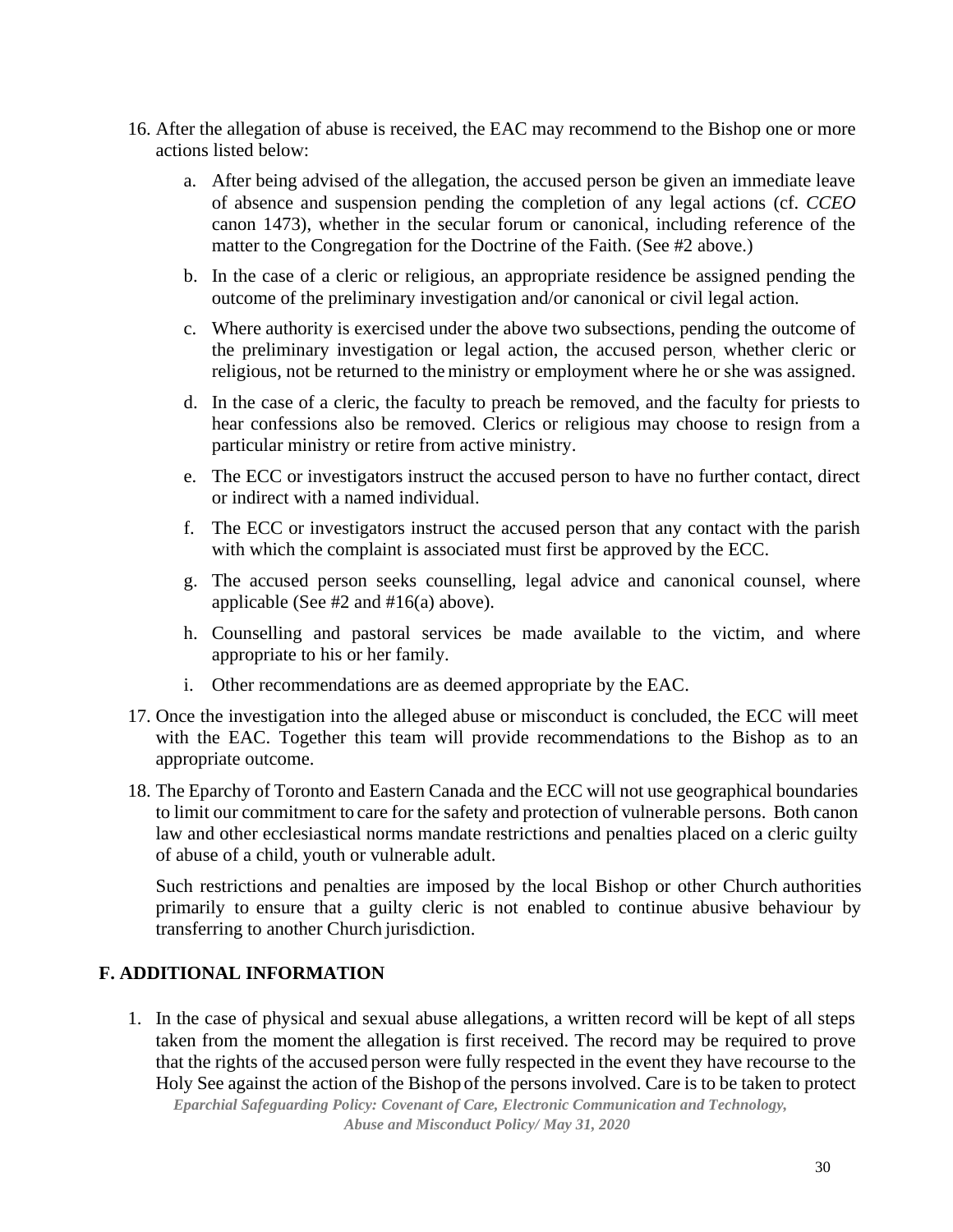the confidentiality of such documentation. All parts of the investigation will be done in consultation with the Eparchial lawyer in preparation and contemplation of litigation.

- 2. At no time, will the Bishop, his delegate or any priest involved in an investigation hear the sacramental confession of an accused person.
- 3. Only the Bishop or the Communications Coordinator/Media Relations Spokesperson will make any public statements during and after reporting and investigations.
- 4. The ECC, the investigators or the EAC may at any time make use of such consultants as may be considered necessary, including medical doctors, psychologists, mental health professionals, social workers, canonists, and the Eparchial lawyer.
- 5. Employees and volunteers carrying out any aspect of this Policy will cooperate with legal authorities and investigations, mindful of the inviolability of the sacramental seal (see CCEO cc.733-734).
- 6. At the conclusion of an investigation, feedback will be provided to the reporting individual and to the (alleged) victim and the person against whom allegations were made.
- 7. It is important that the ECC, the investigators and the EAC act quickly and thoroughly to protect the interests of all parties involved in the investigation. Steps are to be taken to resolve the reported problem and prevent a repetition of the abuse.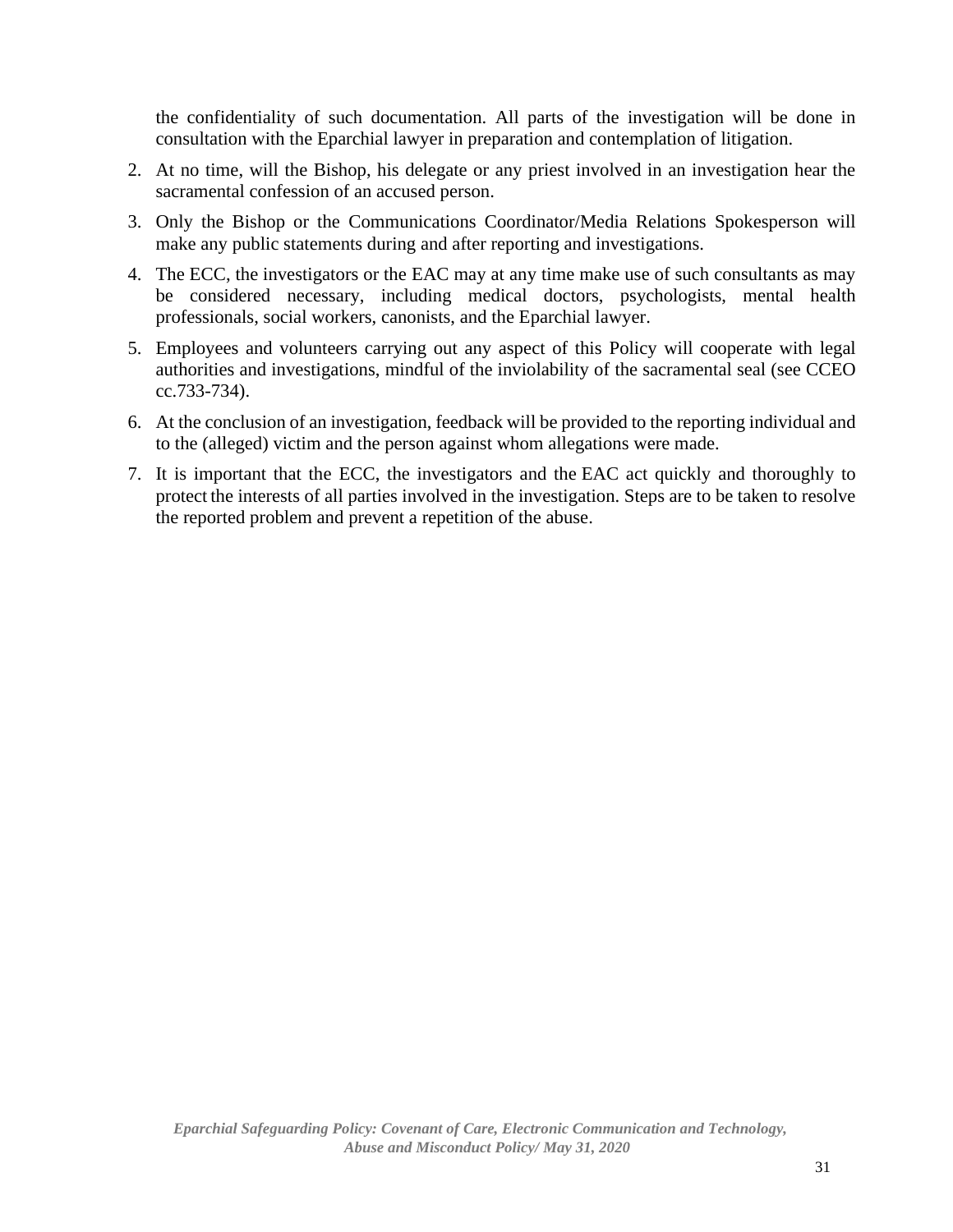## **6. CONCLUSION**

When Jesus came among us, he came as an infant, vulnerable yet of infinite value. In his teaching, he gives special prominence to children, telling his disciples that whoever welcomes a child in his name welcomes him personally (Mt. 18:5). His direct identification with children, as with those who are hungry or thirsty, sick or imprisoned or without clothing (Mt. 25:31-46), leaves us with an imperative to provide care, protection and nurturing for all who are vulnerable and in need.

The privilege of being called on in life's most vulnerable moments is one of the greatest gifts of being Church. Together, we are invited to be God's presence of love, mercy and compassionate healing. If we want to welcome God among us, we will do so in significant part by welcoming each and every one of God's people. Jesus saves one of his most serious warnings for those who mislead or harm the "little ones" (Mt. 18:6).

The *Eparchial Safeguarding Policy* asks much of us. But let us be clear: we take up this responsibility and corresponding preventative and reporting requirements not only because of incidents of abuse in the Church, but primarily because the protection and care of those most in need is at the heart of the Gospel we proclaim and in the heart of the God who gives us life. May the legacy of the Eparchy of Toronto and Eastern Canada be transparent faithfulness to the heart of Jesus, that all of God's people might find love, mercy and tender care in the arms of the Church.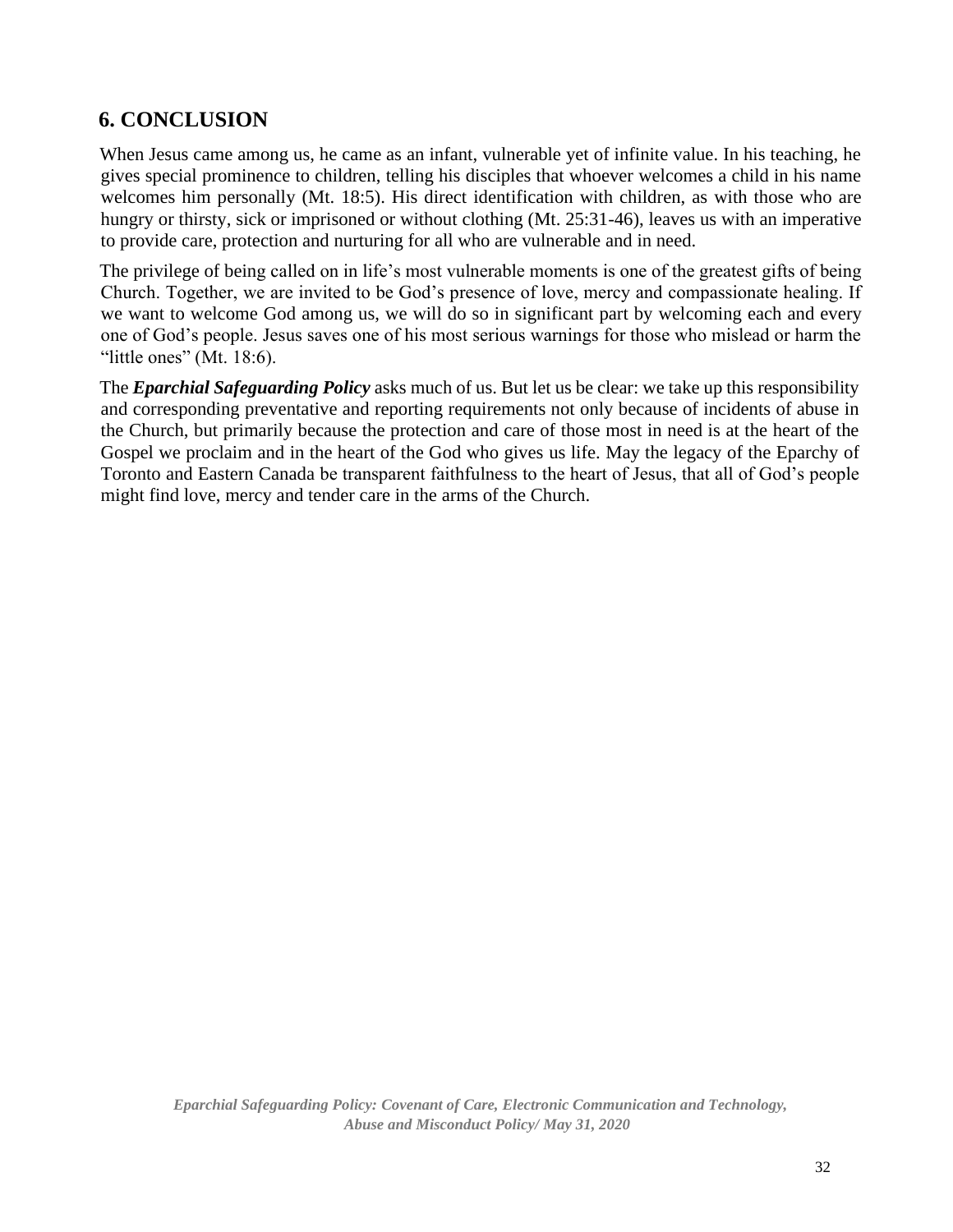## **7. APPENDICES**

- Appendix A: **Vulnerable Sector Check Letter**
- Appendix B: **Volunteer Screening Form**
- Appendix C: **Covenant of Care Form**
- Appendix D: **Volunteer Driving Form**
- Appendix E: **Parental Consent Form**
- Appendix F: **Covenant of Care Reference Sheet**
- Appendix G**: Electronic Communications and Technology Policy Code of Conduct Reference Sheet**
- Appendix H: **Minor Volunteer Authorization Form**
- Appendix I: **Eparchial Volunteer Screening Form**
- Appendix J**: Incident Report form**
- Appendix K: **Covenant of Care Reporting and Handling Misconduct Reference Sheet**
- Appendix L: **Social Networking Consent Form**
- Appendix M: **Media Consent Form**
- Appendix N**: Program/Activity Details Form**
- Appendix O: **Annual Affirmation of Status Form**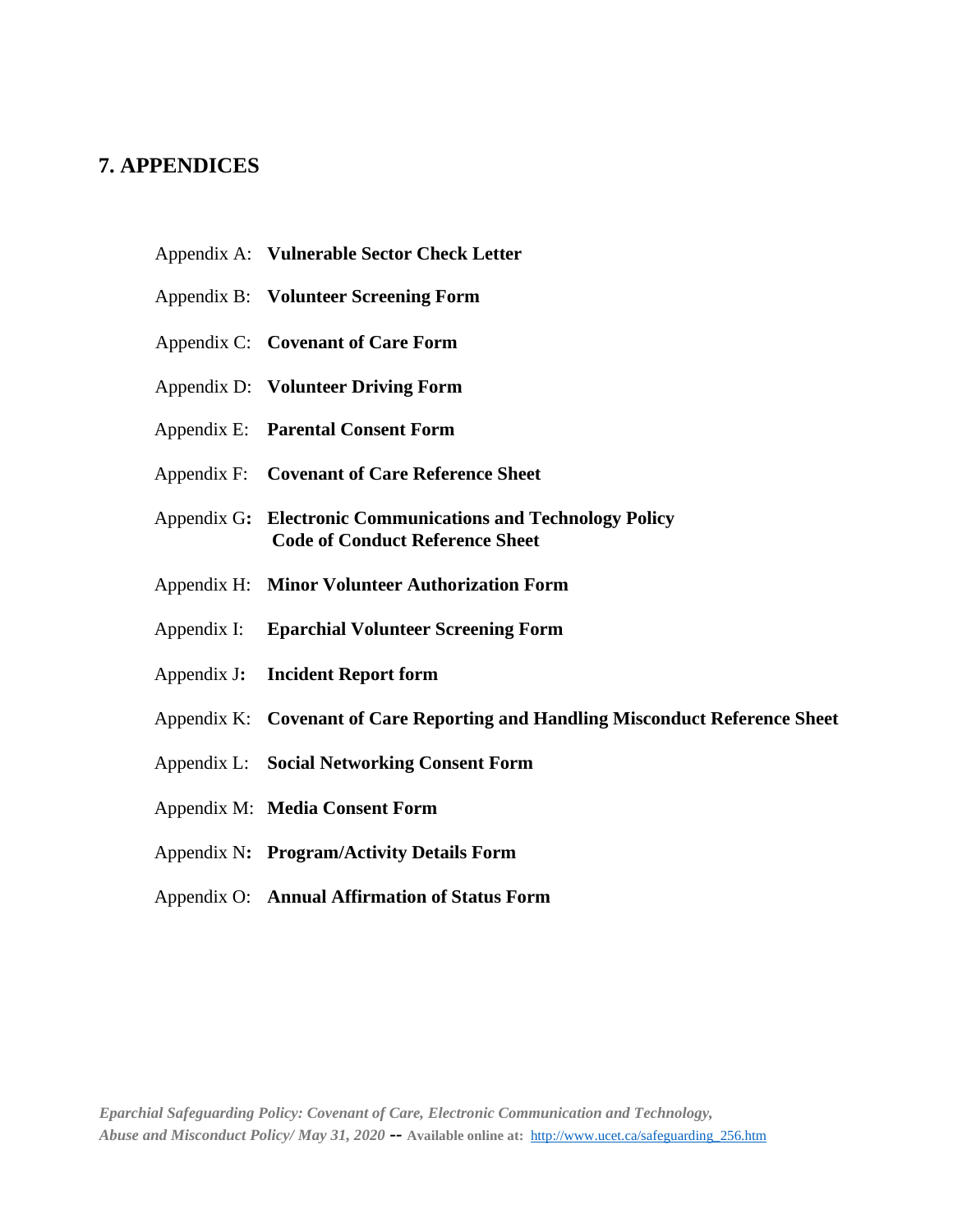

To: **Discussed Police Service** 

## **RE: REQUEST FOR POLICE VULNERABLE SECTOR CHECK**

As the authorized representative of \_\_\_\_\_\_\_\_\_\_\_\_\_\_\_ \_\_\_\_\_\_ Parish, that is responsible for the well-being of one or more children or vulnerable persons, as defined in section 6.3(1) of the Criminal Records Act, I hereby request that the \_\_\_\_\_\_\_\_\_\_\_\_\_\_\_ Police Service conduct a Police Vulnerable Sector Check, pursuant to section 6.3 of the Act, with respect to the following individual for the position of \_\_\_\_\_\_\_\_\_\_\_\_\_\_\_\_\_\_\_\_\_\_\_\_.

|  |  | □ Paid Position |
|--|--|-----------------|
|--|--|-----------------|

□ Volunteer Student/Other

**Name:**

**Address:**

**Date of birth:**

**Name/Title:**

**Agency:**

**Signature:**

**Date:**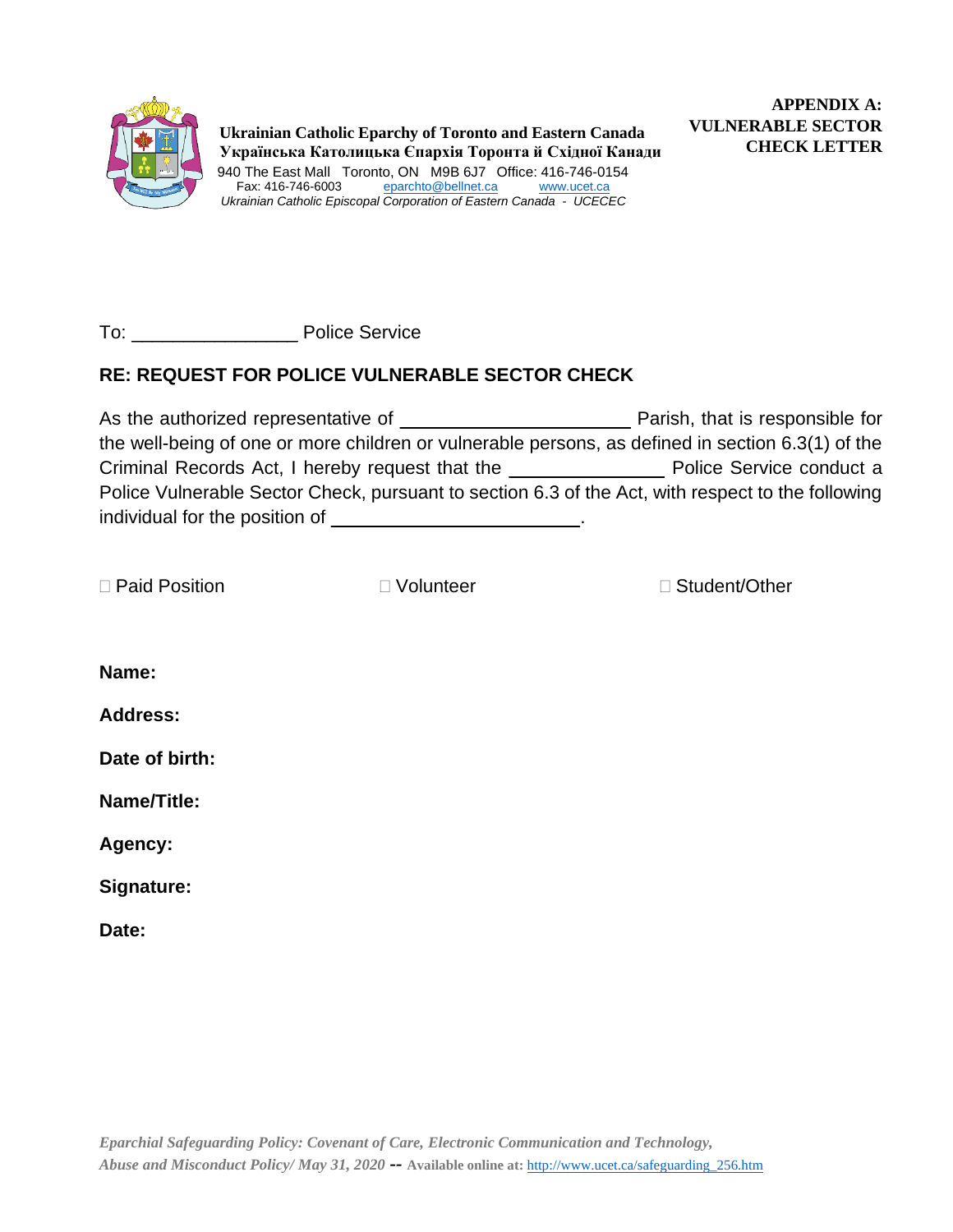

**Ukrainian Catholic Eparchy of Toronto and Eastern Canada Українська Католицька Єпархія Торонта й Східної Канади**

940 The East Mall Toronto, ON M9B 6J7 Office: 416-746-0154 Fax: 416-746-6003 [eparchto@bellnet.ca](mailto:eparchto@bellnet.ca) [www.ucet.ca](http://www.ucet.ca/) *Ukrainian Catholic Episcopal Corporation of Eastern Canada - UCECEC*

| <b>Full Name of Applicant:</b>                               |  |                                                                                                                        |           |         |                              |  |      |                                                                                               |
|--------------------------------------------------------------|--|------------------------------------------------------------------------------------------------------------------------|-----------|---------|------------------------------|--|------|-----------------------------------------------------------------------------------------------|
|                                                              |  | <b>Street Address</b>                                                                                                  |           |         | City/Province                |  |      | Postal Code                                                                                   |
| <b>Contact Information</b>                                   |  | Daytime                                                                                                                | Evening   |         | Cell                         |  |      |                                                                                               |
|                                                              |  | <b>Email Address</b>                                                                                                   |           |         |                              |  |      |                                                                                               |
| <b>Current</b><br>Parish/Organization:                       |  |                                                                                                                        |           |         |                              |  |      |                                                                                               |
| Ministry/Program:                                            |  |                                                                                                                        |           |         |                              |  |      |                                                                                               |
| Position Title(s):                                           |  |                                                                                                                        |           |         |                              |  |      |                                                                                               |
|                                                              |  | Title                                                                                                                  |           |         |                              |  |      |                                                                                               |
|                                                              |  | Employment/Volunteer Organization                                                                                      |           |         |                              |  |      |                                                                                               |
| Previous Related Experience                                  |  | Title                                                                                                                  |           |         | Position                     |  |      | From-To (month/year)                                                                          |
|                                                              |  |                                                                                                                        |           |         |                              |  |      |                                                                                               |
|                                                              |  | Employment/Volunteer Organization<br>Position                                                                          |           |         | From-To (month/year)         |  |      |                                                                                               |
| <b>References</b>                                            |  | Please sign:                                                                                                           |           |         |                              |  |      | By providing these names, you consent to these persons being contacted as references for you. |
|                                                              |  | Name of Reference                                                                                                      |           |         |                              |  |      |                                                                                               |
| Please provide the names of<br>three people who can speak to |  | Relationship<br>Phone                                                                                                  |           |         |                              |  |      |                                                                                               |
| your suitability for this<br>ministry.                       |  | Name of Reference                                                                                                      |           |         |                              |  |      |                                                                                               |
| References should be informed                                |  | Relationship<br>Phone                                                                                                  |           |         |                              |  |      |                                                                                               |
| that they might be contacted                                 |  | Name of Reference                                                                                                      |           |         |                              |  |      |                                                                                               |
| prior to receiving a phone call.                             |  | Relationship<br>Phone                                                                                                  |           |         |                              |  |      |                                                                                               |
| In Case of Emergency                                         |  |                                                                                                                        |           |         |                              |  |      |                                                                                               |
| <b>Contact Information</b>                                   |  | <b>Full Name</b><br>Relationship                                                                                       |           |         |                              |  |      |                                                                                               |
|                                                              |  | Daytime                                                                                                                |           | Evening |                              |  | Cell |                                                                                               |
| <b>OFFICE USE</b>                                            |  | Covenant of Care Form Received                                                                                         |           |         | Police Record Check Received |  |      | □Reference(s) Called                                                                          |
| If assistance is required with                               |  | $\square$ Volunteer Driver Application & Authorization Received<br>Screening Discussion Complete<br>OR □Not Applicable |           |         |                              |  |      |                                                                                               |
| volunteer screening, please<br>contact the Eparchial         |  | □ Approved for Ministry<br><b>OR</b> Not Suitable at This Time:                                                        |           |         |                              |  |      |                                                                                               |
| Coordinator of Care.                                         |  | Name of Supervisor                                                                                                     | Signature |         |                              |  | Date |                                                                                               |
|                                                              |  |                                                                                                                        |           |         |                              |  |      |                                                                                               |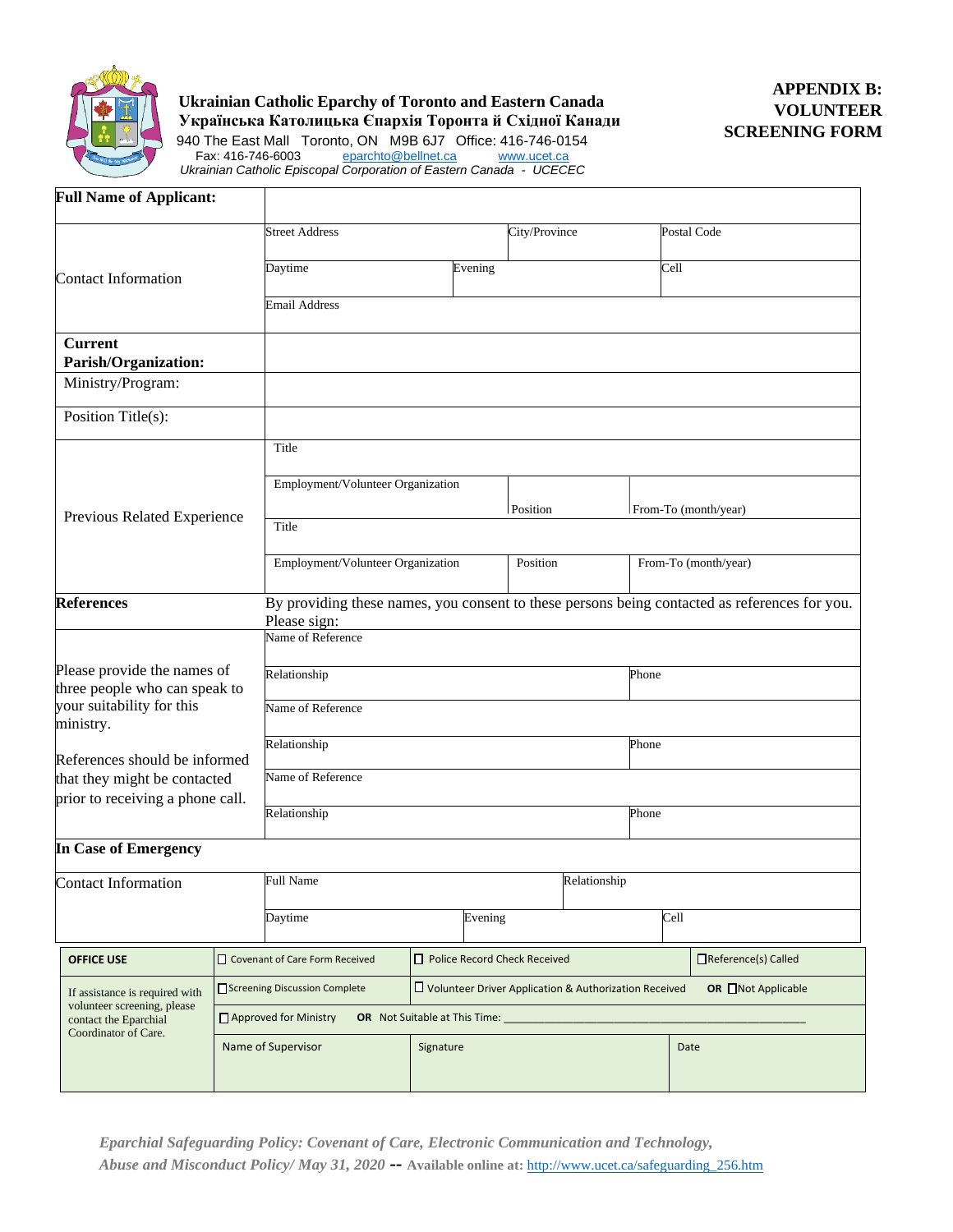

| <b>Full Name:</b>    |  |
|----------------------|--|
| Parish/Organization: |  |
| Ministry/Role:       |  |

In signing below, I confirm that:

- I have read the *Covenant of Care* of the Eparchy of Toronto and Eastern Canada and understand what it asks of me and have been given an opportunity to ask any questions that I may have,
- I agree to abide by the *Covenant of Care* in my ministry, both in my actions and in promoting adherence among those with whom I minister, and
- I am aware of the *Abuse and Misconduct Policy* that outlines the processes of reporting and investigating misconduct and abuse. I agree to abide by this Policy in the event that I breach the *Covenant of Care* myself, or become aware of a violation of the *Covenant of Care* in the context of ministry within or on behalf of the Eparchy of Toronto and Eastern Canada*.*

Further, I understand that an allegation of abuse may result in my immediate suspension from ministry, pending an investigation, and that violations of the *Covenant of Care* may result in being permanently released from ministry or program responsibilities.

| <b>Employee or Volunteer Name</b><br>(Printed)   | Signature of Employee or Volunteer       | Date (day/month/year) |
|--------------------------------------------------|------------------------------------------|-----------------------|
| Name of Supervisor/Volunteer Leader<br>(Printed) | Signature of Supervisor/Volunteer Leader | Date (day/month/year) |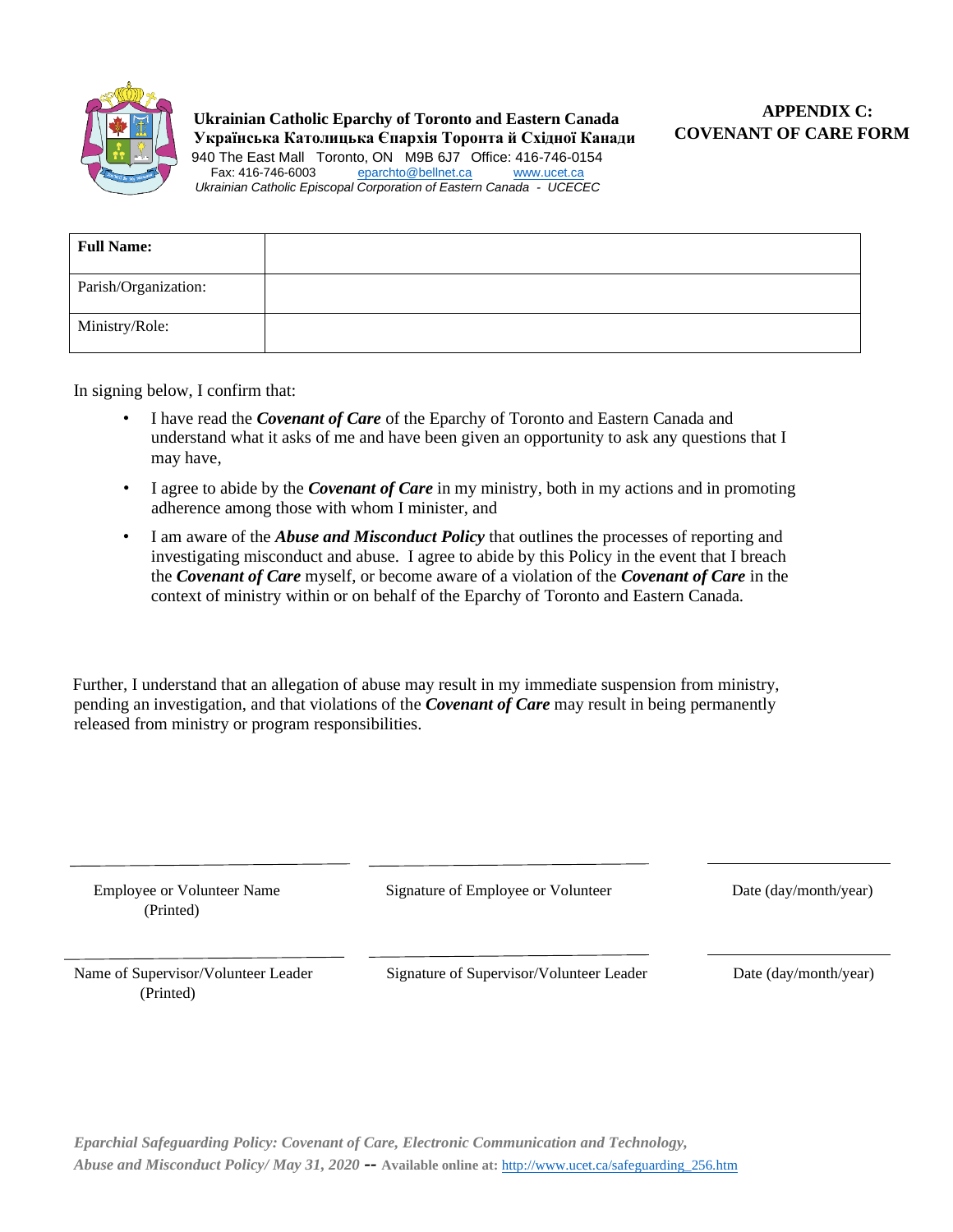

#### **Ukrainian Catholic Eparchy of Toronto and Eastern Canada Українська Католицька Єпархія Торонта й Східної Канади**

**APPENDIX D: VOLUNTEER DRIVING FORM** 

940 The East Mall Toronto, ON M9B 6J7 Office: 416-746-0154<br>Fax: 416-746-6003 eparchto@bellnet.ca www.ucet.ca [eparchto@bellnet.ca](mailto:eparchto@bellnet.ca) [www.ucet.ca](http://www.ucet.ca/) *Ukrainian Catholic Episcopal Corporation of Eastern Canada - UCECEC*

In addition to the other forms, volunteers who drive vulnerable persons in the context of a ministerial relationship, must complete this form. Drivers must be 18 years of age or over and hold a valid Class 5 driver license without Graduated Driver License.

| <b>Full Name of Driver:</b>                            |                                  |         |         |               |                      | <b>Email Address</b>        |             |                               |
|--------------------------------------------------------|----------------------------------|---------|---------|---------------|----------------------|-----------------------------|-------------|-------------------------------|
| <b>Contact Information</b>                             | <b>Street Address</b>            |         |         | City/Province |                      |                             | Postal Code |                               |
|                                                        | Daytime                          |         | Evening |               |                      |                             | Cell        |                               |
| Driver's License Information                           | License No.<br>Province of Issue |         |         |               |                      | Expiry Date: Day/Month/Year |             |                               |
| <b>Vehicle</b>                                         | Make                             | Model   |         |               | License Plate No.    |                             |             | Seating Capacity incl. Driver |
| <b>Vehicle Insurance</b>                               | Company                          |         |         |               | Policy No.           |                             |             |                               |
| <b>Name of Owner:</b>                                  | (If different from Driver)       |         |         |               | <b>Email Address</b> |                             |             |                               |
| <b>Contact Information</b>                             | <b>Street Address</b>            |         |         |               | City/Province        |                             | Postal Code |                               |
|                                                        | Daytime                          | Evening |         |               |                      |                             | Cell        |                               |
| Signature of Owner<br>(If Other than Volunteer Driver) |                                  |         |         |               |                      |                             |             |                               |

#### **Insurance Information**

1. The Eparchy requires that the vehicle owner maintain, at all times, valid automobile Third Party Liability Insurance. of a minimum of \$2,000,000 in respect of liability for injury or death of any passengers in the vehicle the volunteer is operating. When you are operating an Automobile on behalf of the Eparchy, and receiving remuneration, we encourage you to check with your Insurance Provider/Broker, to ensure that your Auto Pak Insurance applies.

- 2. In the case of an insurance claim (i.e. third-party damage and/or personal injury) the vehicle owner's automobile liability insurance is the applicable coverage.
- 3. All risk of liability is assumed by the vehicle owner and driver, even when transporting parishioners, clients or Eparchy or Parish volunteers or employees transporting parishioners, clients and Eparchy/parish employees on approved activity.
- 4. Damage to any vehicle, including the owner's, is the responsibility of the volunteer driver and not the Eparchy/parish.

**Commitments** By submitting this application to become a volunteer driver:

- 1. I undertake to ensure that the vehicle used to transport passengers is in safe operating condition.<br>2. I agree to:
- 2. I agree to:
- a. Operate the automobile referred to herein in safe manner.
- b. Abide by all applicable laws at all times while I am transporting passengers in the line of my volunteer duties.
- c. Limit the number of passengers to the number of useable seatbelts (or required child seats).
- d. Require proper use of occupant restraint systems (seatbelts, head restraints, airbags, seat position).
- e. Comply with the directions of the director, pastor or leader of the Eparchial office, parish, camp or organization.
- f. Have another adult accompany me when driving a child, youth or other vulnerable person.
- 3. I undertake to report to the director, pastor or leader all accidents and any suspension of my license or change in my insurance status which may occur after the date of this authorization while it remains in force.
- 4. I undertake to maintain, at all times, appropriate personal liability and indemnity insurance.
- 5. I am in good physical condition and mental state to make good driving decisions.
- 6. I am not currently taking any medications that would affect my judgment and, if prescribed any medications that may affect my judgement or my ability to drive safely I will not drive until I am no longer taking the medications.

I certify that all the information on this application is truthful and completely accurate. I agree to notify the Eparchial office, parish, camp or organization within 14 days of any changes in any of the above information. I understand that false statements on this application will constitute grounds for immediate dismissal from my volunteer driver position.

By signing, I agree to abide by safety procedures as established by the Eparchy/Parish and abide by all laws.

\_\_\_\_\_\_\_\_\_\_\_\_\_\_\_\_\_\_\_\_\_\_\_\_\_\_\_\_\_\_\_\_\_\_\_\_\_\_\_\_\_\_\_\_\_\_ \_\_\_\_\_\_\_\_\_\_\_\_\_\_\_\_\_\_\_\_\_\_\_\_\_\_\_\_\_\_

Signature of Volunteer Driver **Date (Day/Month/Year)** Date (Day/Month/Year)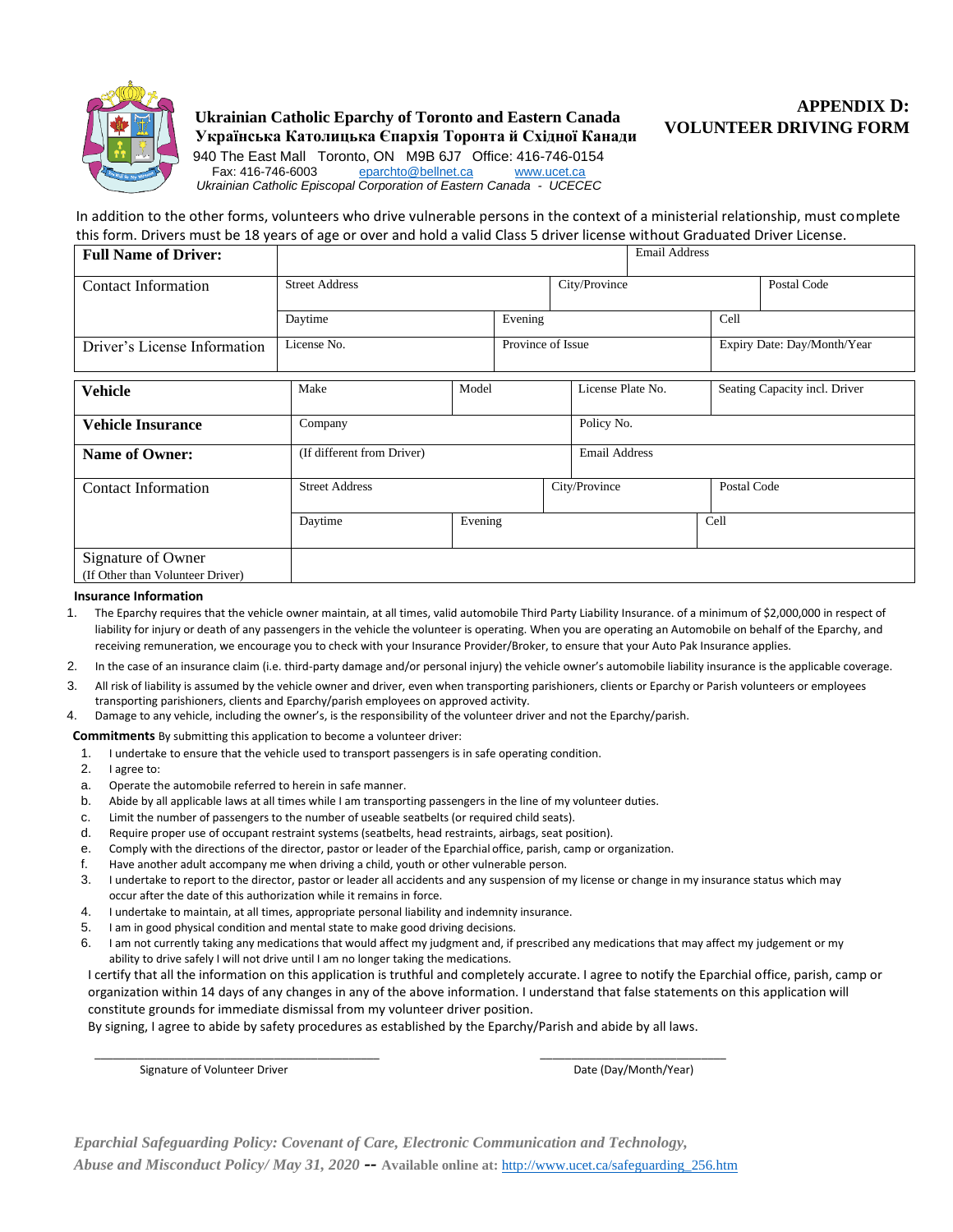

Any off-site or overnight events with minors require a parental consent form. (Camps may incorporate this information into their general registration document with the approval of the ECC.)

This form is to be *accompanied by:* 

- *a copy of the Covenant* **of Care Reference Sheet** (Appendix F) for the information of the parent(s), and
- written communication outlining the details of the event, including the planned activities, duration, location, method of transportation, sleeping arrangements, participants, supervision, and contact information for the leader(s) at all times during the event.

Filled out, this form is confidential, and will be used only by event leaders.

| <b>Full Name of</b>                             |                                                                                                               |                      |             |  |  |  |
|-------------------------------------------------|---------------------------------------------------------------------------------------------------------------|----------------------|-------------|--|--|--|
| Child/Youth:                                    |                                                                                                               |                      |             |  |  |  |
| <b>Contact Information</b>                      | <b>Street Address</b>                                                                                         | City/Province        | Postal Code |  |  |  |
|                                                 | Phone Number(s)                                                                                               |                      |             |  |  |  |
|                                                 | Health #                                                                                                      | <b>Family Doctor</b> | Phone       |  |  |  |
| Medical Information                             | Allergies                                                                                                     |                      |             |  |  |  |
| (Please append<br>additional pages if           | <b>Illnesses</b>                                                                                              |                      |             |  |  |  |
| needed.)                                        | Medications                                                                                                   |                      |             |  |  |  |
|                                                 | <b>Dietary Restrictions</b>                                                                                   |                      |             |  |  |  |
| <b>Full Name(s) of</b>                          |                                                                                                               |                      |             |  |  |  |
| Parent(s)/Guardian(s):                          |                                                                                                               |                      |             |  |  |  |
| <b>Contact Information</b><br>Parent/Guardian 1 | <b>Street Address</b>                                                                                         | City/Province        | Postal Code |  |  |  |
| (if different from above)                       | Email                                                                                                         | Home Phone           | Cell/Work   |  |  |  |
| <b>Contact Information</b><br>Parent/Guardian 2 | <b>Street Address</b>                                                                                         | City/Province        | Postal Code |  |  |  |
| (if different from above)                       | Email                                                                                                         | Home Phone           | Cell/Work   |  |  |  |
|                                                 | In the event that I/we are unavailable, I/we designate the following alternate contact(s) to speak for me/us: |                      |             |  |  |  |
| <b>Full Name(s):</b>                            |                                                                                                               |                      |             |  |  |  |
|                                                 | <b>Street Address</b>                                                                                         | City/Province        | Postal Code |  |  |  |
|                                                 | Email                                                                                                         | Home Phone           | Cell/Work   |  |  |  |
| Relationship to Child:                          |                                                                                                               |                      |             |  |  |  |
| <b>Contact Information</b>                      |                                                                                                               |                      |             |  |  |  |

The Eparchy of Toronto and Eastern Canada requires all employees and volunteers to abide by the enclosed *Eparchial Covenant of Care.* We acknowledge and affirm that the parents are the primary educators of their children and encourage parents to educate their children according to their age and maturity about the Eparchial *Covenant of Care* that their leaders will be following. **(Please complete page 2…)**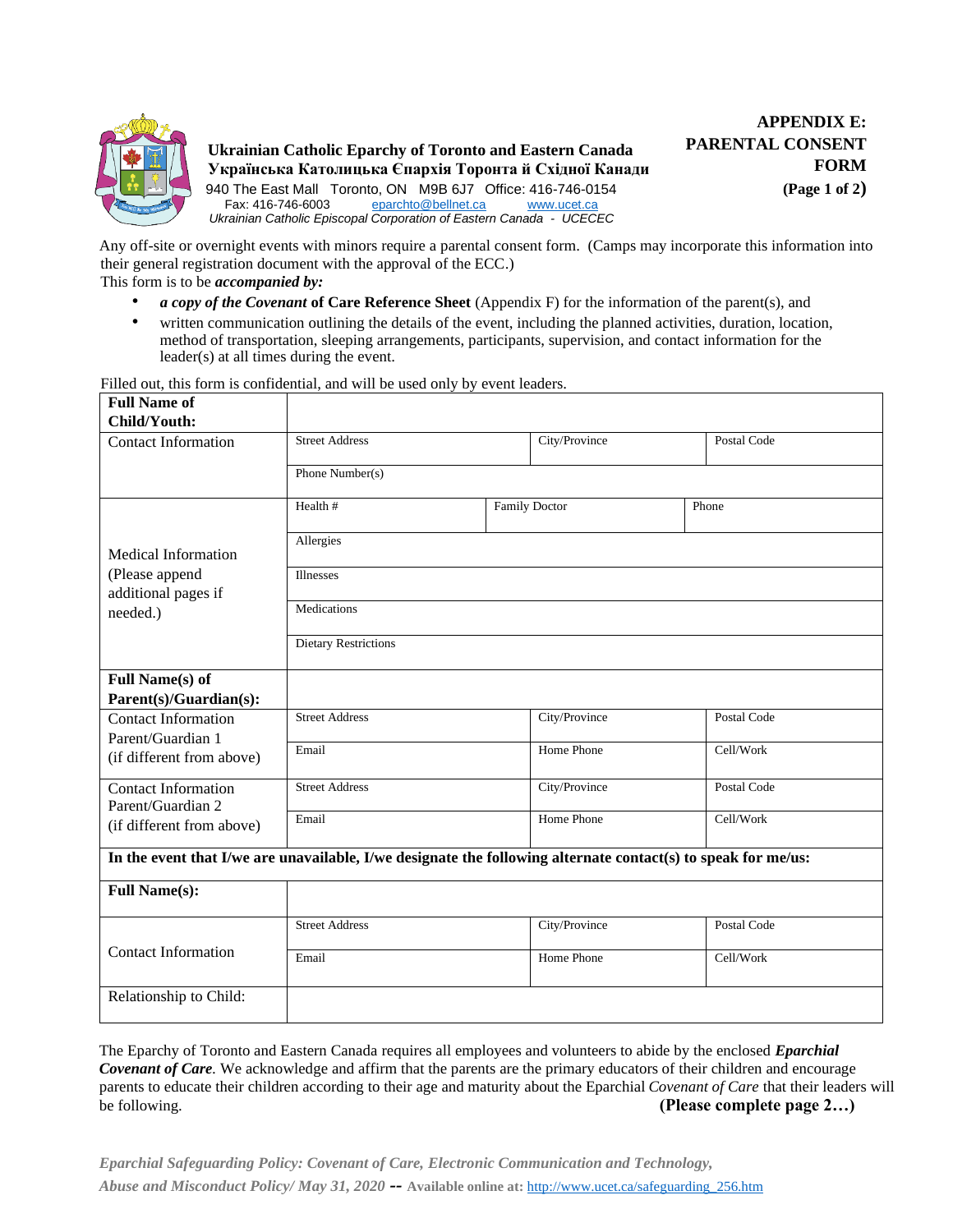

**(Page 2 of 2)** 

| <b>Parish/Organization</b> |  |
|----------------------------|--|
| Event/Activity             |  |

I/we grant permission for  $\blacksquare$ 

participate in the above event/activity and take responsibility for arranging for transportation to and from the event/activity.

In signing below, I/we hereby acknowledge that sufficient information has been provided by the event coordinators with respect to the planned activities, duration, location, method of transportation, sleeping arrangements, participants and supervision. I understand that I am welcome to attend or drop in at any time during the event/activity. (Event Details Form Appendix M)

I/we understand that parents/guardians of all children and youth are responsible for transportation to and from events, unless shared transportation details have been provided. Youth with licenses will drive themselves/others only with my/our approval. No employee or volunteer working within or on behalf of the Eparchy of Toronto and Eastern Canada will ever ask or give consent for a youth with a driver's license to drive another child or youth.

I/we have provided the following medications and give consent for them to be dispensed at the request/need of my/our child:

In the event that I/we are unavailable, I/we do hereby give consent for all emergency medical care (including surgery, if deemed necessary and recommended by at least two attending physicians) prescribed by a duly licensed physician for my child in the event of injury or illness during the above-named event/activity. This emergency medical care may be given under whatever conditions are deemed necessary, so as to preserve and protect life, limb, health and well-being of my child.

I/we assume all risks and hazards incidental or in any way related to my child's participation in the above-named event/activity, and in each phase of it.

Name of Parent/Guardian (Printed) Signature of Parent/Guardian Date (day/month/year)

If a second signature is required by a joint-custody or other legal agreement, please fill out below:

Name of Parent/Guardian (Printed) Signature of Parent/Guardian Date (day/month/year)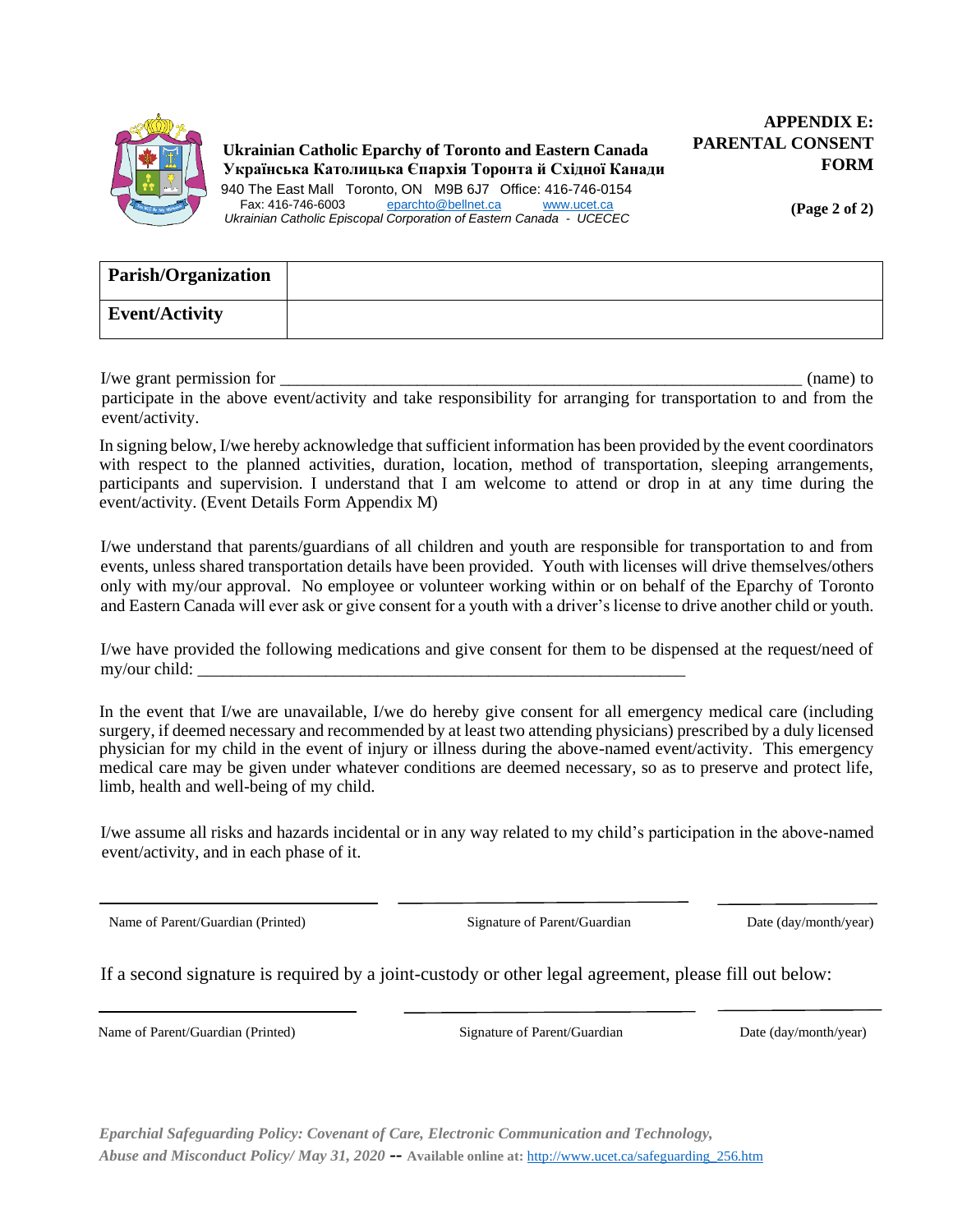

**APPENDIX F: COVENANT OF CARE REFERENCE SHEET (Page 1 of 2)** 

The Eparchy is responsible to provide a safe, respectful and secure environment for ministry. The *Covenant of Care* outlines the standards of conduct for all employees and volunteers, including clergy, religious and lay people. In providing ministry, employees and volunteers are placed in situations where they may have access to highly sensitive and confidential information. The specialized nature of church work in many cases can place providers and recipients of pastoral services in a vulnerable situation; individuals are dependent upon the honesty and integrity of all employees and volunteers associated with the Church. This calls for responsibility and places the burden of adhering to the *Covenant of Care* on each employee and volunteer.

- 1. Employees and volunteers assume full responsibility for establishing and maintaining clear, appropriate boundaries in all ministerial situations, especially those involving minors and vulnerable adults. Employees and volunteers are expected to provide ministry that is free of verbal, sexual and physical misconduct and abuse, harassment, grooming or exploitative behaviours as defined in the *Abuse and Misconduct Policy*.
- 2. All employees and volunteers in positions of trust or who are involved in ministerial relationships where ministry is conducted via any form of electronic communication will also govern themselves in compliance with the *Eparchial Electronic Communication and Technology Policy* and the *Code of Conduct* contained therein.
- 3. All interaction between employees or volunteers and minors or vulnerable adults must be appropriate to the ministerial relationship and absent of inappropriate, exploitative, harassing conduct and/or abusive physical or sexual contact. In situations where physical contact is necessary and proper, such as in sacramental preparation, use sound discretion and moderation. In a public setting, with at least one other adult present as per #4, if a minor initiates innocent physical contact out of acceptable affection, an appropriate response is proper if not prolonged. Not to limit the generality of the above some examples of appropriate physical affirmations includes handshakes, side hugs, high fives. Inappropriate physical contact includes prolonged front-to-front hugging, massages, wrestling or other sorts of physical contact (unless they are in the course of legitimate, public and organized sporting events or as mentioned above, they are public and initiated by the child or the child's parents).
- 4. In compliance with both Federal and Provincial Laws employees and volunteers who learn of information indicating clear and imminent danger to a child, youth or vulnerable adult must act to protect the safety, health and well-being of the vulnerable parties by disclosing necessary information and communicating such disclosures to their immediate superior and/or other appropriate person(s), including the local police, as outlined in the *Abuse and Misconduct Policy.*
- 5. At least two adults are to be present for all recreational activities, catechetical programs, transport and pastoral care outreach involving minors or vulnerable adults. Situations where a minister is alone with a vulnerable person are particularly sensitive and conducive to abuse or allegations of abuse; every effort should be made to prevent both. When one-to-one meetings are necessary, or only one cate chist is teaching a class they must be in rooms and locations that are open to public view. For example, windows in doors should never be covered, or doors should be left open, with at least one other adult present in the area. Whenever possible two adults (in addition to the person receiving ministry) should be present when providing ministry to those at home. In all cases the supervision must be reasonably adequate to ensure the safety and well-being of the vulnerable persons present. The "two-adult rule" articulated above must be strictly adhered to regarding ministry in private homes if the recipient of the ministry is a minor or subject to a legal guardian or power of attorney.
- 6. Employees and volunteers shall not engage in corporal punishment of minors or vulnerable adults in their care. Discipline problems will be handled in coordination with the immediate supervisor and the parents/care providers.
- 7. Employees and volunteers will not dispense medications without written consent from a parent or legal guardian.
- 8. Employees and volunteers should avoid being alone with a minor or vulnerable adult in a residence sleeping facility, locker room, rest room, dressing facility, or other closed room or area that is inappropriate to a ministerial relationship. Overnight trips, special events, and care due to illness, disability or emergency require the utmost attention and planning of leadership. Any off-site or overnight events with minors require a **Parental Consent Form** (Appendix E) or approved general registration form which incorporates those provisions.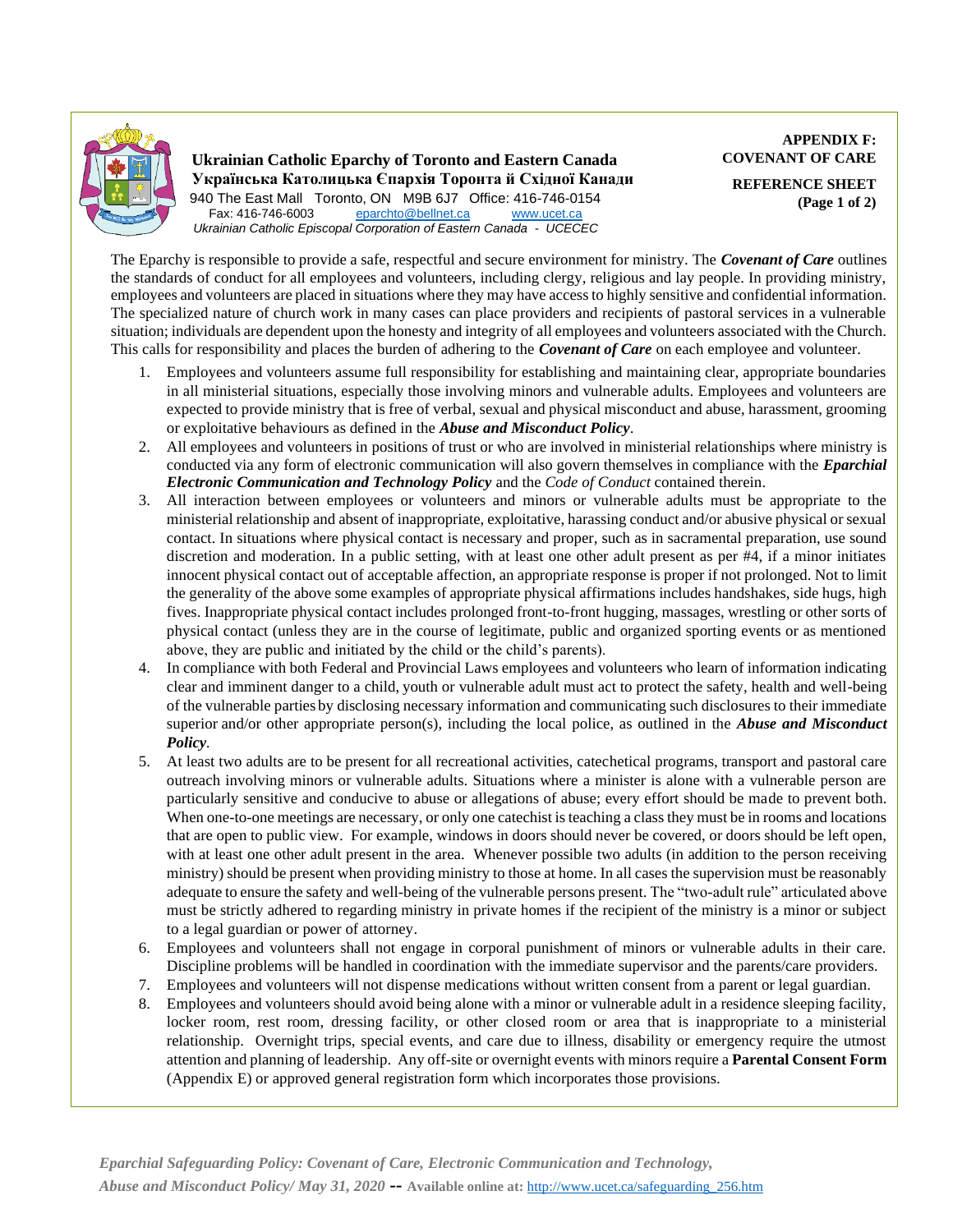

**APPENDIX F: COVENANT OF CARE REFERENCE SHEET (Page 2 of 2)** 

- 9. For greater clarity, but not to limit the generality of the preceding statements: (a) Volunteers should not, except in exceptional circumstances, help children with toileting/diapering. For younger children who cannot manage to use the toilet alone, the volunteer should escort the child to their parent/guardian for needed assistance. In the case of illness parents should be contacted as soon as reasonably possible (b) When events such as overnight camps or day trips to a swimming pool require adults to be with minors, every effort must be made to protect their privacy. Girls and boys must not change together, and adults must change separately from the minors. (c) On overnight trips, at camps or retreats, whenever possible, adults should sleep in a separate room from minors. In cases where adults share dormitories with minors, strict adherence to the "two-adult" rule (#4) is required. Every effort shall be made to respect privacy and provide adequate supervision for the safety of all minors and vulnerable persons.
- 10. No employee or volunteer is permitted to be alone in his or her living quarters or motor vehicle with a minor or vulnerable adult whose relationship has been established through a ministerial relationship. Likewise, no employee or volunteer is permitted to take personal trips or vacations with a child, youth or vulnerable adult whose relationship has been established through a ministerial relationship.
- 11. Employees and volunteers are responsible to maintain their own personal, spiritual, physical, and psychological health. Employees and volunteers are responsible to recognize and act on any warning signs that indicate problems affecting their spiritual, physical, or psychological health. Abuse of alcohol and illegal, prescription or non-prescription drugs is prohibited. Social use of alcohol, or non-prescription drugs of any sort or use of prescription medications which impair one's faculties are strictly prohibited while engaged in ministry activities. Exception, to this rule is found in public ministry in public social situations where while there may be minors and vulnerable persons present but the ministerial role is not specific to them (for example at weddings or other celebrations) and even in those situations the employee or volunteer who is acting in a ministerial role should only consume alcohol to a degree that is moderate and appropriate. Employees and volunteers are expected to maintain good hygiene, proper appearance and clean, modest and appropriate clothing.
- 12. All employees and volunteers working with minors or vulnerable persons will confirm in writing (Appendix C) that they have read and will adhere to this *Covenant of Care* and will follow Eparchial guidelines including the *Electronic Communication and Technology Policy*, requirements concerning requisite screening processes, criminal record checks, status affirmations and ongoing education.

Recognizing the intrinsic value and dignity of each human person created in the image of God, the Eparchy respects and complies with all applicable provincial human rights laws.

It is the policy of the Eparchy of Toronto and Eastern Canada and all its parishes not to discriminate against any employee, volunteer, or prospective employee or volunteer pursuant to the provisions of applicable provincial laws, including in its hiring, compensation, discipline, and termination practices.

Within ministerial relationships, the Eparchy will not tolerate physical, verbal or sexual harassment or abuse among its employees and volunteers. In a spirit of common mission, all who work together on behalf of Christ's Church must be alert to even the beginnings of abuse or misconduct and work to prevent and eliminate both.

It is expected that anyone who exercises ministry in the name of the Eparchy will always adhere to the highest moral, ethical and religious principles in caring for themselves and others. Investigations which result in the confirmation of allegations of misconduct or abuse will result in disciplinary measures against the perpetrator of abuse or harassment which may include suspension, dismissal and/or the reporting of the incident to secular authorities.

Violations of the *Covenant of Care and the Electronic Communication and Technology Policy* are to be dealt with according to the *Abuse and Misconduct Policy.*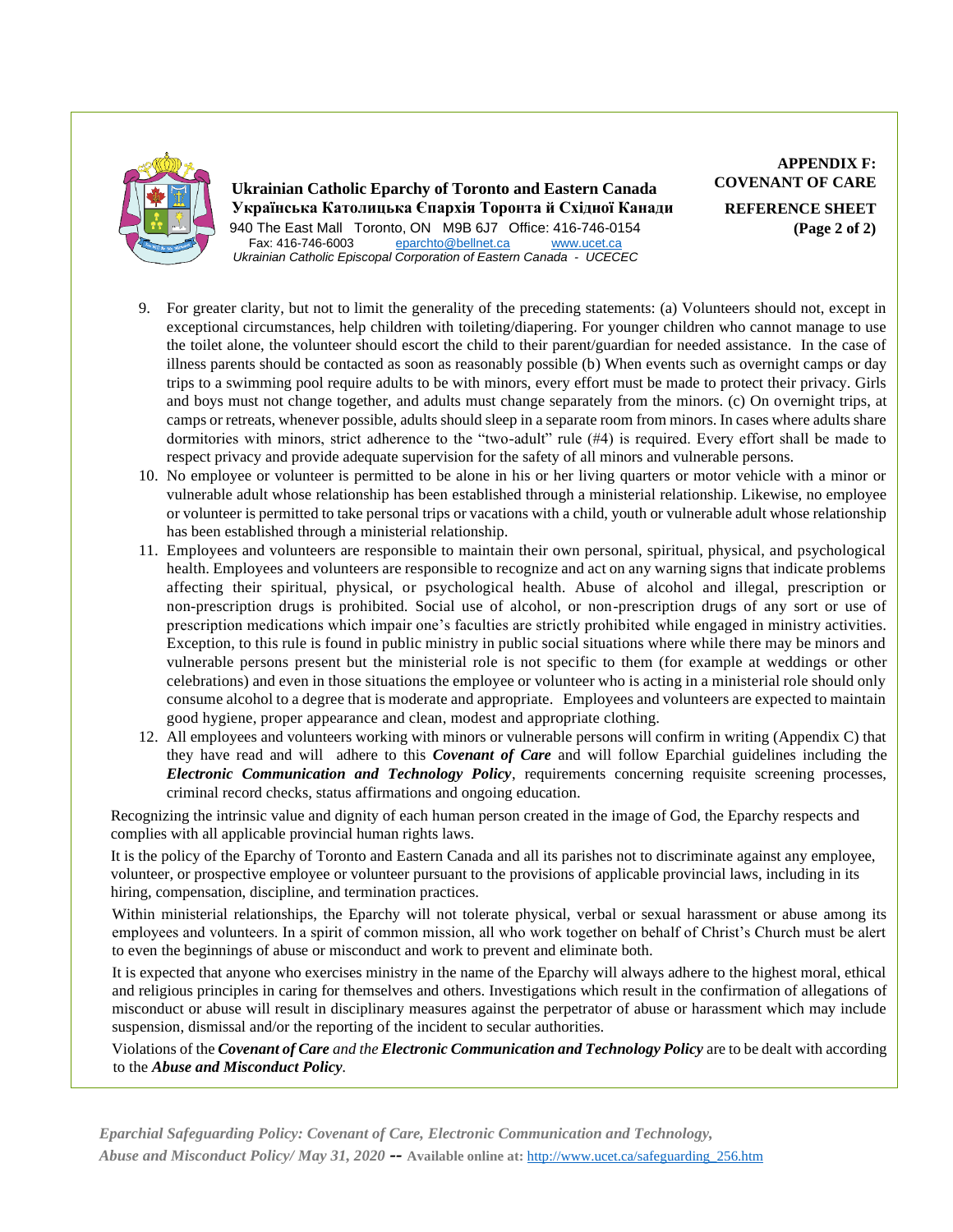

**APPENDIX G: ELECTRONIC COMMUNICATION AND TECHNOLOGY CODE OF CONDUCT REFERENCE SHEET**

**(Page 1 of 4)**

#### **ELECTRONIC COMMUNICATION AND TECHNOLOGY CODE OF CONDUCT**

Employees and volunteers must abide by the following rules and procedures in all electronic communication within their roles serving the Eparchy.

- 1. All parish and ministry websites, blogs, and social networking accounts are to be protected by a password, known by at least two adults and held in confidence. The webmasters/administrators must be adults (i.e. at least 18 years of age). Passwords for all parish websites, blogs, or social networking accounts must be known to the Pastor/Administrator and the person(s) appointed to be the webmaster/administrator.
- 2. All material placed on parish websites, blogs, and social networking accounts shall be supervised by the Pastor/Administrator, who is responsible for monitoring, accessing, updating, and editing that specific account's activity and content when necessary. For websites, blogs, and social networking accounts for other ministries, an Eparchial employee or member of the clergy must be one of the administrators on the account to carry out the aforementioned responsibilities. Initiation of such sites, pages, and accounts must have the prior approval of the proper supervisor and be registered with the Eparchy or parish.
- 3. Lists of parishioners and their donations is not to be posted online. If the parish bulletin contains such information, the information is to be deleted or blacked out before the bulletin is uploaded.
- 4. Material of a political nature such as supporting or opposing a candidate or political party in Canada or abroad is not to be found on a website, blog, or social media account of the Eparchy, a parish, or any ministry.
- 5. Where comments are enabled, the following must be included in an immediately visible place:
	- "All posts and comments should be marked by Christian charity and respect for the truth. They should be on topic and presume the good will of other posters. Discussion should take place primarily from a faith perspective. No ads please.
	- Persons who do not abide by this code of conduct will be blocked." Trust your instincts in blocking anyone who does not abide by this code of conduct, particularly repeat offenders.

In particular situations, it might be best to ask a member to take a conversation "offline." These offline conversations can be conducted in person, over the telephone, or through private email. The poster can be referred to appropriate resources, such as the Pastor/Administrator, a program director, the Eparchial Communication Office, etc.

- 6. When commenting, write in first person. Do not claim to represent the official position of the organization or the teachings of the Church, unless authorized to do so.
- 7. When commenting, identify yourself. Do not use pseudonyms or the name of the parish, ministry, etc., as your identity, unless authorized to do so.
- 8. Webmasters/administrators are not expected to respond to defamatory, libelous, or slanderous comments. The Eparchial Communications Office will provide a response to major news breaks when events require.
- 9. Electronic communication shall not contain obscene, harassing, threatening, abusive, crude, sexually suggestive, derogatory, defamatory, illegal, or otherwise potentially scandalous comments, links, and/or images which reflect negatively on, discredit, or cause embarrassment to the Eparchy and/or the faithful.
- 10. Maintain appropriate relational and ministerial boundaries in all forms of interaction and communication, especially with minors and vulnerable adults. See: *Eparchial Covenant of Care*.
- 11. Never access, post, or send pornography (adult or minor) of any kind to any person. (The definition of pornography as per the *Abuse and Misconduct Policy* is applicable.)
- 12. Accounts, groups, and/or pages for a parish, office, or ministry should clearly be named and operated as such; they should be separate from personal accounts. This includes social media accounts, groups, and pages.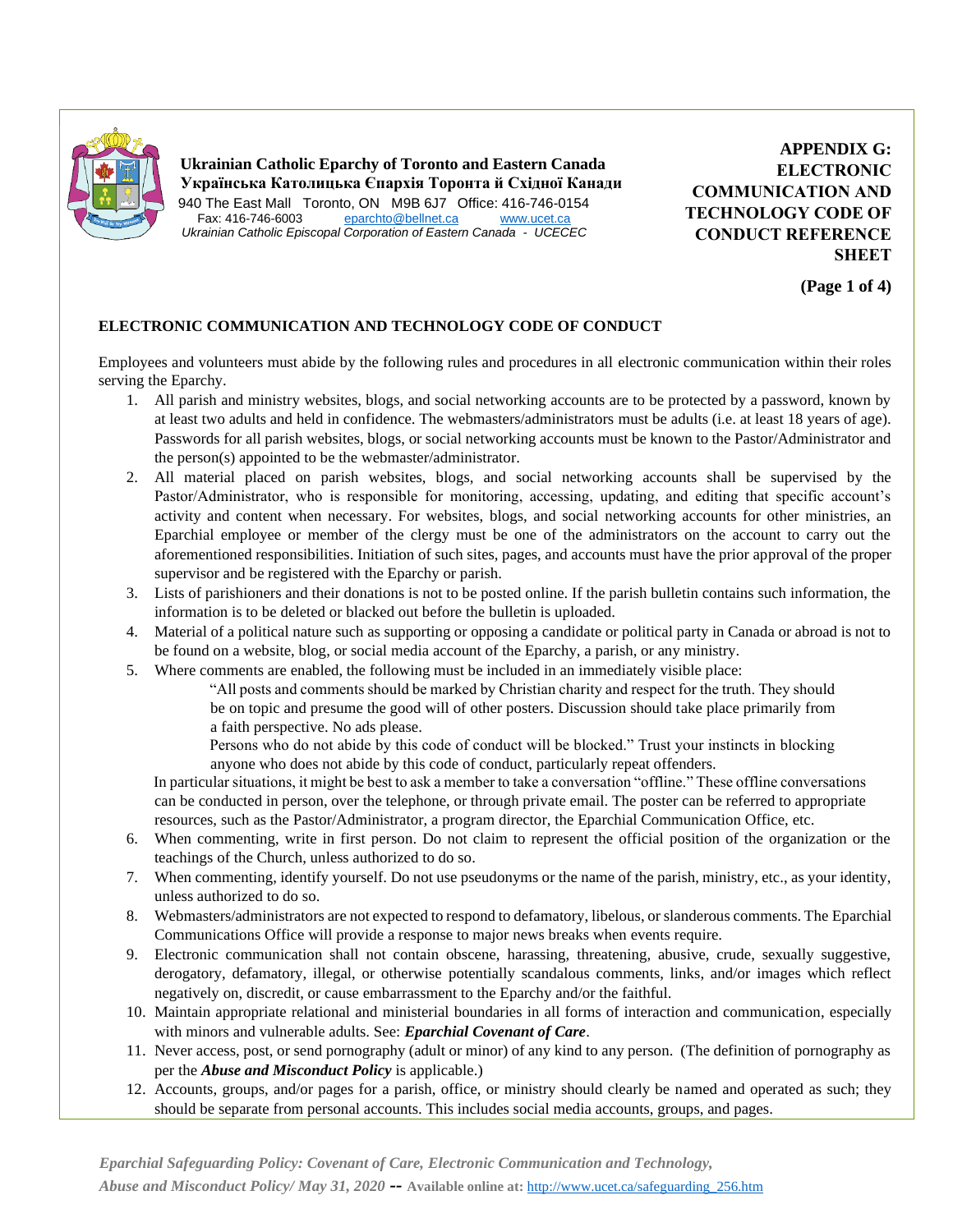

**APPENDIX G: Electronic Communication and Technology Code of Conduct Reference Sheet**

- 13. Treat all communication as if it were public. Communication through these forms of technology do not always remain private.
- 14. Set and maintain privacy settings in every social media platform. As these may change as the platform evolves, recheck them occasionally.
- 15. Eparchial, parish, or ministry web pages, blogs, or social networking accounts shall not be used for conducting outside/personal business.
- 16. Eparchial, parish, or ministry web pages, blogs, or social networking accounts shall not be used for disclosing any confidential information related to the Eparchy.
- 17. All electronic communication must comply with Canada's anti-spam legislation and all other applicable federal and provincial laws.
- 18. Email addresses should not be released without permission, and thus the bcc (Blind Carbon Copy) function should be utilized when possible. This means that senders' email to their own address with other emails sent in the *bcc* box provided in all email software.
- 19. Common courtesy demands that one does not forward emails without permission of the sender and when forwarding emails, persons so doing must delete the address of the sender before forwarding, unless specific permission to share address information has also been granted by the sender.
- 20. If, at any time, an employee or volunteer receives an inappropriate personal communication from anyone participating in or affiliated with the Eparchy, parish, or ministry, the individual should maintain an electronic copy, print a hard copy, and notify a supervisor immediately.

#### **Communication with minors and vulnerable adults:**

- 1. Written permission to communicate with minors through electronic means is to be granted by parents/legal guardians. (All subsequent references to parents apply equally to legal guardians.) Parental permission must identify the type of communication (e.g. email), the minor's contact information (e.g. email address), and contact information for parents/guardians. Parents should also be made aware that they can opt out of allowing their children to be contacted through these means. Parents must have access to all communication provided to their children (e.g. by being added to emails or a social media group). Information provided to children through any electronic means must also be made available to parents through some means of communication, electronic or otherwise. **Social Networking Consent Form** (Appendix K).
- 2. For official ministry communication, there must be at least two adults with administrative rights for each social media account, page, or group. Only designated social media accounts, groups, or pages are to be used for ministry communication with minors.
- 3. To protect minors, at least two adults with appropriate authority are to be present for any interaction with a minor. Appropriate authority means approved by the Eparchy for ministry with minors or the minor's parent/guardian. That is, every correspondence between an adult and a minor will have a second adult present and/or electronically copied. If a minor individually contacts a particular adult engaged in ministry (other than a "friend" request), the ministry account should be used to reply by sending a group message (e.g. when the reply is relevant to all in the group). When a group response is not appropriate, the adult is to avoid using a social media account to respond. In exceptional cases when social media is used to respond, adults should maintain copies of all such messages.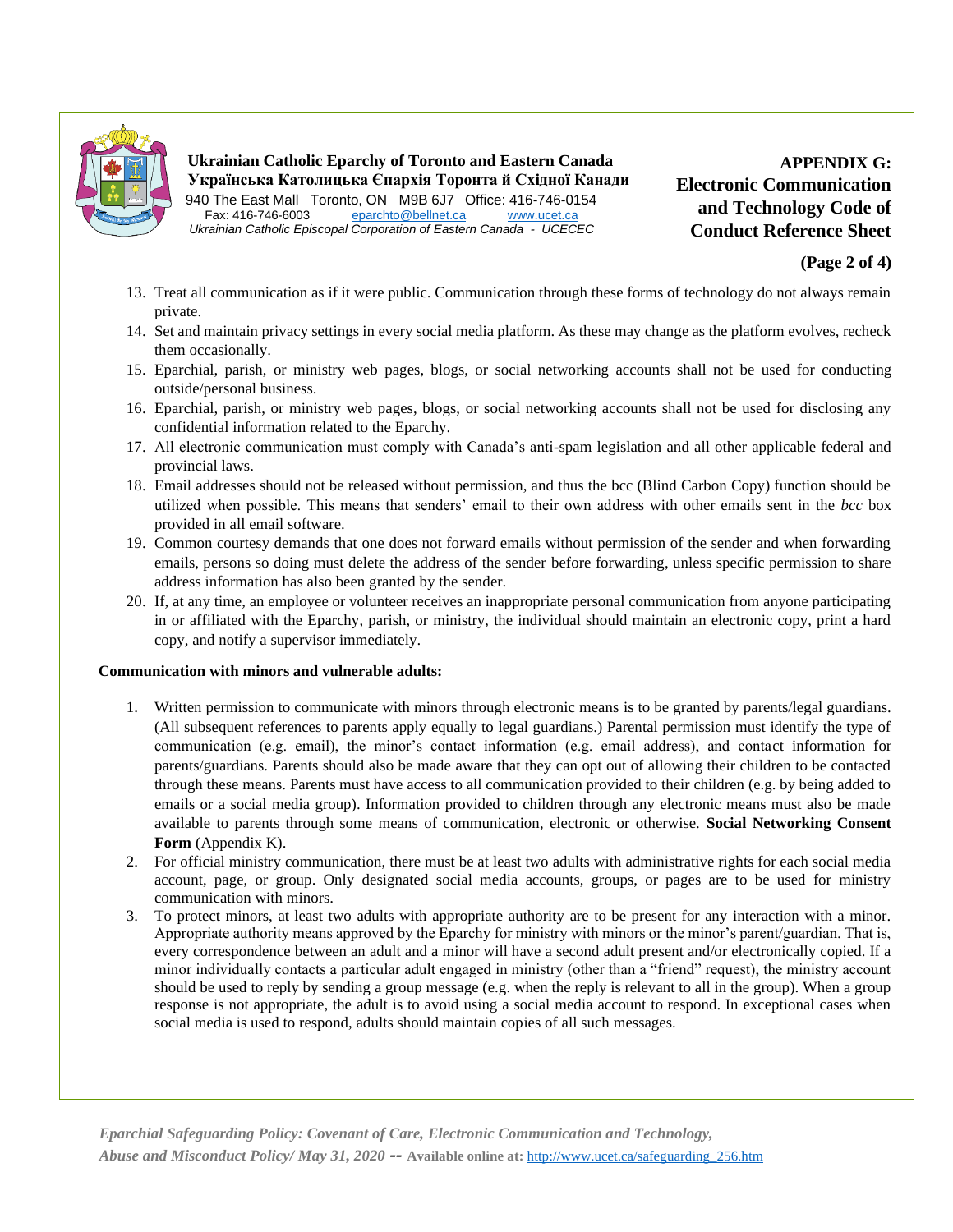

**Ukrainian Catholic Eparchy of Toronto and Eastern Canada Українська Католицька Єпархія Торонта й Східної Канади** 940 The East Mall Toronto, ON M9B 6J7 Office: 416-746-0154<br>Fax: 416-746-6003 eparchto@bellnet.ca www.ucet.ca eparchto@bellnet.ca

*Ukrainian Catholic Episcopal Corporation of Eastern Canada - UCECEC*

**APPENDIX G: Electronic Communication and Technology Code of Conduct Reference Sheet**

#### **(Page 3 of 4)**

- 4. The purpose of this electronic communication is to provide information related to ministry, an educational activity, or an event, not for socialization or other personal interaction. Counseling minors or vulnerable persons through electronic communication is not permitted. Prolonged conversations or interactions of a personal nature with minors through such communication methods are prohibited. Family members and godchildren are exempt.
- 5. Employees and volunteers will not share personal cell phone numbers with minors unless approved by parents and supervisors.
- 6. Communication with minors must utilize the *bcc* function (see number 18 above).
- 7. Except in an emergency, electronic communication between employees and volunteers and any minor participant(s) should take place between the hours of 6:00 a.m. and 10:00 p.m. including posting to websites and social networking sites. Employees and volunteers are reminded that many applications have ways to delay communication being sent.
- 8. On public ministry accounts or pages that include minors, the "no tagging" (or similar feature that avoids a direct link with a minor's personal social networking profile) should be set wherever possible.
- 9. Live chat or video conferencing without a second adult present is prohibited, as there will be no permanent record of what was transmitted unless it was recorded in real time. Family members and godchildren are exempt.
- 10. When using a ministry social media account, adults must not initiate "friend" requests with minors as they may feel unable to decline this request given the adult's position of authority. For this reason, clergy should likewise not initiate "friend" requests with minors, even on their personal accounts. Adults may accept "friend" requests from children who are involved in the particular ministry.
- 11. When minors form their own social media groups, adults are not to join.
- 12. When minors serve in a position of trust, for the duration of their employment or volunteering, they are not to engage in electronic communication with those with whom they have a ministerial relationship unless that electronic communication is copied with two adults with appropriate authority as specified in page 15, number 3. Additionally, these minors in a position of trust are not to post still or video images of other minors with whom they have a ministerial relationship on personal websites, blogs, social media accounts, or in other forms of personal electronic communication.
- 13. The above provisions apply to the use of social media and electronic communication with vulnerable adults when those persons have a legal guardian. If there is no form of legal guardianship but there are still indications of vulnerability (as per the definition of "vulnerable adult" in the *Abuse and Misconduct Policy*) those in ministry must either have another adult be party to all communications and/or maintain copies of these communications (electronically or otherwise).

#### **Photography and videos:**

- 1. It is commonly accepted that attendance at a public event such as a Divine Liturgy or a parish celebration may result in photographs or video recordings that may be used in social media, websites, or other public communication. Wherever possible, employees and volunteers should make every attempt to obtain consent from participants. In the case of an individual or small group (e.g. a family) during a sacrament (e.g. baptism), photography and videos should only be for a specific purpose and with advance permission.
- 2. The posting or utilisation of any personal information, including photos and/or videos of minors, without obtaining the meaningful consent of a parent/guardian is prohibited. Personal information includes full name, home address, telephone number, email address, images, recordings and/or any detail that would allow someone to identify or contact a minor. Consent can be obtained through a release/waiver form, an email from a parent or guardian, or spoken permission by a parent or guardian with another adult present. For our purposes, the following individuals should provide consent: parents or guardians are to consent for minors and adults should consent for themselves.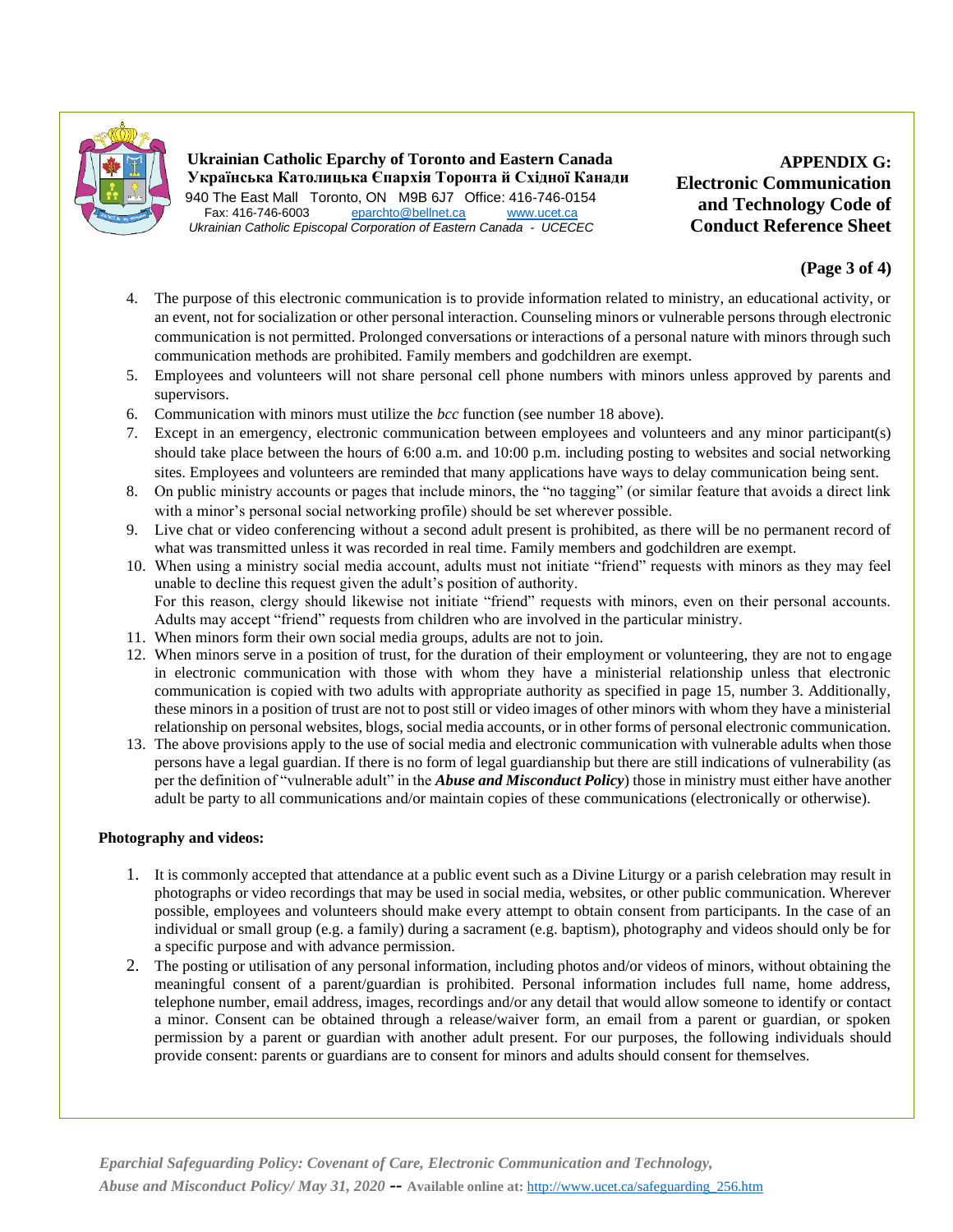

**APPENDIX G: ELECTRONIC COMMUNICATION AND TECHNOLOGY CODE OF CONDUCT REFERENCE SHEET**

#### **(Page 4 of 4)**

- 3. It is recommended that for any ministry or event requiring a registration or permission form, a clause seeking permission to post photos and videos from such activities on an Eparchial, parish, or ministry website or social media channels be included. A statement with a simple check box should suffice.
- 4. If Church services are to be recorded by any means and/or if there is to be any public access, either online or by other means, to these recordings there must be signs clearly posting this fact at each public entryway in a manner that the ordinary person would not miss. It must be on a sign that is easy to read, placed in the middle of each entry aisle. Signs above or on doors or on a bulletin board off to the side will not be considered adequate notice. Church spaces that livestream either events or continuous feed to any public internet platform must likewise maintain adequate signage, as per the above requirements, at all times the feed is live. Those who opt for continuous feed or recordings must also be sensitive to the desires of parishioners and clergy who may not wish to have particular events streamed or recorded. While our Churches are public spaces there may be times when this sort of sharing is inappropriate, especially if it involves safety concerns.

#### **Movies/Films:**

- 1. Provincial ratings are to be adhered to as part of any catechetical program for children and youth as well as, if applicable, camp policy. All viewers must be older than the group for which the film is classified.
- 2. The persons selecting the films will also avoid movies with content advisories of severe violence, nudity, and a great deal of crude language or behaviour that is in any way demeaning to human dignity, especially when being shown to minors.
- 3. If the supervisors/catechists decide to show clips as part of a lesson or catechetical teaching from movies that are above the designated rating or with objectionable content, they may, if the objectionable parts are removed.
- 4. All movies must be "pre-screened" by the ministry directors or supervising adults. Additionally, further research should be done as to objectionable content on trusted sites.
- 5. Ensure that movie viewing is always in compliance with appropriate copyright and licensing laws.

#### **Computers and Internet:**

In using a computer, the internet, or any electronic device provided by the Eparchy or any of its entities, employees and volunteers must:

- 1. Respect other's privacy.
- 2. Password protect all computers and devices used for ministry purposes.
- 3. Safeguard user IDs and passwords.
- 4. Honour copyright and licence agreements.
- 5. Protect confidential information from unauthorized use or disclosure.
- 6. Never use these electronic devices or the internet for illegal purposes in violation of any international, federal, provincial, or local laws.
- 7. Never attempt to bypass, block, or remove filtering software.
- 8. Not conceal activities that are otherwise in violation of acceptable use of technology according to the Eparchial policy. Utilizing tools such as incognito or private mode to prevent any sort of monitoring or detection is forbidden.
- 9. Scan for viruses when downloading files from the internet.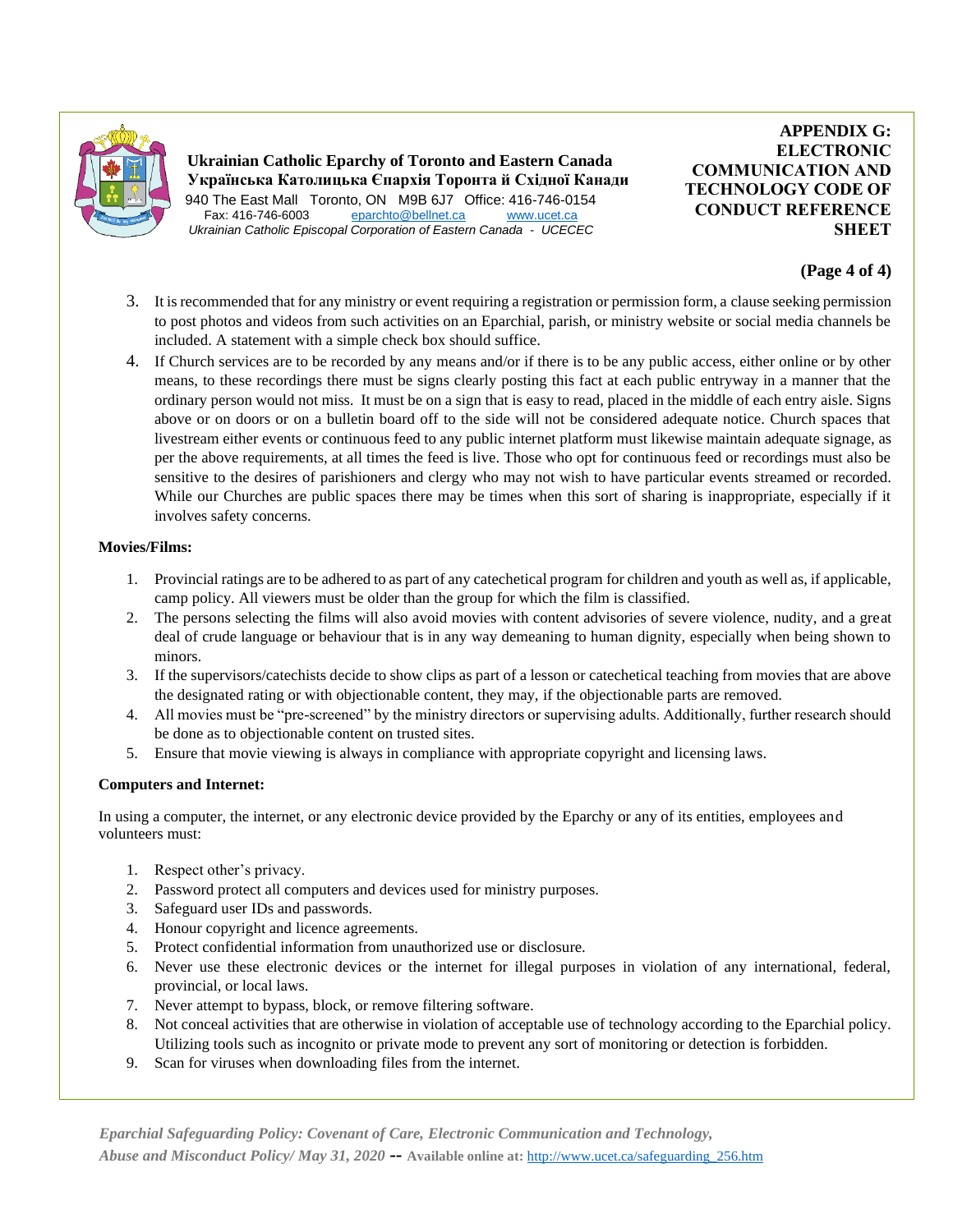

My child, \_\_\_\_\_\_\_\_\_\_\_\_\_\_\_\_\_\_\_\_\_\_\_\_\_\_\_\_\_\_\_\_\_\_\_\_\_\_\_\_\_\_\_\_\_\_, who is age 14 through 17, has requested to perform service as a volunteer for the Ukrainian Catholic Eparchy of Toronto and Eastern  $\emph{Canada at}$ 

I understand that the volunteer service may include work with children and other young persons. I also understand that my child may need to receive training in order to qualify to perform the volunteer service that is requested or assigned. I authorize my child to receive any necessary training and to perform volunteer service. I certify that I am not aware of any problem with or past conduct on the part of my child which indicates, to any degree, that my child may pose a risk of harm to himself/herself or to others with whom my child may interact as a volunteer. I understand that the Ukrainian Catholic Eparchy of Toronto and Eastern Canada and  $\Box$ 

retains the right, in its sole discretion, to determine whether my child may perform this volunteer service.

\_\_\_\_\_\_\_\_\_\_\_\_\_\_\_\_\_\_\_\_\_\_\_\_\_\_\_\_\_\_\_\_\_\_ \_\_\_\_\_\_\_\_\_\_\_\_\_\_\_\_\_\_\_\_\_\_\_\_\_\_\_\_\_\_\_\_\_\_

\_\_\_\_\_\_\_\_\_\_\_\_\_\_\_\_\_\_\_\_\_\_\_\_\_\_\_\_\_\_\_\_ \_\_\_\_\_\_\_\_\_\_\_\_\_\_\_\_\_\_\_\_\_\_\_\_\_\_\_\_\_\_\_\_\_  **PARENT CHILD (**Signature) (Signature)

 **PARENT CHILD**

(Printed Name) (Printed Name)

Date: \_\_\_\_\_\_\_\_\_\_\_\_\_\_\_\_\_\_\_\_\_\_\_\_\_\_\_\_\_ Date: \_\_\_\_\_\_\_\_\_\_\_\_\_\_\_\_\_\_\_\_\_\_\_\_\_\_\_\_\_\_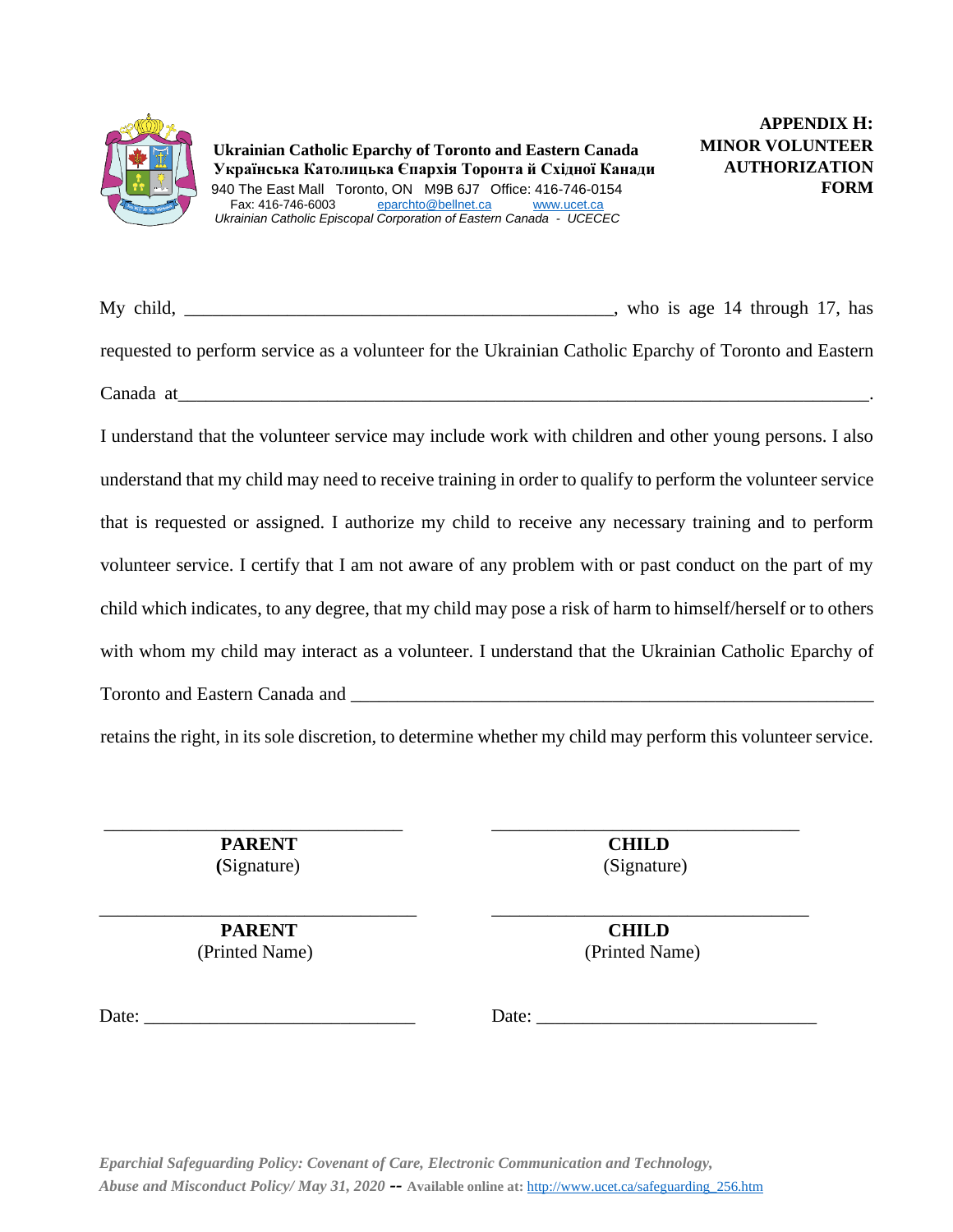

#### **Volunteers Working in More Than One Parish or in Another Eparchial Ministry**

This form is to be completed for any current volunteer who has been screened for a trust position by his/her home parish and is also volunteering his/her time, talents, or gifts to another parish or ministry within the Eparchy in a trust position. In order to volunteer in more than one Parish/Eparchial Ministry the following screening steps must be completed at the home parish and signed by the Pastor/Administrator.

| by the <i>Eparchial Safeguarding Policy</i> .                                                                        | This volunteer has completed the screening requirements for a position of trust with the Eparchy as required            |
|----------------------------------------------------------------------------------------------------------------------|-------------------------------------------------------------------------------------------------------------------------|
|                                                                                                                      |                                                                                                                         |
|                                                                                                                      |                                                                                                                         |
|                                                                                                                      | $\Box$ Has enclosed a copy of the most recent Offence Declaration, if more than one year since last police check        |
|                                                                                                                      | $\Box$ I have completed <i>Eparchial Safeguarding Policy</i> training and will follow the <i>Eparchial Safeguarding</i> |
|                                                                                                                      | Policy as well as any guidelines specific to my volunteer position and agree to be trained and supervised for:          |
| <u> 2008 - Jan Samuel Barbara, margaret eta bat zen bat zen bat zen bat zen bat zen bat zen bat zen bat zen bat </u> | Ministry,                                                                                                               |
|                                                                                                                      |                                                                                                                         |
|                                                                                                                      |                                                                                                                         |
|                                                                                                                      |                                                                                                                         |
|                                                                                                                      |                                                                                                                         |
|                                                                                                                      |                                                                                                                         |
|                                                                                                                      |                                                                                                                         |

**Information Collection:** Personal information on this form will be used for screening of volunteers. This information will be stored in a confidential locked cabinet in the Parish Office or Chancery Office. Any questions with respect to this information should be directed to the Pastor/Administrator or the Eparchial Coordinator of Care. **COPIES: Original – Confidential Volunteer File; Copy – Volunteer**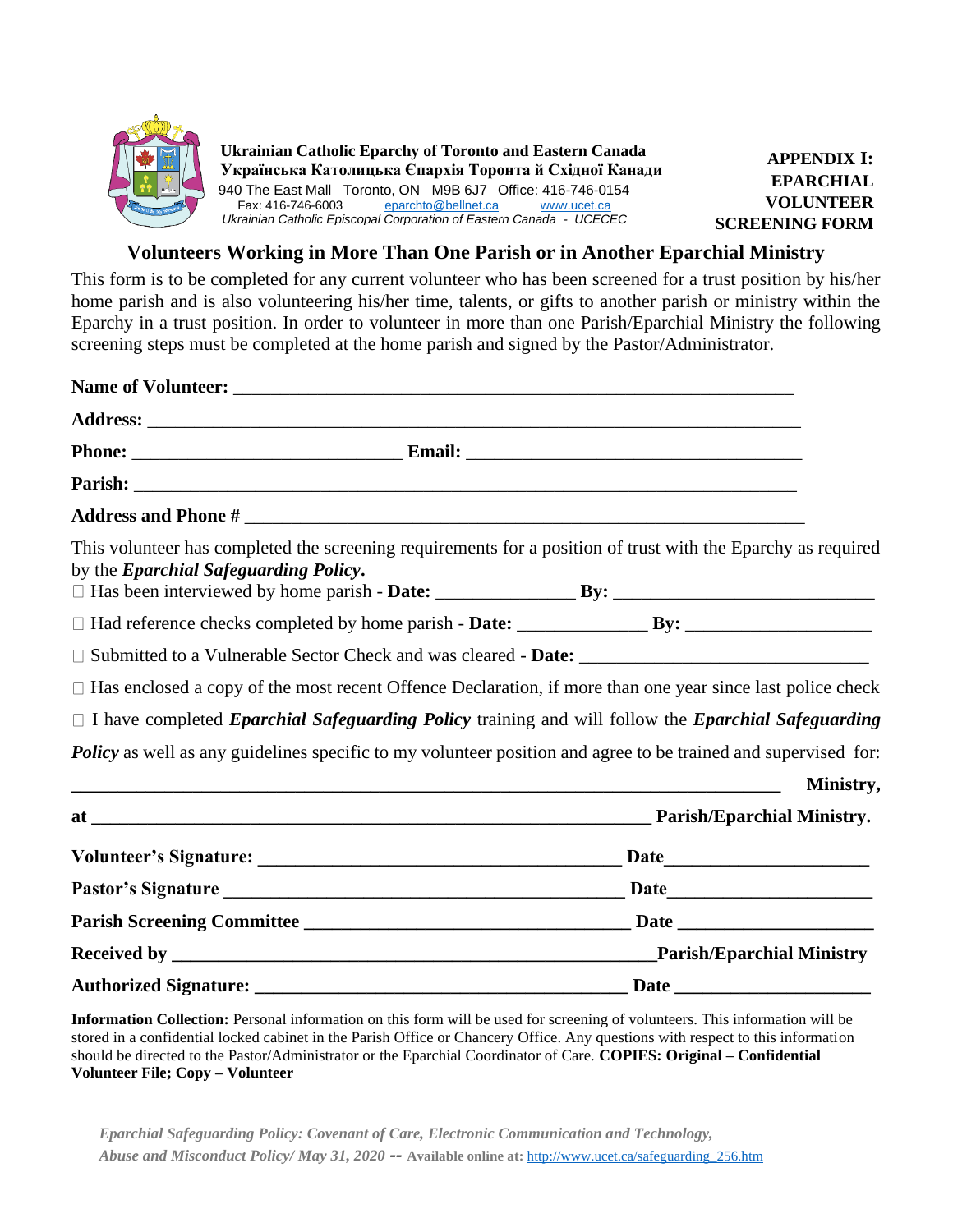

|                        | Parish:                                          |                                                                    |                                                               |  |
|------------------------|--------------------------------------------------|--------------------------------------------------------------------|---------------------------------------------------------------|--|
|                        |                                                  |                                                                    |                                                               |  |
|                        |                                                  |                                                                    |                                                               |  |
|                        |                                                  |                                                                    |                                                               |  |
|                        | Supervisor: New York Supervisor:                 |                                                                    |                                                               |  |
|                        |                                                  |                                                                    |                                                               |  |
|                        |                                                  |                                                                    |                                                               |  |
|                        |                                                  |                                                                    | Location of the incident:<br><u>Location</u> of the incident: |  |
|                        |                                                  |                                                                    |                                                               |  |
|                        |                                                  |                                                                    |                                                               |  |
|                        |                                                  |                                                                    |                                                               |  |
|                        |                                                  |                                                                    |                                                               |  |
|                        |                                                  |                                                                    |                                                               |  |
|                        |                                                  |                                                                    |                                                               |  |
|                        |                                                  |                                                                    |                                                               |  |
|                        |                                                  |                                                                    |                                                               |  |
| <b>Misconduct was:</b> | $\Box$ intentional                               | $\Box$ unintentional                                               | $\Box$ illegal                                                |  |
| Harm was:              |                                                  | $\Box$ perceived/actual $\Box$ no harm perceived or no actual harm |                                                               |  |
|                        | Actions taken/action plan (attach if necessary): |                                                                    |                                                               |  |
|                        |                                                  |                                                                    |                                                               |  |
|                        |                                                  |                                                                    |                                                               |  |
|                        |                                                  |                                                                    |                                                               |  |
|                        |                                                  |                                                                    |                                                               |  |
|                        |                                                  |                                                                    |                                                               |  |
|                        |                                                  |                                                                    |                                                               |  |
|                        |                                                  |                                                                    |                                                               |  |

(Please complete page 2...)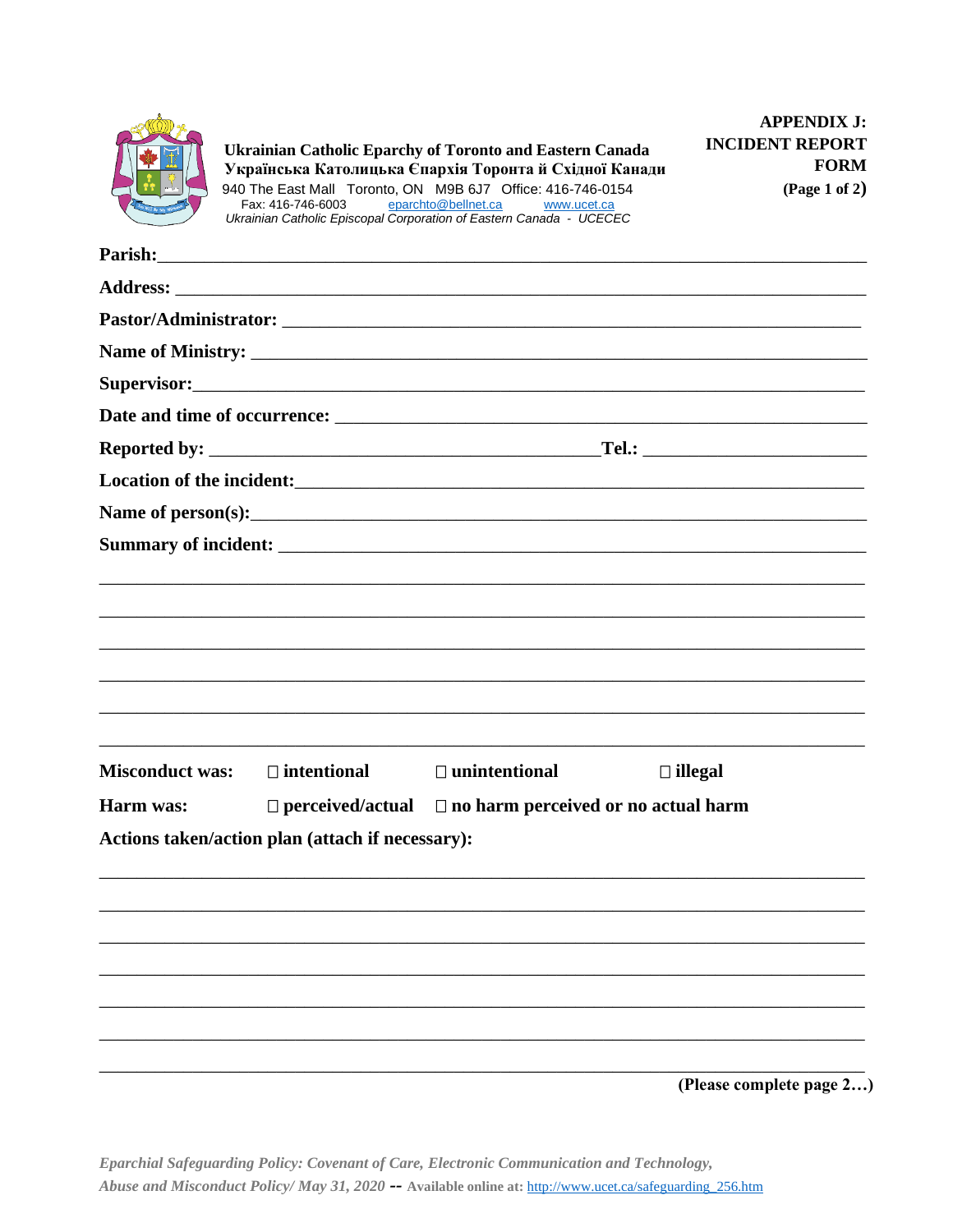

**APPENDIX J: INCIDENT REPORT FORM (Page 2 of 2)** 

#### **Who has been notified:**

Date:

**Information Collection:** Personal information on this form will be used to report abuse or misconduct contrary to the Covenant of Care. This report must be given to the Pastor/Administrator or Parish Coordinator of Care (PCC) within 24 hours of the incident. This information will be stored permanently in a confidential locked cabinet in the Parish Office. Any questions with respect to this information should be directed to the Pastor/Administrator, PCC, or the Eparchial Coordinator of Care. **Original – Confidential Parish files; File Copy: Eparchial Coordinator of Care if to be notified as instructed below**

\_\_\_\_\_\_\_\_\_\_\_\_\_\_\_\_\_\_\_\_\_\_\_\_\_\_\_\_\_\_\_\_\_\_\_\_\_\_\_\_\_\_\_\_\_\_\_\_\_\_\_\_\_\_\_\_\_\_\_\_\_\_\_\_\_\_\_\_\_\_\_\_\_\_\_\_\_\_\_\_\_\_

#### **Instructions for the Completion of Incident Report:**

- 1. A copy of this report is to be given to the Pastor/Administrator, PCC, or ECC within 24 hours.
- 2. If this incident is a third misconduct or results in a report to the police or a child welfare agency, notify the Eparchial Coordinator of Care (ECC) as soon as possible.
- 3. Serious incidents to be recorded on this form include but are not limited to:
	- a. Any alleged abuse to an employee, volunteer, or participant.
	- b. Any disclosures of abuse outside the sacramental seal.
	- c. Any alleged abuse or mistreatment by an employee or volunteer to another employee, volunteer, or participant.
	- d. Any injury caused by an employee or volunteer to another employee, volunteer, or participant.
	- e. Any acts of violence or threat of violence by an employee or volunteer to an employee, volunteer, or participant.
	- f. Any acts of violence or threat of violence to an employee or volunteer by a participant.
	- g. Any acts of destruction or theft by an employee, volunteer, or participant.

4. If you have any questions or concerns whether an incident needs to be reported, seek advice. Contact your Pastor/Administrator, the Parish Coordinator of Care, or the Eparchial Coordinator of Care.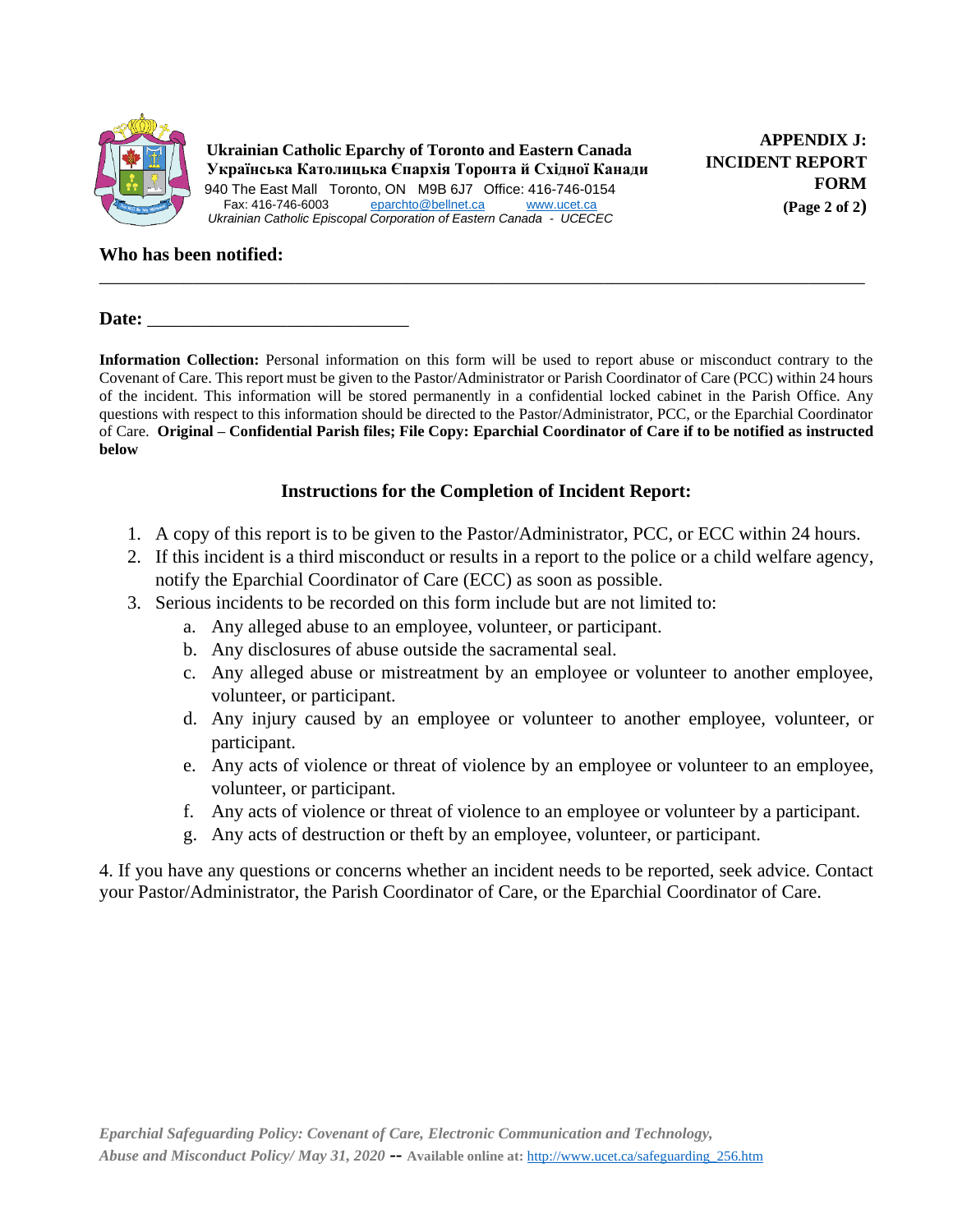

## **Ukrainian Catholic Eparchy of Toronto and Eastern Canada Українська Католицька Єпархія Торонта й Східної Канади**

940 The East Mall Toronto, ON M9B 6J7 Office: 416-746-0154<br>Fax: 416-746-6003 eparchto@bellnet.ca www.ucet.ca [eparchto@bellnet.ca](mailto:eparchto@bellnet.ca) [www.ucet.ca](http://www.ucet.ca/) *Ukrainian Catholic Episcopal Corporation of Eastern Canada - UCECEC*

#### **APPENDIX K: COVENANT OF CARE REPORTING AND HANDLING MISCONDUCT REFERENCE**

**SHEET** (Excerpt of Section 3C of the *Abuse and Misconduct Policy*)

Misconduct, as defined by this policy, includes a wide variety of potentially problematic behaviours, from unintentional behaviours which warrant apology and correction to serious, habitual harassment or verbal abuse. The Policy for reporting and investigating misconduct is designed to both evaluate the nature of the breach and ensure an appropriate response for all involved. Recognizing the good will of the vast majority of employees and volunteers, the Eparchy of Toronto and Eastern Canada strives first to prevent abuse through education, and secondly through identifying and eliminating misconduct. Wherever possible, misconduct is to be addressed at the local level. Any time that alleged misconduct involves a Pastor, or Associate Pastor, the PCC will carry out the Pastor's role in the Policy, in conversation with the ECC. Assistance and support are available at any time from the ECC, and is required in some circumstances, as outlined below.

Any exploitation, harassment, or abuse that is physical or sexual in nature is considered serious and will be reported immediately to the ECC, as per section 3D of this Policy.

The aim of an investigation of misconduct is to stop potentially harmful or abusive behaviours before harm or abuse occurs. When an allegation of misconduct is reported, the Pastor or PCC will:

- 1. Contact the person making the report to gather details of the alleged misconduct.
- 2. Assess whether or not misconduct has occurred.
- 3. Communicate to the person who has made the report as to what action will be taken.
- 4. Follow up on misconduct according to the Policy below.

Misconduct falls under the following three categories, and the Policy for each immediately follows:

#### **1. Unintentional misconduct where no harm has been perceived by another person or has actually occurred.**

- a. The employee or volunteer is to be made aware of their misconduct. They are to have a discussion with their immediate supervisor and/or the pastor about the circumstances of the misconduct and identify an action plan to prevent any reoccurrence of misconduct.
- b. If a second misconduct of the same type occurs, the incident is to be recorded in written form including a preventative action plan and filed with the signed **Covenant of Care Form** (Appendix C).
- c. A third misconduct of this type will result in disciplinary action appropriate to the misconduct, which may include removal from the ministry. Action taken on a third misconduct of the same type must be written up by the pastor and submitted to the ECC.

#### **2. Unintentional misconduct where harm has been perceived by another person and/or where harm has allegedly or actually occurred.**

- a. The employee or volunteer is to be made aware of their misconduct. They are to have a discussion with their immediate supervisor and/or the pastor about the circumstances of the misconduct and identify an action plan to prevent any reoccurrence of misconduct.
- b. Provided that the misconduct does not pose present or future risk to vulnerable persons, warranting the end of employment or volunteer ministry, the incident is to be recorded in written form, including a preventative action plan, and filed with the employee's or volunteer's completed **Covenant of Care Form** (Appendix C).
- c. If the misconduct and/or the harm it caused jeopardizes the employee's or volunteer's suitability for ministry, ministry may be terminated. The ECC and/or Eparchial Advisory Committee must be called upon in such circumstances.

#### **3. Intentional and/or illegal misconduct.**

- a. Intentional misconduct on the part of an employee or volunteer is a violation of the individual's agreement to abide by the *Covenant of Care.* Regardless of whether or not harm is perceived, or actual, intentional misconduct is to be reported to and dealt with in collaboration with the ECC.
- b. Illegal activity or allegations of illegal activity on the part of an employee or volunteer in the context of a ministerial relationship must be reported to the ECC. Reporting and investigation will follow the Policy outlined in sections 3D and 3E of this Policy.

In every category of misconduct, repeat misconduct is to be considered an adequate reason for questioning an employee or volunteer's suitability for ministry. In some cases, it may be necessary to suspend or modify the services or duties of the accused until such time as the Pastor, PCC and/or the ECC is assured of compliance with the *Covenant of Car***e**. In cases where there is not a willingness to comply with the expectations outlined within the *Covenant of Care*, the individual(s) may be asked to resign from their position, or their employment/volunteer ministry may be terminated.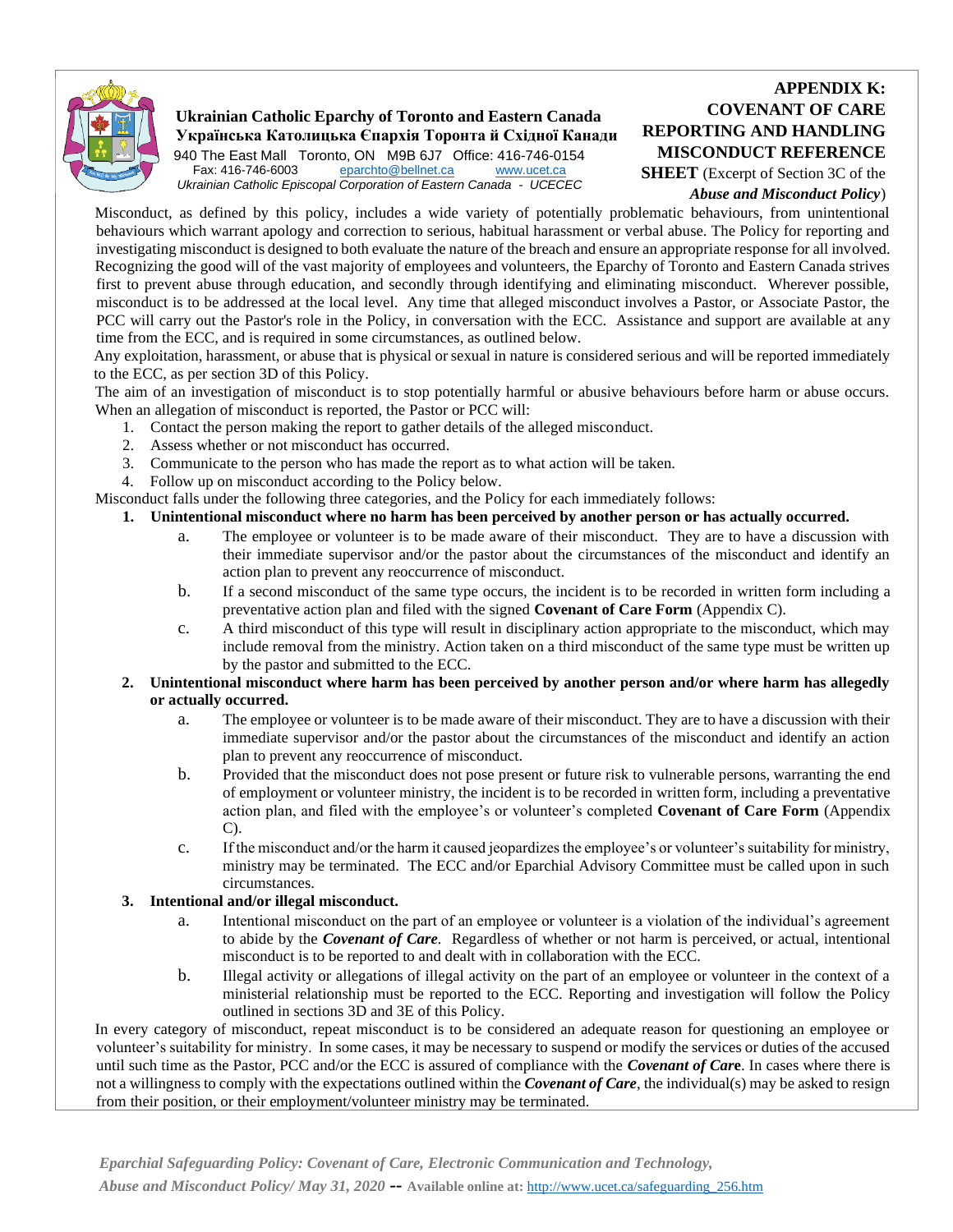

**APPENDIX L: SOCIAL NETWORKING CONSENT FORM** 

To maintain transparency and parental involvement, this consent form is to allow parents/guardians to elect how Eparchial/parish/ministry leaders communicate electronically with minors.

Any and all electronic communication, including but not limited to, email, text, Facebook, Twitter, other social networking sites, etc., with minors will be ministry related and NOT personal in nature, as per the *Eparchial Electronic Communication and Technology Policy*. Parents/guardians will receive information sent to minors through some means of communication, as per the same.

The person(s) being authorized to communicate with the minor is(are) in compliance with the Eparchy of Toronto and Eastern Canada's *Safeguarding Policy* with this Eparchy/Parish/Ministry.

#### Name of Parent/Guardian:

## Name of Minor:

**Name(s) of Ministry Leader(s):** \_\_\_\_\_\_\_\_\_\_\_\_\_\_\_\_\_\_\_\_\_\_\_\_\_\_\_\_\_\_\_\_\_\_\_\_\_\_\_\_\_\_\_\_\_\_\_\_\_\_\_\_\_\_\_

#### Name of Parish:

 **Yes**, I authorize electronic communication with my minor, including via social media or other electronic means, in accordance with the *Eparchial Electronic Communication and Technology Policy* by employees or volunteers of the Eparchy.

 **No**, I **do not** authorize electronic communication with my minor, including via social media or other electronic means, in accordance with the *Eparchial Electronic Communication and Technology Policy* by employees or volunteers of the Eparchy.

Approved **Parent** Communication Methods **(Check and specify all that apply)**:

| $\Box$ Home Phone:                                                       | $\Box$ Cell Phone (phone/text): _______                                                               |
|--------------------------------------------------------------------------|-------------------------------------------------------------------------------------------------------|
| $\square$ Social Media Account(s): $\_\_$                                |                                                                                                       |
| $\Box$ Email:                                                            |                                                                                                       |
| Approved Minor Communication Methods (Check and specify all that apply): |                                                                                                       |
|                                                                          | $\Box$ <b>Do not</b> contact my minor directly using electronic means, but please provide information |

electronically to me, the parent/guardian, as specified above.

**Home Phone:** \_\_\_\_\_\_\_\_\_\_\_\_\_\_\_\_\_\_\_\_\_\_\_\_ **Cell Phone (phone/text):** \_\_\_\_\_\_\_\_\_\_\_\_\_\_\_\_\_\_\_\_\_\_

- $\square$  Social Media Account(s):
- 

**Email:**  $\Box$  **Email:**  $\Box$  **Other (please specify):** 

If I choose to rescind my consent, I agree that I will inform the appropriate responsible party of the Eparchy/Parish/Ministry in writing and that my rescission will not take effect until it is received. I understand, however, that it may not be possible to recall any work or still or video images that have been published prior to receipt of my written rescission.

| <b>Signature:</b> | Date:                                                                                    |
|-------------------|------------------------------------------------------------------------------------------|
|                   | This form is to be stored in a confidential file for Eparchial/Parish/Ministry use only. |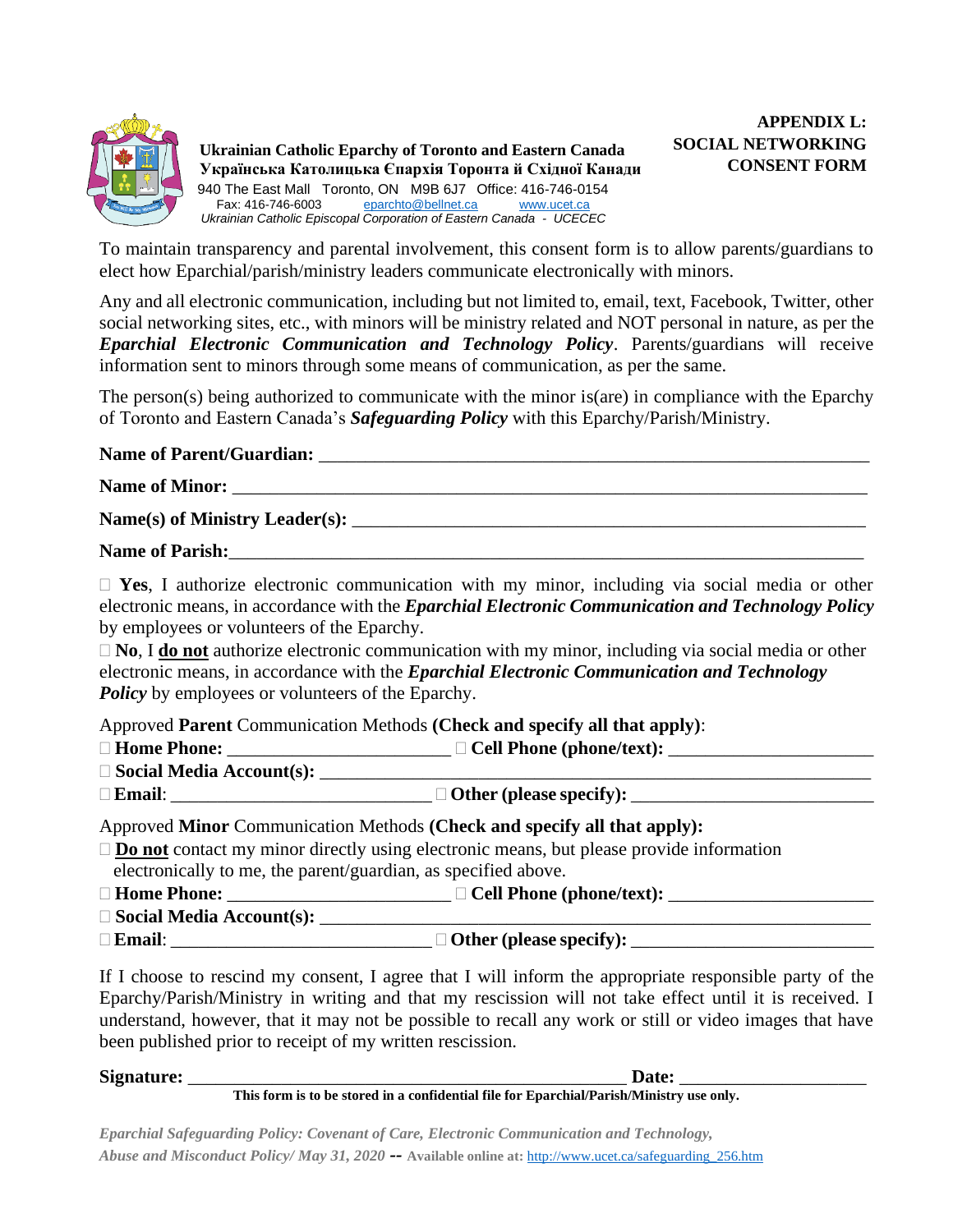

**APPENDIX M: EPARCHIAL PHOTO/VIDEO/MEDIA RELEASE FORM** 

**(Camps may incorporate this information into their general registration document with the approval of the ECC.)**

#### **Event/Function:**  $\blacksquare$

#### **Date of Event/Function:**  $\blacksquare$

|                                                                                                                        | , (please print the name of the person |
|------------------------------------------------------------------------------------------------------------------------|----------------------------------------|
| whose image will be in the photo or video), have been informed that the Ukrainian Catholic Eparchy                     |                                        |
| of Toronto and Eastern Canada and                                                                                      | (Parish),                              |
| 0r                                                                                                                     | (Camp or Organization)                 |
| $t_{\rm c}$ , and the final contract of the contract of the contraction of the second the contract of the state of the |                                        |

is capturing footage and/or taking photos at this event/function, and I grant the abovementioned the absolute right and permission to use:

- $\Box$  my name, photograph(s) and or video(s) of me, in any format, now known or later developed in promotional materials and/or publicity efforts.
- $\Box$  only my photograph(s) and or video(s) of me, in any format, now known or later developed in promotional materials and/or publicity efforts.

I understand that the photographs may be used in a publication, print ad, direct-mail piece, electronic media (e.g. video, CD-ROM, Internet/www), or other forms of promotion. I release the Ukrainian Catholic Eparchy of Toronto and Eastern Canada, the parish or organization listed, the photographer, their offices, employees, and designees from liability for any violation of any personal or proprietary right I may have in connection with such use.

#### **With or without the following limitations:** (Check if applicable)

Names **may not** be used or tagged to the photo/video online.

 $\Box$  The photos or video may only be shown or displayed in person and is unavailable for posting to the internet in any form.

#### A. I am 18 years of age or older:  $\Box$  yes  $\overline{\text{or}}$   $\Box$  no. If  $\underline{\text{no}}$ , legal guardian also must complete part **"B"**. j

| B. If the named person (above) is a minor (under 18 years), a legal guardian must sign below.                                                                                  |
|--------------------------------------------------------------------------------------------------------------------------------------------------------------------------------|
| I certify that I am the legal guardian of the person mentioned above, and as parent or legal guardian of<br>the above-named person I hereby give my consent on his/her behalf. |
|                                                                                                                                                                                |
|                                                                                                                                                                                |
|                                                                                                                                                                                |
|                                                                                                                                                                                |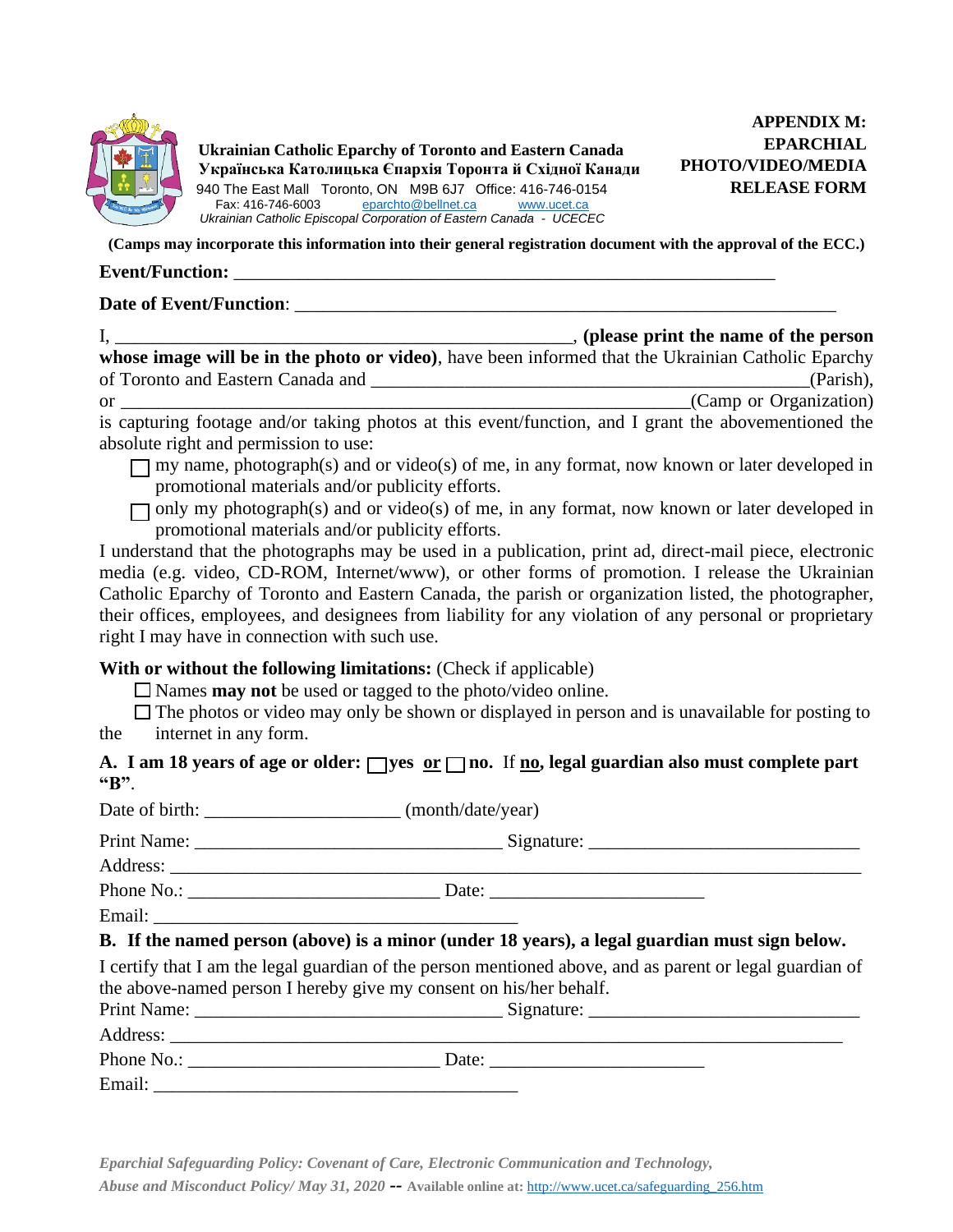

**APPENDIX N: PROGRAM/ACTIVITY/ EVENT DETAILS FORM** 

#### **Ukrainian Catholic Eparchy of Toronto and Eastern Canada Program/Activity/Event Details Form**

| <b>Parish/Organization/Ministry</b> |  |
|-------------------------------------|--|
| <b>Event/Activity/Program</b>       |  |
| <b>Dates</b>                        |  |
| Location(s)                         |  |

#### **General List of Planned Activities:**

*[Please note that this is a list of the general types of activities and specifics may be subject to change.]*

\_\_\_\_\_\_\_\_\_\_\_\_\_\_\_\_\_\_\_\_\_\_\_\_\_\_\_\_\_\_\_\_\_\_\_\_\_\_\_\_\_\_\_\_\_\_\_\_\_\_\_\_\_\_\_\_\_\_\_\_\_\_\_\_\_\_\_\_\_\_\_\_\_\_\_\_\_\_\_\_\_\_\_\_\_

\_\_\_\_\_\_\_\_\_\_\_\_\_\_\_\_\_\_\_\_\_\_\_\_\_\_\_\_\_\_\_\_\_\_\_\_\_\_\_\_\_\_\_\_\_\_\_\_\_\_\_\_\_\_\_\_\_\_\_\_\_\_\_\_\_\_\_\_\_\_\_\_\_\_\_\_\_\_\_\_\_\_\_\_\_\_\_\_\_

\_\_\_\_\_\_\_\_\_\_\_\_\_\_\_\_\_\_\_\_\_\_\_\_\_\_\_\_\_\_\_\_\_\_\_\_\_\_\_\_\_\_\_\_\_\_\_\_\_\_\_\_\_\_\_\_\_\_\_\_\_\_\_\_\_\_\_\_\_\_\_\_\_\_\_\_\_\_\_\_\_\_\_\_\_\_\_\_\_\_ \_\_\_\_\_\_\_\_\_\_\_\_\_\_\_\_\_\_\_\_\_\_\_\_\_\_\_\_\_\_\_\_\_\_\_\_\_\_\_\_\_\_\_\_\_\_\_\_\_\_\_\_\_\_\_\_\_\_\_\_\_\_\_\_\_\_\_\_\_\_\_\_\_\_\_\_\_\_\_\_\_\_\_\_\_\_\_\_\_\_ \_\_\_\_\_\_\_\_\_\_\_\_\_\_\_\_\_\_\_\_\_\_\_\_\_\_\_\_\_\_\_\_\_\_\_\_\_\_\_\_\_\_\_\_\_\_\_\_\_\_\_\_\_\_\_\_\_\_\_\_\_\_\_\_\_\_\_\_\_\_\_\_\_\_\_\_\_\_\_\_\_\_\_\_\_\_\_\_\_\_ \_\_\_\_\_\_\_\_\_\_\_\_\_\_\_\_\_\_\_\_\_\_\_\_\_\_\_\_\_\_\_\_\_\_\_\_\_\_\_\_\_\_\_\_\_\_\_\_\_\_\_\_\_\_\_\_\_\_\_\_\_\_\_\_\_\_\_\_\_\_\_\_\_\_\_\_\_\_\_\_\_\_\_\_\_\_\_\_\_\_

\_\_\_\_\_\_\_\_\_\_\_\_\_\_\_\_\_\_\_\_\_\_\_\_\_\_\_\_\_\_\_\_\_\_\_\_\_\_\_\_\_\_\_\_\_\_\_\_\_\_\_\_\_\_\_\_\_\_\_\_\_\_\_\_\_\_\_\_\_\_\_\_\_\_\_\_\_\_\_\_\_\_\_\_\_\_\_\_\_\_ \_\_\_\_\_\_\_\_\_\_\_\_\_\_\_\_\_\_\_\_\_\_\_\_\_\_\_\_\_\_\_\_\_\_\_\_\_\_\_\_\_\_\_\_\_\_\_\_\_\_\_\_\_\_\_\_\_\_\_\_\_\_\_\_\_\_\_\_\_\_\_\_\_\_\_\_\_\_\_\_\_\_\_\_\_\_\_\_\_\_ \_\_\_\_\_\_\_\_\_\_\_\_\_\_\_\_\_\_\_\_\_\_\_\_\_\_\_\_\_\_\_\_\_\_\_\_\_\_\_\_\_\_\_\_\_\_\_\_\_\_\_\_\_\_\_\_\_\_\_\_\_\_\_\_\_\_\_\_\_\_\_\_\_\_\_\_\_\_\_\_\_\_\_\_\_\_\_\_\_\_ \_\_\_\_\_\_\_\_\_\_\_\_\_\_\_\_\_\_\_\_\_\_\_\_\_\_\_\_\_\_\_\_\_\_\_\_\_\_\_\_\_\_\_\_\_\_\_\_\_\_\_\_\_\_\_\_\_\_\_\_\_\_\_\_\_\_\_\_\_\_\_\_\_\_\_\_\_\_\_\_\_\_\_\_\_\_\_\_\_\_

**Sleeping Arrangements** *[If applicable]:*

\_\_\_\_\_\_\_\_\_\_\_\_\_\_\_\_\_\_\_\_\_\_\_\_\_\_\_\_\_\_\_\_\_\_\_\_\_\_

\_\_\_\_\_\_\_\_\_\_\_\_\_\_\_\_\_\_\_\_\_\_\_\_\_\_\_\_\_\_\_\_\_\_\_\_\_\_

\_\_\_\_\_\_\_\_\_\_\_\_\_\_\_\_\_\_\_\_\_\_\_\_\_\_\_\_\_\_\_\_\_\_\_\_\_\_

\_\_\_\_\_\_\_\_\_\_\_\_\_\_\_\_\_\_\_\_\_\_\_\_\_\_\_\_\_\_\_\_\_\_\_\_\_\_

#### **Registered Participants:**

*[If the program/activity/event is open to drop-ins, this will only include those registered in advance.]*

\_\_\_\_\_\_\_\_\_\_\_\_\_\_\_\_\_\_\_\_\_\_\_\_\_\_\_\_\_\_\_\_\_\_\_\_\_\_\_\_\_\_\_\_\_\_\_\_\_\_\_\_\_\_\_\_\_\_\_\_\_\_\_\_\_\_\_\_\_\_\_\_\_\_\_\_\_\_\_\_\_\_\_\_\_

\_\_\_\_\_\_\_\_\_\_\_\_\_\_\_\_\_\_\_\_\_\_\_\_\_\_\_\_\_\_\_\_\_\_\_\_\_\_\_\_\_\_\_\_\_\_\_\_\_\_\_\_\_\_\_\_\_\_\_\_\_\_\_\_\_\_\_\_\_\_\_\_\_\_\_\_\_\_\_\_\_\_\_\_\_\_\_\_\_

*(List will be emailed prior to program/activity/event wherever possible.)*

#### **Supervisors:**